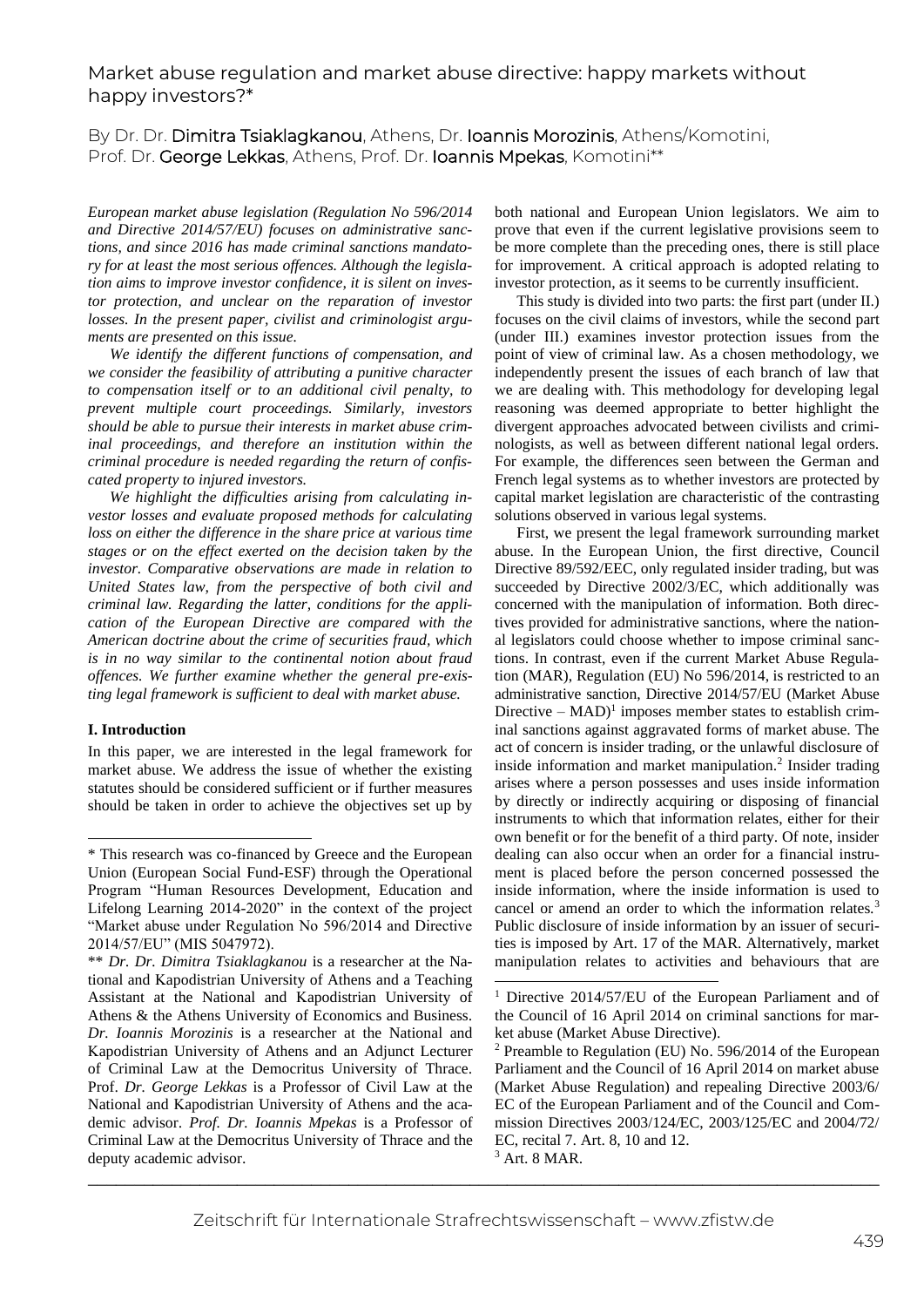likely to lead to false or misleading signals as to the supply, demand, or price of a financial instrument, such as entering into a transaction or placing an order to trade. Market manipulation also occurs when a person undertakes an activity or behaviour which affects or is likely to affect the price of one or several financial instruments. Providing and transmitting false or misleading information or inputs in relation to a benchmark, and disseminating information through the media are also included in the definition of market manipulation provided by Art. 12 of the MAR.

While it was intended that the member states would uniformly apply this legal framework, the required legal certainty of investor protection has not been achieved. Before examining the conditions under which investor protection is provided, we first consider the differences that exist between behaviours that fall within the scope of EU law, and behaviours that can lead to civil damages. Subsequently, we will analyse comparative law issues, in particular focusing on US law.

# **II. Civil law claims and market abuse regulation**

## *1. Recognising a right to investor compensation: is there any place for a punitive function?*

Under civil laws, such as French and Greek Law, the victim should demonstrate the commission of a fault at the origin of his damage and the existence of a causality that makes it possible to link the damage to this fault. For example, in French Law Art. 1240 of Civil Code establishes a principle of liability for fault without making any distinction based on the interests protected.<sup>4</sup> The simple violation of duties imposed by mandatory provisions constitutes a civil fault which any person can avail himself of without it being necessary to analyse the objective of the text concerned. In Greek Law, when the rule does not confer explicitly a right to a person, the legal interest of the injured party should be envisaged in the scope of the prohibition provided by the applicable legal rule. That means that the fact that an act is unlawful is not enough per se if the protection of the person that sustained damage was not intended by the legislator. Despite these provisions, Greek case law suffices to detect illegality in the violation of the provisions on market abuse.<sup>5</sup>

The idea that norms ensure specific protection of certain interests, and that the violation of a norm only allows for the reparation of the interests protected, is borrowed from Acquilian relativity (lex acquilia). This theory has been developed particularly in Germany, under the name "Schutzzweck der Norm".<sup>6</sup> Additionally, Acquilian relativity is also somewhat reflected in French law. For example, Art. 2 of the Code of Criminal Procedure only allows victims that the law intended to protect to pursue action in criminal court. Specifically, an offence that concerns only the general interest cannot serve as the basis for a civil action by a victim. The requirement of a direct causal link between the offence and the damage suffered by a person in order to bring civil action to a criminal court could be viewed as a minor intrusion of Acquilian relativity.<sup>7</sup> The same idea is taken up by the Draft Common Frame of Reference (DCFR) which refers to the notion of "legally relevant damage".<sup>8</sup> However, we could remark that Aquilian relativity should only apply in legal systems based on special liability cases, such as that of Germany or Anglo-American law. Because in legal systems like that of Greece, when a special provision does not seek to protect a particular interest, the protection of this interest can still be achieved by general liability clauses. The fault also lies in the breach of the general duty of prudence or diligence.<sup>9</sup> Alternatively, France does not draw on Aquilian relativity as it does not have norms protecting particular interests. In terms of market abuse, both French<sup>10</sup> and Greek<sup>11</sup> doctrines have remarked that prohibited behaviour constitutes a derogation of a diligent and reasonable person's behaviour.<sup>12</sup> We remark that insider trading and market manipulation do not correspond to standard behaviour, but it is unclear if the failure to disclose information (Art. 17 MAR) corre-

<sup>9</sup> Cf. *Quézel-Ambrunaz* (fn. 6), p. 149.

<sup>10</sup> See, e.g., *Spitz*, La réparation des préjudices boursiers, 2010, para. 193, p. 123 and para. 194, p. 125; *Martin/Dezeuze/ Bouaziz/Françon*, Les abus de marché, 2013, para. 396, p. 288. <sup>11</sup> *Liappis*, Apozimiosi ton ependiton kai dikaio tis kefalaiagoras (Investors' Indemnity and Capital Market Law), 2012, p. 117. Cf. *Kornilakis*, Eidiko Enochiko Dikaio (Obligation Law, Special Part), 2002, p. 485.

<sup>12</sup> Recitals 14 and 26 of the preamble to MAR; Art. 7  $\S$  4 MAR.

<sup>4</sup> *G. Viney*, in: Le droit privé français à la fin du XXe siècle, Études offertes à Pierre Catala, 2001, p. 555.

 $5$  Greek Supreme Court no. 1093/2008 = Commercial Law Review (ΕΕμπΔ) 2009, 375, commented by *Alexandropoulou/ Vervessos*; Greek Supreme Court no. 1491/2005 = Commercial Law Review (ΕΕμπΔ) 2006, 394; Court of First Instance of Athens no. 3904/2015 (db. Isocrates); Court of First Instance of Athens no.  $2231/2015 =$  Armenopoulos 2005, 416, commented by *Plagakos*. Cf. *Sotiropoulos*, Journal of Business and Corporate Law (ΔΕΕ) 2018, 744. Cf. Greek Supreme Court no. 976/2018 = Journal of Business and Corporate Law (ΔΕΕ) 6/2018, 730: "Τhe (culpable) failure of the liable person to submit a public offer to all minority shareholders for the acquisition of their common shares, in case of acquisition of control or strengthening of control in the company, in violation of Article 7 of the Law 3461/2006, consti-

tutes an unlawful omission, since his relevant obligation is provided for, directly and explicitly, in the above-mentioned mandatory law provision".

<sup>6</sup> Cf. *Sonnenberger*, RLDC 2007/40, suppl. no. 2640; *Quézel-Ambrunaz*, Essai sur la causalité en droit de la responsabilité civile, 2010, p. 141.

<sup>7</sup> *Ch. Quézel-Ambrunaz* (fn. 6), p. 145.

<sup>8</sup> Book VI. - 2: 101: Meaning of legally relevant damage (1) "Loss, whether economic or non-economic, or injury is legally relevant damage if:

<sup>(</sup>a) one of the following rules of this Chapter so provides;

<sup>(</sup>b) the loss or injury results from a violation of a right otherwise conferred by the law; or

<sup>(</sup>c) the loss or injury results from a violation of an interest worthy of legal protection".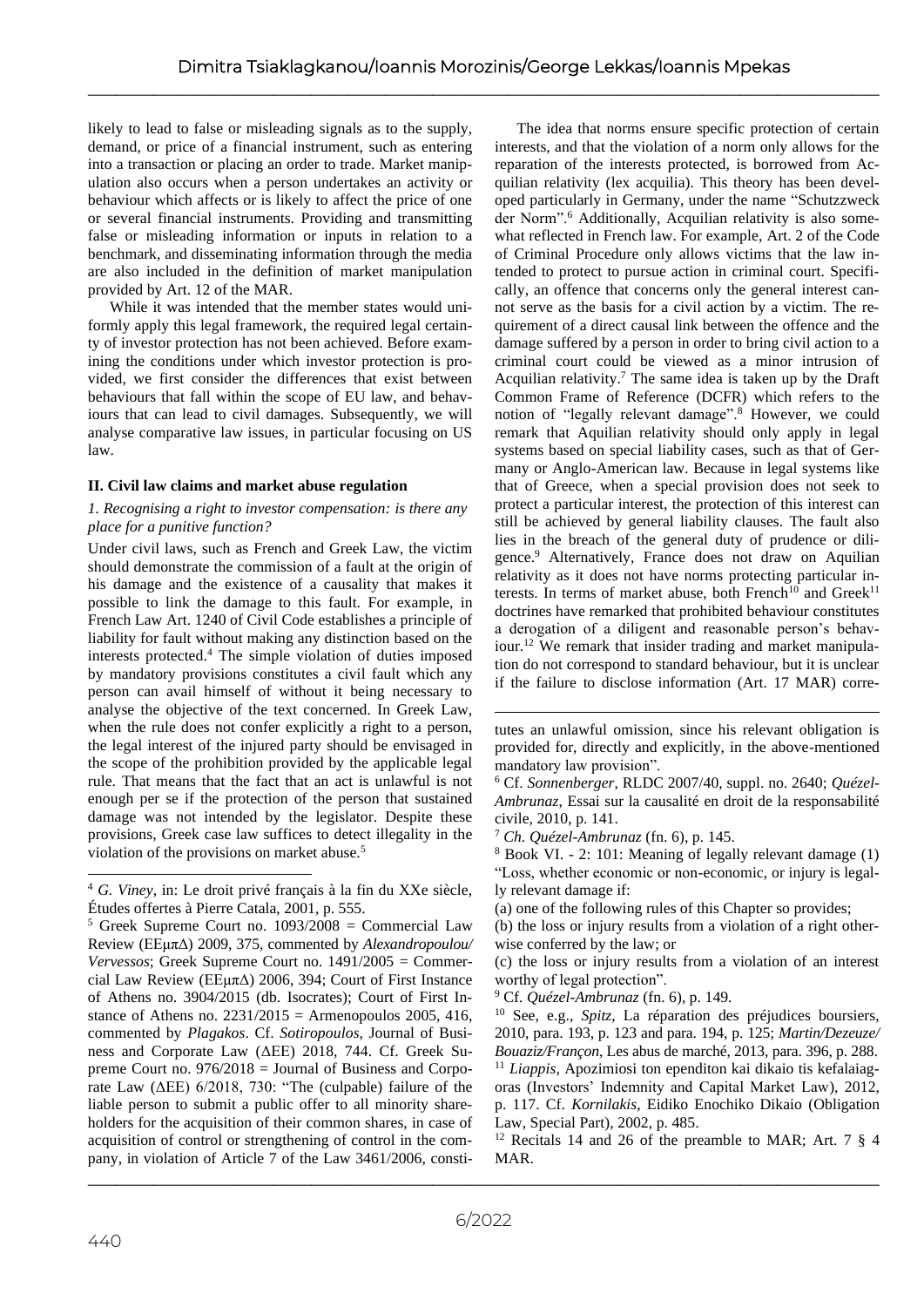sponds to a common behaviour or not. Consequently, should investor protection not fall within the regulation's safeguards, reparation for losses deriving from Art. 17 MAR may not be possible. However, a specific legislation (Transparency Directive 2013/50/EU) exists in EU law for liability in cases where periodic information is not provided and violations of the above obligation for information should be considered as falling within the general liability clause.

There is no uniform answer to whether an investor should be protected under national legislatures. While French and Greek doctrine and jurisprudence are supportive of this protection, this is not the case under German Law. Specifically, German case law excludes investor protection from market abuse legislation and rejects application of the general rule regarding extra-contractual responsibility to investor protection (§ 823 BGB). A residual protection could be provided by § 826 BGB and Art. 919 of the Greek Civil Code when it can be demonstrated that the behaviour was opposed to morality.<sup>13</sup> Therefore, use of inside information or market manipulation could be qualified on these grounds, however under these provisions, it is necessary that the behaviour of the person accused of market abuse is intentional. We consider that this person, in most cases, knows or should have known that this conduct causes damage to other persons acting in the marketplace.

Regarding the interests protected by MAR, the objective is "to protect the integrity of the financial market and to enhance investor confidence, which is based, in turn, on the assurance that investors will be placed on an equal footing and protected from the misuse of inside information".<sup>14</sup> Even if the integrity of the financial markets is the primary purpose of such regulation, it is not the only purpose. For example, the second recital of the preamble to MAR indicates that maintaining public confidence is a parallel pursuit that is cited no less than twelve times in the whole text. Investor confidence is a prerequisite for economic growth and wealth, and therefore investors should be motivated to conduct market transactions and should be assured of the integrity of transactions. Public share offerings have proven beneficial for companies, as they can avoid bank lending and the resulting high fixed interest, <sup>15</sup> however market abuse deprives companies of the possibility to finance their activities via public investors. Still, it is challenging to understand how this confidence in market integrity can be attained if unlawful behaviour is not sufficiently sanctioned.

Insider trading offers an information advantage to the person who possesses the information, and this information asymmetry between traders in a stock market undermines the equal access of investors. Specifically, third parties unaware of such inside information are disadvantaged unfairly.<sup>16</sup>

*Bénabent* states: "The random contract is like a fight, since a gain for one party necessarily leads to a loss for another. So, we must start on equal footing, which means that contractors must have the same scope and intensity of uncertainty, and therefore possess the same elements of evaluation".<sup>17</sup> Even if the process of buying or selling shares in a stock market, which differs from the conclusion of a classical contract, is out of the scope of the present paper, it is important to note that everyone involved in this process shares the same level of uncertainty. Similarly, manipulation of information should be criticized, as it not only disrupts the smooth functioning of the law of supply and demand, $18$  but also injures the investors who buy or sell a stock during the dissemination of the misleading information.

Financial market law primarily aims at protecting market integrity. However, the institutional orientation of a branch of law should not exclude private interests from its protective field. Greek doctrine has remarked that institutions do not exist in an environment cut off from social and economic reality for the sake of an abstract system, but rather they necessarily exist to promote and protect specific private interests. In other words, the protection of institutions is not an end in itself, but instead a means of preserving the interests that institutions protect.<sup>19</sup> Therefore, it must be recognized individual claims have a right to be protected in order to achieve the effectiveness of the protection provided.<sup>20</sup> In the same sense, it has been observed that stock market rules create a system of rules in good faith, in accordance with principles such as stock market transparency, and access to

<sup>19</sup> *Sotiropoulos*, Journal of Business and Corporate Law (ΔΕΕ) 2018, 744 (concerning mandatory public offer by a controlling shareholder of a listed company – directive 2004/25/EC, transferred into Greek Legal System by Law No. 3461/2006). – The Greek Supreme Court no. 976/2018 held that: "It is more correct to accept that methods that disrupt the functioning of the market, provided that they of course meet the requirements of the rules of Articles 914 and 919 of the Civil Code, activate the mechanisms of personal protection for the investor, regardless of any other administrative measures that may be imposed by the supervisory authority pursuant to Article 29 of Law 3461/2006. This is also supported by the need to provide substantial and effective protection, the completeness of which cannot be ensured even by the threat of the above administrative sanctions  $[...]$ ".

<sup>20</sup> The Court of Appeal of Athens observes that in capital markets, ensuring the full effectiveness of the provisions of European Union law can only be achieved by ensuring that individuals are able to bring an action to court (Court of Appeal of Athens no. 5894/2018). See also Greek Supreme Court no. 1093/2008 = Commercial Law Review (ΕΕμπΔ) 2009, 375.

<sup>13</sup> See infra II. 4.

<sup>&</sup>lt;sup>14</sup> Recital 24 MAR.

<sup>15</sup> See e.g. *Michalopoulos*, Katachristiki ekmetalleusi pronomiakon pliroforion sto chrimatisthrio (Abuse of confidential information in the stock market), 1991, p. 22. Cf. *Schotland*, Virginia Law Review 53 (1967), 1425 (1440). <sup>16</sup> Recital 23 MAR.

<sup>17</sup> *Bénabent*, La chance et le droit, Paris, 1973, p. 42 (translation).

<sup>18</sup> *Avgitidis*, Dikaio tis kefalaiagoras (Capital Market Law), 2014, p. 327.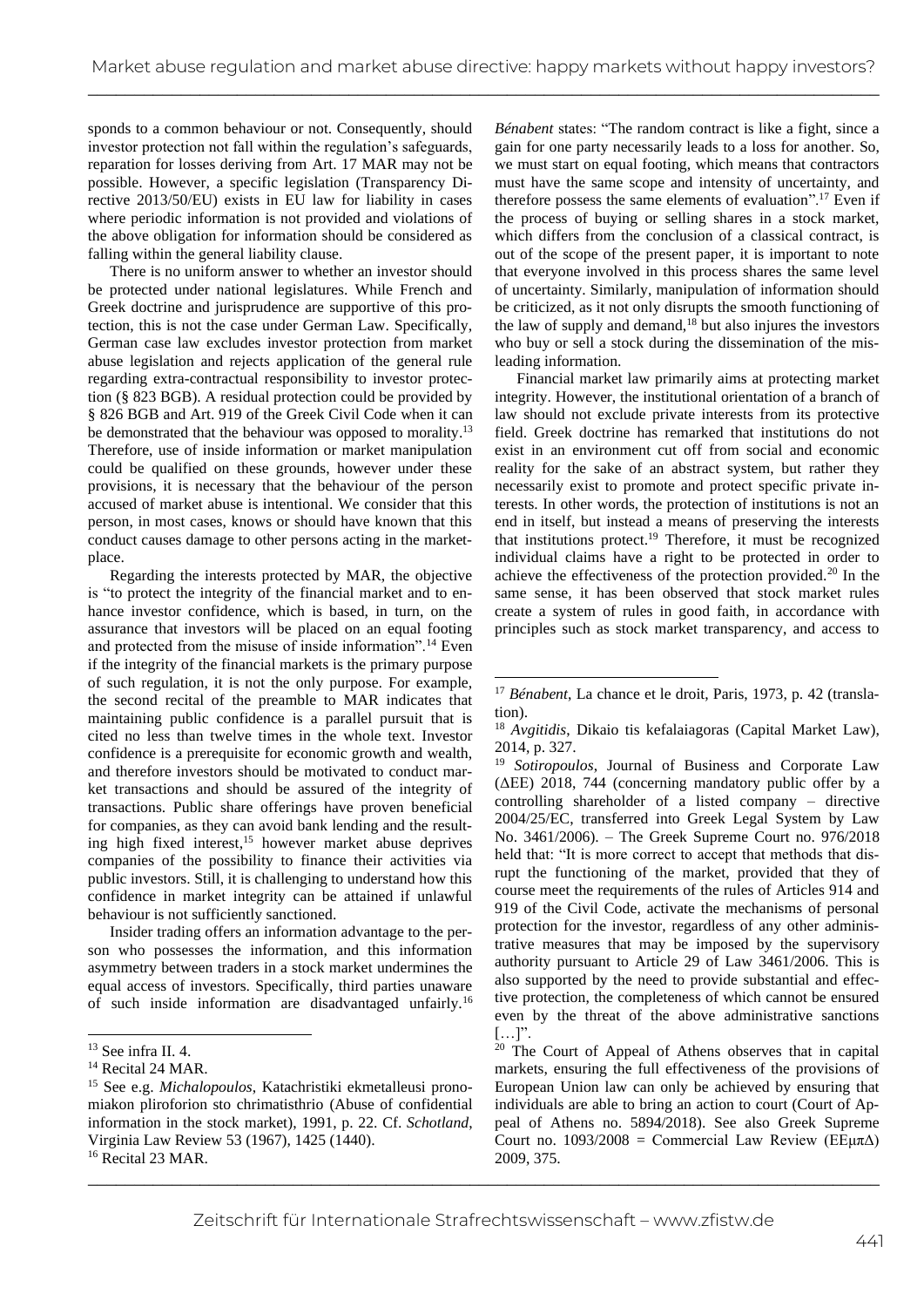truthful and equitable information.<sup>21</sup> These not only aim to protect the public interest, but also aim to protect the private interest of investors, on which the proper functioning of the stock market ultimately depends.<sup>22</sup> A parallel can also be made with competition law which also primarily aims at protecting the market. However, civil claims by individuals were first accepted by the case  $law<sup>23</sup>$  and then explicitly provided for by the European Directive 2014/10/EU.

We consider that damage to investors should be repaired so that both compensation and prevention can be ensured. Prevention cannot be ignored as a justification of repairing damage as a complementary measure to administrative or criminal sanctions since substantive damages could potentially avert future prohibited practices efficiently. The economic analysis of law puts emphasis on this preventive effect, namely that a person inclined to cause damage will change his behaviour depending on whether or not they are held responsible and the victim is compensated. Further, the principal rule establishing responsibility in French and Greek Law limits the obligation to pay damages to situations in which the perpetrator is at fault. In other words, the victim is not entitled to compensation in all cases but only when the perpetrator has committed a fault. The main purpose of this rule was to control and direct the behaviour of the person causing damage but not to guarantee compensation for the victim. Indeed, for an economist, the main goal of civil liability is not the compensation of accident victims, but rather the prevention of the accidents themselves. In the economic analysis of civil liability, the rules of law have an important ex ante function for the reduction of damage. Specifically, economic analysis explains that legal rules encourage the parties that could potentially be involved in an accident, to take precautions to prevent accidents.<sup>24</sup> In the case of abusing privileged information, the effective enforcement of insider trader liability has the effect to discourage him from engaging in such unlawful conduct. Similarly, criminal law aims at this result.<sup>25</sup>

We believe that in addition to the restorative and deterrent functions of tort liability, the award of damages can also have a punitive function. We consider that the notion of penalty is

<sup>22</sup> *Mentis*, in: Anonimi etairia kai kefalaiagora, Prostasia tou ependiti [Public limited company and capital market, Investor protection], 2002, p. 103 (111). Cf. *Avgitidis* (fn. 18), p. 372; *Georgakopoulos*, Chrimatistiriako kai trapeziko dikaio [Stock Market and Banking Law], 1999, p. 85.

<sup>23</sup> ECJ, Judgment of  $20.9.2001 - C - 453/99$  (Courage); ECJ, Judgment of 13.7.2006 – C-295/04 (Manfredi).

<sup>24</sup> *Faure*, in: Duffains (ed.), L'analyse économique du droit dans les pays de droit civil, 2002, p. 113 (114).

<sup>25</sup> *Mackaay/Rousseau/Larouche/Parent*, Analyse économique du droit, 3 rd ed. 2021, p. 361.

not excluded from the notion of reparation.<sup>26</sup> For example, it can be considered punitive when a decision condemning a company to pay compensation to investors is published. The punitive function is mainly attributed to criminal law, but this does not exclude the pronunciation of a penalty outside of this legal branch.<sup>27</sup> Private sentencing has an incentive effect, since it motivates the victim to act, and to play the role of private prosecutor,<sup>28</sup> and a victim with no personal interest in the action will not act. If the victim doesn't act, the misconduct may go undetected, which in turn means the damaging behaviour will not be sanctioned, and therefore the normative function of the law is not ensured.<sup>29</sup>

Further, we consider that the defence of the general interest does not necessarily or exclusively involve the implementation of criminal law, and that a civil action could reconcile the economic public order with the protection of private interests. French law gives us an example concerning restrictive competition practices where an administrative authority can bring an action before a civil court or intervene in an existing legal process between individuals. Moreover, such authorities can provide the victim and the court with information they collected during preliminary investigations.<sup>30</sup> We can compare this possibility to that of the Securities and Exchange Commission (SEC) in the United States to bring a civil action to the federal courts, facilitating the task of shareholders who intend to defend their interests.<sup>31</sup> This feature would also be of great help to investors in cases of market abuse.

French doctrine also highlights the distinction between the civil penalty, which does not benefit the victim (e.g. a civil fine), and the private penalty, which does benefit the victim (e.g., l' "astreinte" or a penalty clause).<sup>32</sup> We believe

<sup>21</sup> Cf. *Michalopoulos* (fn. 15), p. 34; Cf. *Anderson*, Hofstra Law Review 10 (1982), 341 (375): "In enacting the securities laws, Congress was concerned about investor protection, about full disclosure, about the efficient and fair operation of the securities markets, and about the improvement of ethical standards among professional market participants".

<sup>26</sup> See in that sense, *Ripert*, La règle morale dans les obligations civiles, 1949, p. 344. Contra Cour de cassation – Chambre criminelle, Judgment of 8.2.1977 – 76-91.772 = Bulletin criminel 1977, no. 52.

<sup>27</sup> *Grare*, Recherches sur la cohérence de la responsabilité délictuelle, 2005, p. 87. See also Vocabulaire juridique CORNU, 2011, "Peine", para. 2, p. 745.

<sup>28</sup> *Jauffret-Spinosi*, Petites Affiches 2002 (20.11.2002), p. 8. <sup>29</sup> *Grare* (fn. 27), p. 105; *Posner*, Economic Analysis of Law, 4 th ed. 1992, p. 191.

<sup>&</sup>lt;sup>30</sup> A civil fine can be imposed. The administrative authority may also request that the defendant be ordered to cease the unlawful activity. This request is useless as far as we are concerned, since the actions in question will be corrected after the rectification of the fraudulent information (Art. L. 442-4 of the French Commercial Code). See *Carval*, La responsabilité civile dans sa fonction de peine privée, 1995, p. 150 et seq.

<sup>31</sup> *François*, in: Reygrobellet/Huet (eds.), La réforme du contentieux boursier, 2016, p. 145 (149); *Carval* (fn. 30), p. 153.  $32$  When the debtor fails to fulfil his obligation or is in arrears, this private penalty could be either an "astreinte" which is independent of damages and should be liquidated by a judge (Art. L.131-2, § 1 of French Code of Civil Execution Procedures), or a penalty clause stipulated in a contract by which the parties assess damage on a flat-rate basis in advance,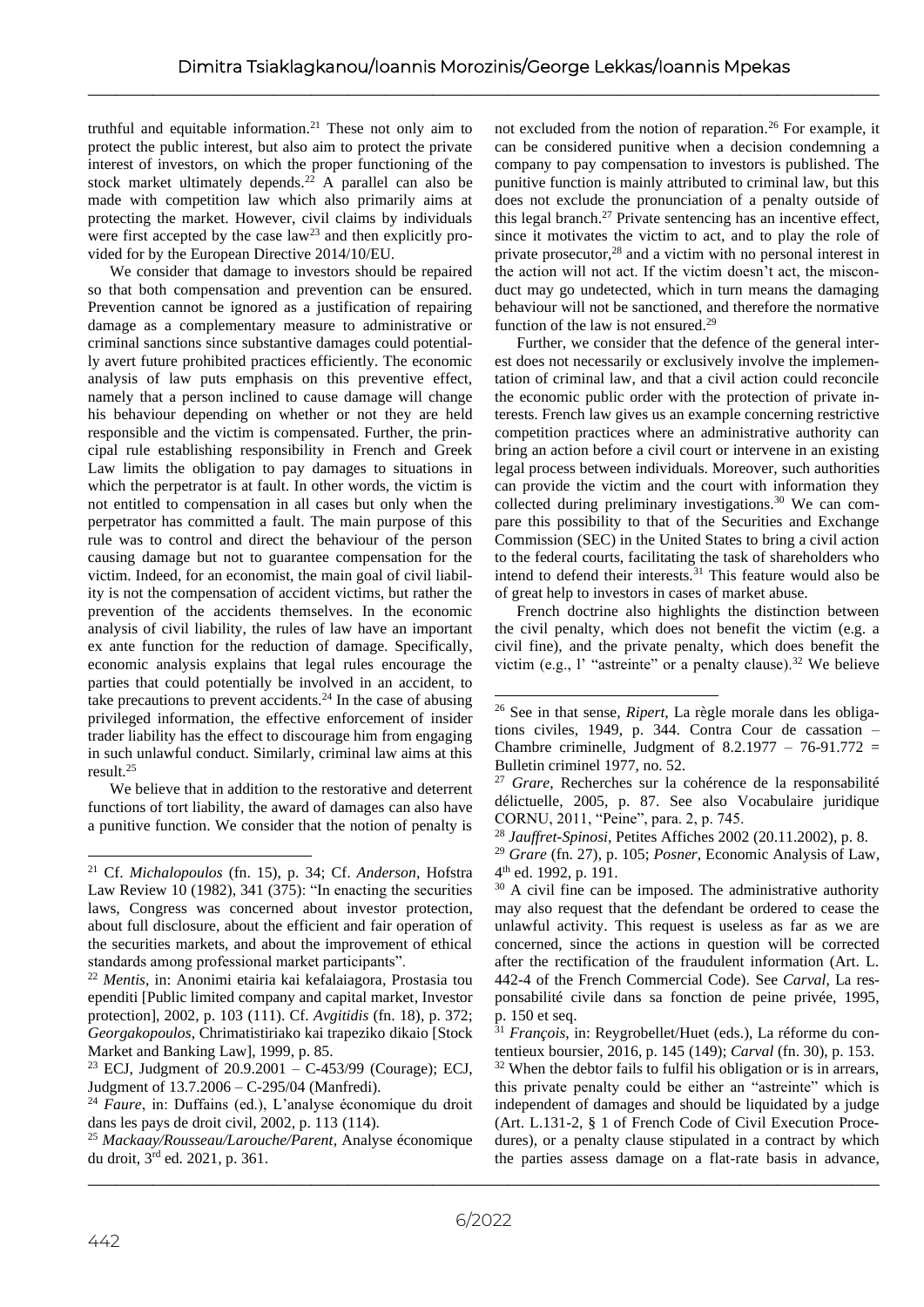that while the imposition of additional civil penalties can have a punitive effect, and in this respect they increase deterrence, EU legislators seem to prefer criminal sanctions to prevent market abuse. We propose that in cases where no proceedings have been initiated in criminal or administrative courts, it would be appropriate for civil courts to be able to impose a civil or private penalty, as defined above, to thus achieve the punitive purpose that EU legislators seek to achieve with Directive 2014/57/EU.

However, it is important to avoid the double imposition of punitive penalties, both during criminal and civil proceedings, as this would be in violation of the principle non bis in idem. <sup>33</sup> The European Court of Human Rights (ECHR) holds that this principle applies to two proceedings, one administrative and the other criminal, based on the same behaviour.<sup>34</sup> It is also accepted that the sanctions imposed by independent administrative authorities fall within the criminal law as laid out in Art. 6 § 1 of the European Convention on Human Rights.<sup>35</sup> In fact, in regards to both the perpetrator and the reproached behaviour, the criminal and administrative offences show a proximity resulting in non-admissible duplications in imposed sanctions. In the case of Spector Photo Group, the European Court of Justice (ECJ) drew the States' attention to the fact that "in the light of the nature of the infringements at issue and the degree of severity of the sanctions which may be imposed, such sanctions may, for the purposes of the application of the ECHR, be qualified as criminal sanctions".<sup>36</sup> Nevertheless, in the Åkerberg Fransson

before the compensation to which the non-performance of the contracted obligation will arise (Art. 1229 of French Civil Code).

<sup>33</sup> ECHR, Judgment of 18.3.2015 – 18640/10, 18647/10, 18663/10, 18668/10 and 18698/10 (Grande Stevens et al. v. Italy), regarding fines imposed by Italian National Companies and Stock Exchange Commission (Consob) and criminal proceedings brought against the applicants, although proceedings were still pending before the Court of Cassation); *Pernazza*, in: Reygrobellet/Huet (eds.), La réforme du contentieux boursier, 2016, p. 101 et seq. Cf. ECHR, Judgment of 8.6.1976 – 5100/71; 5101/71; 5102/71; 5354/72; 5370/72 (Engel and others v. the Nederlands).

<sup>34</sup> ECHR, Judgment of 23.10.1995 – 15963/90 (Grandinger v. Austria). Under Art. 4 of Protocol No. 7 of the European Convention on Human Rights: "No one shall be liable to be tried or punished again in criminal proceedings under the jurisdiction of the same State for an offence of which he or has already been finally acquitted or convicted in accordance with the law and penal procedure of that State".

<sup>35</sup> ECHR, Judgment of 27.8.2002 – 58188/00 (Didier v. France).

<sup>36</sup> ECJ, Judgment of 23.12.2009 – C-45/08 (Spector Photo Group NV v. Commissie voor het Bank-, Financie- en Assurantiewezen – Spector),  $\S$  42 = Revue de droit bancaire et financier 3/2010, 80, commented by *Bonneau*. See also Recital (77) MAR: "This Regulation respects the fundamental rights and observes the principles recognised in the Charter of Fundamental Rights of the European Union (Charter)". See

case the same Court (ECJ) considered that a Member State can impose, for the same acts of non-compliance, a combination of administrative penalties and criminal penalties. $37$ However, the two forms of penalties should not be combined if the administrative penalty is both criminal in nature<sup>38</sup> and has become final.<sup>39</sup> The Court added that the cumulation of penalties is not permitted when the remaining penalties are effective, proportionate and dissuasive.<sup>40</sup> In other words, the principle of effectiveness of EU law could justify the double punishment. As a result, if a Member State chooses to comply with EU law rather than the European Convention on Human Rights, it is possible for the ECHR to issue a condemnation.

In terms of the economic analysis of law, every lawsuit has a social and individual cost and restarting proceedings against an individual previously tried for the same behaviour increases this cost significantly. The general economics of the principle of non bis in idem therefore also makes it possible to save time and resources. $41$  However, we recognize that each procedure has its own significant advantages: the ad-

further recital 77 MAD: "This Directive respects the fundamental rights and observes the principles recognised in the Charter of Fundamental Rights of the European Union (the Charter) as recognised in the TEU. Specifically, it should be applied with due respect for […] the right not to be tried or punished twice in criminal proceedings for the same offence (Article 50)".

 $37$  ECJ, Judgment of 26.2.2013 – C-617/10 (Aklagaren v. Hans Åkerberg Fransson), § 34; *Aubert/Broussy/Cassagnabère*, L'Actualité juridique: Droit administratif (AJDA) 2013, 1154; *Copain*, L'Actualité juridique: Pénal (AJ penal) 2013, 270; *Mayeur-Carpentier*/*Clément-Wilz/F. Martucci*, Revue française de droit administratif (RFDA) 2013, 1231; *Usunier*, Revue trimestrielle de droit civil (RTDCiv.) 2014, 312; *Ritleng*, Revue trimestrielle de droit européen (RTDEur.) 2013, 267. Art. 50 of the Charter of Fundamental Rights of the European Union provides that: "No one shall be liable to be tried or punished again in criminal proceedings for an offence for which he or she has already been finally acquitted or convicted within the Union in accordance with the law".

 $38$  According to ECJ, Judgment of  $26.2.2013 - C - 617/10$ (Aklagaren v. Hans Åkerberg Fransson), § 37, the national court should determine the nature of the offence.

 $39$  ECJ, Judgment of 26.2.2013 – C-617/10 (Aklagaren v. Hans Åkerberg Fransson), § 34*.* When considering whether a penalty is of a criminal nature, the court cites the previous Bonda Judgment (ECR, Judgment of  $5.6.2012 - C-489/10$ , § 37), which refers to the criteria of the Engel Judgment of the ECHR: i) the legal classification of the act by the national legislator, ii) the nature of the offence, and iii) the nature and the severity of the provided penalty (ECJ, Judgment of 26.2.2013 – C-617/10 [Aklagaren v. Hans Åkerberg Fransson], § 34).

<sup>40</sup> ECJ, Judgment of 26.2.2013 – C-617/10 (Aklagaren v. Hans Åkerberg Fransson), § 36.

<sup>41</sup> *Stasiak*, in: Duffains (ed.), L'analyse économique du droit dans les pays de droit civil, p. 333 (336).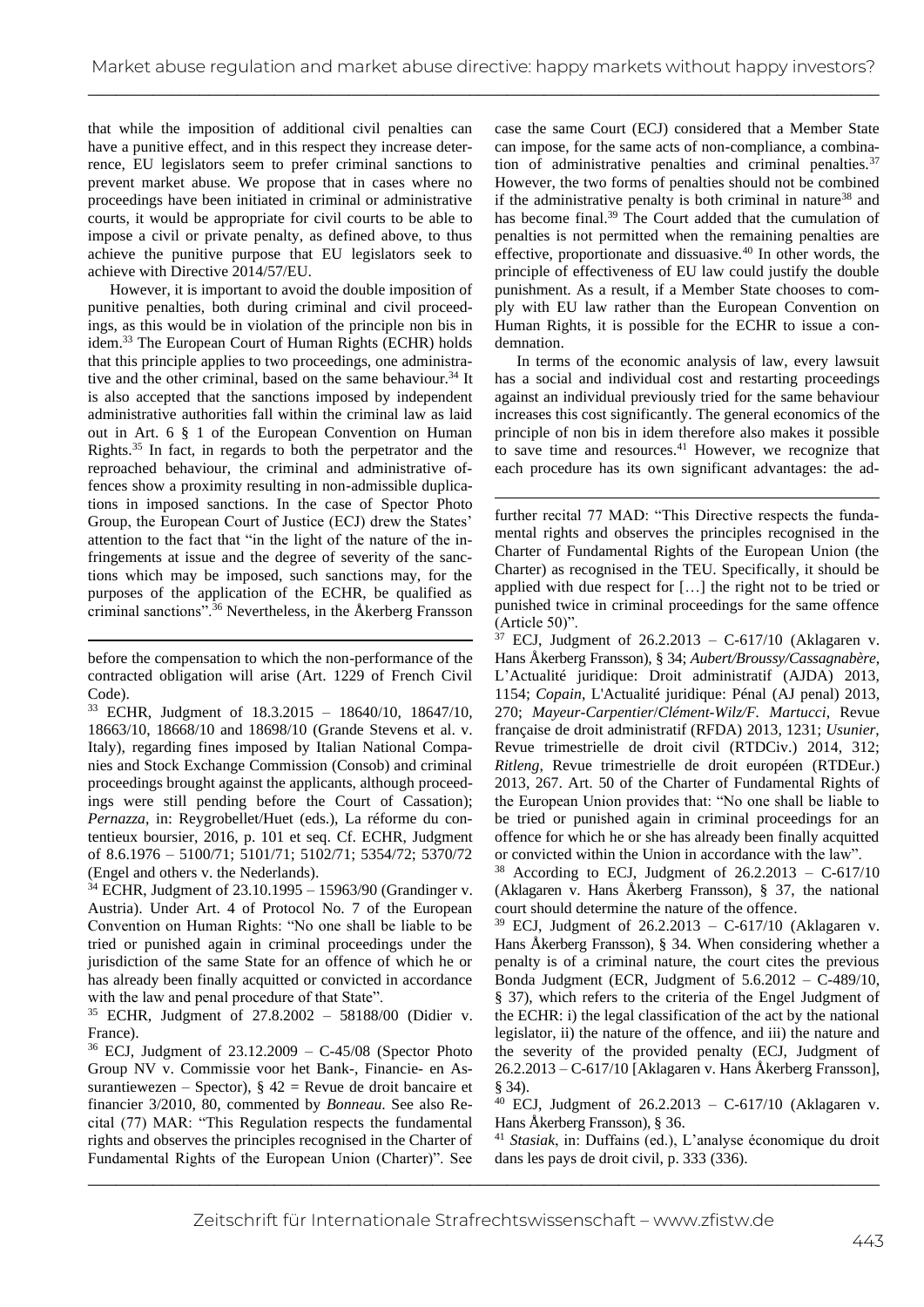ministrative authority provides significant expertise in administrative proceedings, while criminal proceedings allow for the injured parties to file civil actions before the criminal courts if we accept that their protection falls within the objectives of capital market law.<sup>42</sup> The complementarity of the two systems could be achieved by allowing for choice between the systems, or by redistributing the competence of the administrative authorities and the criminal judge. Moreover, the degree of seriousness of the impugned conduct has also been proposed as a criterion.<sup>43</sup> However, we note that it is not always easy to distinguish between serious and non-serious actions.<sup>44</sup> In this context, we propose an effective solution in terms of economic analysis of the law, where the possibility of bringing an action for damages before civil courts in a process in which the administrative authority also participates (in order to contribute its specialized knowledge) and in which civil penalties can be imposed that will be attributed to investors in addition to restitution of their damages. Under this approach, effective investor protection would be achieved without the need for criminal proceedings owing to the deterrent effect of similar future acts and the punishment of illegal behaviour. Further, a key difference between criminal and private investigations and prosecution, is that the state operates within a fixed budget. In other words, the state pursues offences as long as its budget allows, which may limit it to pursuing only a portion of the cases that deserve to be pursued.<sup>45</sup>

# *2. Civil law claims and prohibited conduct under MAR*

Regarding insider trading in administrative proceedings, the required mental element depends on the behaviour concerned. For example, in case of possessing and using inside information, the persons enumerated in Art. 8 § 4 of MAR are presumed to have used inside information. Specifically, the persons presumed as insiders are the following: (a) being a member of the administrative, management, or supervisory bodies of the issuer or emission allowance market participant; (b) having a holding in the capital of the issuer or emission allowance market participant; (c) having access to the information in question through the exercise of employment, profession, or duties; or (d) being involved in criminal activities. Insider dealing also exists under circumstances other than those referred to above, when any person who possesses inside information knows or ought to know that this is inside information.<sup>46</sup> As a result, the mental element still has to be proved and is not presumed in this latter case of potential insider dealing.

Unlawful conduct is also the act, while in possession of inside information, of recommending or inducting another person to engage in insider dealing.<sup>47</sup> The person in question commits insider dealing when he knows or ought to know that the recommendation or inducement is based on inside information.<sup>48</sup> A distinction must therefore be made between primary holders of inside information and secondary holders induced or recommended to act on insider information. Primary holders are presumed to know that they have used inside information, which has been confirmed by the ECJ in the case Spector. <sup>49</sup> Specifically, the Court clarified that it is a simple presumption that could be overturned, which is now provided for in recital 24 of the preamble to MAR. Therefore, it appears that persons having a relationship with the company as mentioned above are the most significant cases of persons who use inside information. We can thus conclude that in these cases the existence of the mental element is presumed.

The same remarks can be formulated regarding market manipulation. That is to say, in the case of transactions or orders that give, or are likely to give, false or misleading signals (a), or which affects or is likely to affect the price of one or several financial instruments (b), the person is presumed to know that the information was false or misleading. On the other hand, disseminating information through the media (c) or transmitting false or misleading information in relation to a benchmark (d) is not automatically sufficient to affirm the existence of market manipulation.<sup>50</sup> In the latter cases, it needs to be proved that the person who disseminated or transmitted the information had or ought to have the knowledge that this information was false. We also conclude that the principal behaviour of giving misleading signals or affecting the price of financial instruments does not require further examining the existence of any mental element.

As a first conclusion, the presence of the material element, and not of the mental element, should be examined to qualify the most important behaviours sanctioned as insider dealing or market manipulation in an administrative procedure. In a criminal procedure, the person accused should have acted intentionally, which can be confirmed in most cases by analysing the material elements,  $51$  such as the specific behaviour and other related facts. Consequently, searching for a mental element that can be deduced by objective facts could be considered equivalent to a presumption of the presence of

<sup>42</sup> See infra III. for the opposing view.

<sup>43</sup> *Frichon-Roche*, in: Les enjeux de la pénalisation de la vie économique, 1997, p. 195.

<sup>44</sup> *Stasiak* (fn. 41), p. 346.

<sup>45</sup> *Mackaay/Rousseau/Larouche/Parent* (fn. 25), p. 359; *Carval* (fn. 30), p. 241. See, however, *Landes/Posner*, The Journal of Legal Studies 4 (1975), 36–38. For a discussion see *Black*, North Carolina Law Review (1984), 435 (459, 460). <sup>46</sup> Art. 8 § 4 MAR.

<sup>47</sup> Art. 8 § 2 MAR.

<sup>48</sup> Art. 8 § 3 MAR.

 $49$  ECJ, Judgment of 23.12.2009 – C-45/08 (Spector), § 36.

<sup>50</sup> See, e.g., *Feron/Fink*, in: De Meuleneere/Pijcke/Rosiers (eds.), Market abuse – Les abus de marché, p. 32 et seq.

<sup>51</sup> See e.g. Greek Supreme Court no. 1185/2013 (criminal section): "The fact that the appellant entered the stock market suddenly during the critical period of time for no apparent reason or other reason, and made such a large volume of trades leads to the easy conclusion that the conditions were met, objectively and subjectively, for the commission of the offense for which he is accused". Cf. *Prorok*, La responsabilité civile sur les marchés financiers, 2019, p. 39.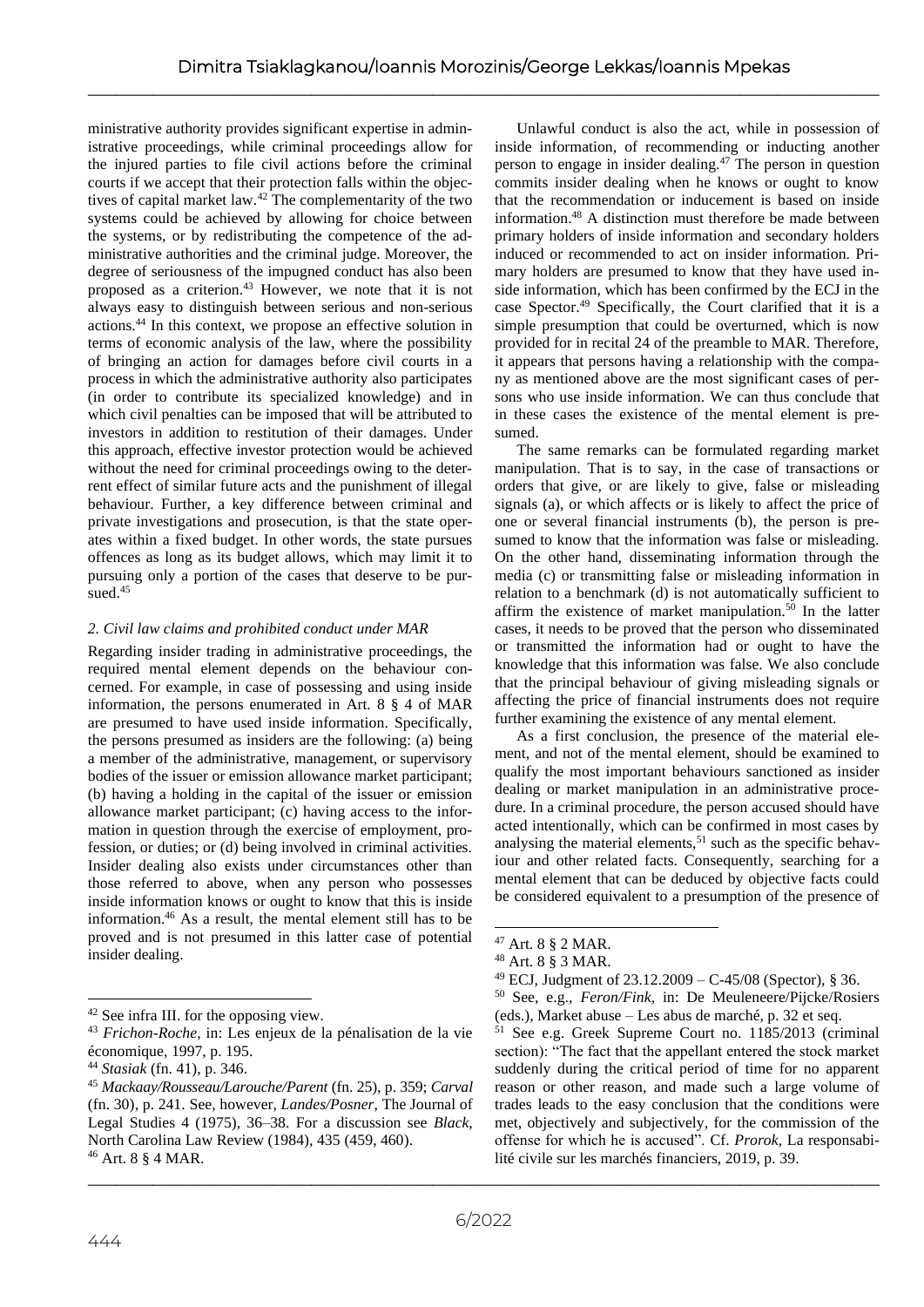this mental element. Moreover, regarding criminal law, the ECJ has clarified that the principle of the presumption of innocence does not preclude presuming an intention on the part of the person who commits insider trading. The Court considers that "the intention of the author of insider dealing can be inferred implicitly from the constituent material elements of that infringement, since that presumption is open to rebuttal and the rights of the defence are guaranteed".<sup>52</sup>

However, slight negligence can still give rise to responsibility of the persons committing market abuse as civil law claims are admitted in cases of an intentional behaviour or negligence. In the case of negligence, the insider dealer did not make any effort to establish the confidentiality of the information, which would be required by the average prudent person, or he did not intend to damage investor property.<sup>53</sup> On the other hand, negligent behaviours cannot, in principle, be sanctioned under criminal law. Therefore, certain conduct that can lead to compensation does not constitute conduct punishable by a criminal penalty. This point is a fundamental difference from US law, which, as we shall see below, requires proof of fraudulent intent to award damages.

Nevertheless, it seems that insider trading and market manipulation cannot be committed without being conscience that inside information is used or that false information is disseminated.<sup>54</sup> In addition to that, investors that have been victims of market abuse will mainly be informed of the unlawful behaviour when a criminal or administrative procedure has taken place. Under current European legal systems, such a procedure seems to be a necessary condition so that an investor would provide sufficient evidential proof to the courts regarding the facts. The French Competition Council (later the Competition Authority) has observed the same: "civil processing only turns out to be effective when the case has been dealt with by the Competition Council beforehand"  $(transl.).$ <sup>55</sup>

It should be noted that under Regulation (EU) No 596/ 2014, attempting to engage in insider trading or market manipulation is also a prohibited behaviour.<sup>56</sup> In other words, this regulation describes a behaviour that can be administratively punished but cannot give rise to a civil claim since there is no damage. Regarding the criminal prosecution of these acts, the Directive 2014/57/EU provides that member states shall take the necessary measures to ensure that the attempt to commit any of the offences referred to as insider dealing or market manipulation is punishable as a criminal

offence.<sup>57</sup> As a result, a distinction must be established between acts that concern civil claims and acts that are criminally punishable. Therefore, attempting to commit prohibited acts can only constitute a criminal offence and not a civil offence.

Of further note, there are other conditions that should be fulfilled for a civil claim to be admitted. The MAR and the MAD refer to inside information as information of a precise nature,<sup>58</sup> which has not been made public, relating, directly or indirectly, to one or more issuers or to one or more financial instruments, and which, if it were made public, would be likely to have a significant effect on the prices of those financial instruments. On the other hand, every piece of abused information, even if imprecise and of a general nature, could be considered as sufficient since this information influenced the transactions concluded and the prices designated. We admit that an investor<sup>59</sup> will consider price-sensitive information in order to decide his investment strategy, but such information could not be sufficiently precise. The regulation poses a condition that needs to be construed, while it could have opted for a clearer term such as the existence of pricesensitive information.<sup>60</sup> Indeed, all information that can have an influence on the price should be considered as inside information under the regulation since the influenced investor should be a reasonable investor, as US law refers to material information.<sup>61</sup> However, the scope of the regulation is restricted by requiring precise information and, in practice, there could be an effect from this difference existing between engaging in civil liability and commencing an administrative or criminal process.

#### *3. Calculating damages due to investors: a right to full compensation or an amount corresponding to the variation of the market price?*

The existence of a causal link between the damaging event and the loss suffered by an investor is significant in determining the amount of compensation. However, establishing such a causal link for insider trading or market manipulation is particularly difficult, as proving that a specific behaviour has caused the purchase or sale of shares is not obvious when a large number of marketplace events can also have influenced these decisions. French case law, as we will see below, often

 $52$  ECJ, Judgment of  $23.12.2009 - C - 45/08$  (Spector), § 44.

<sup>53</sup> *Plagakos*, Katachristiki ekmetalleusi empisteutikon pliroforion sto chrimatistirio kai agogi apozimioseos tou zimiothentos ependiti (Abuse of confidential information on the stock market and claim for damages from the injured investor), 2005, p. 682.

 $54$  In that sense, ECJ, Judgment of  $23.12.2009 - C - 45/08$ (Spector), § 36.

<sup>55</sup> Decision of 19.9.2000 – 00-D-28; Decision of 30.11.2005  $- 05 - D - 65$ .

<sup>56</sup> Art. 14 and Art. 15 MAR.

<sup>57</sup> Art. 6 MAR. See recital 13 MAR: "Due to the adverse effects of attempted insider dealing and attempted market manipulation on the integrity of the financial markets and on investor confidence in those markets, those forms of behaviour should also be punishable as a criminal offence".

<sup>58</sup> Art. 7 § 1 MAR; Art. 2 (4) MAD. Cf. *Prorok*, (fn. 51), p. 36 et seq.; *Loyrette*, Le contentieux des abus de marché, 2007, p. 119 et seq.

 $59$  Recitals 14 and 26 MAR; Art. 7  $\S$  4 MAR.

<sup>60</sup> Cf. *Hansen*, Nordic and European Company Law Working Paper No. 10‐35, LSN Research Paper Series 2012, p. 5.

<sup>61</sup> *Black*, North Carolina Law Review (1984), 435 (436): "A fact is material if there is a substantial likelihood that the reasonable investor would consider it important in making an investment decision". See infra II. 4 for US law.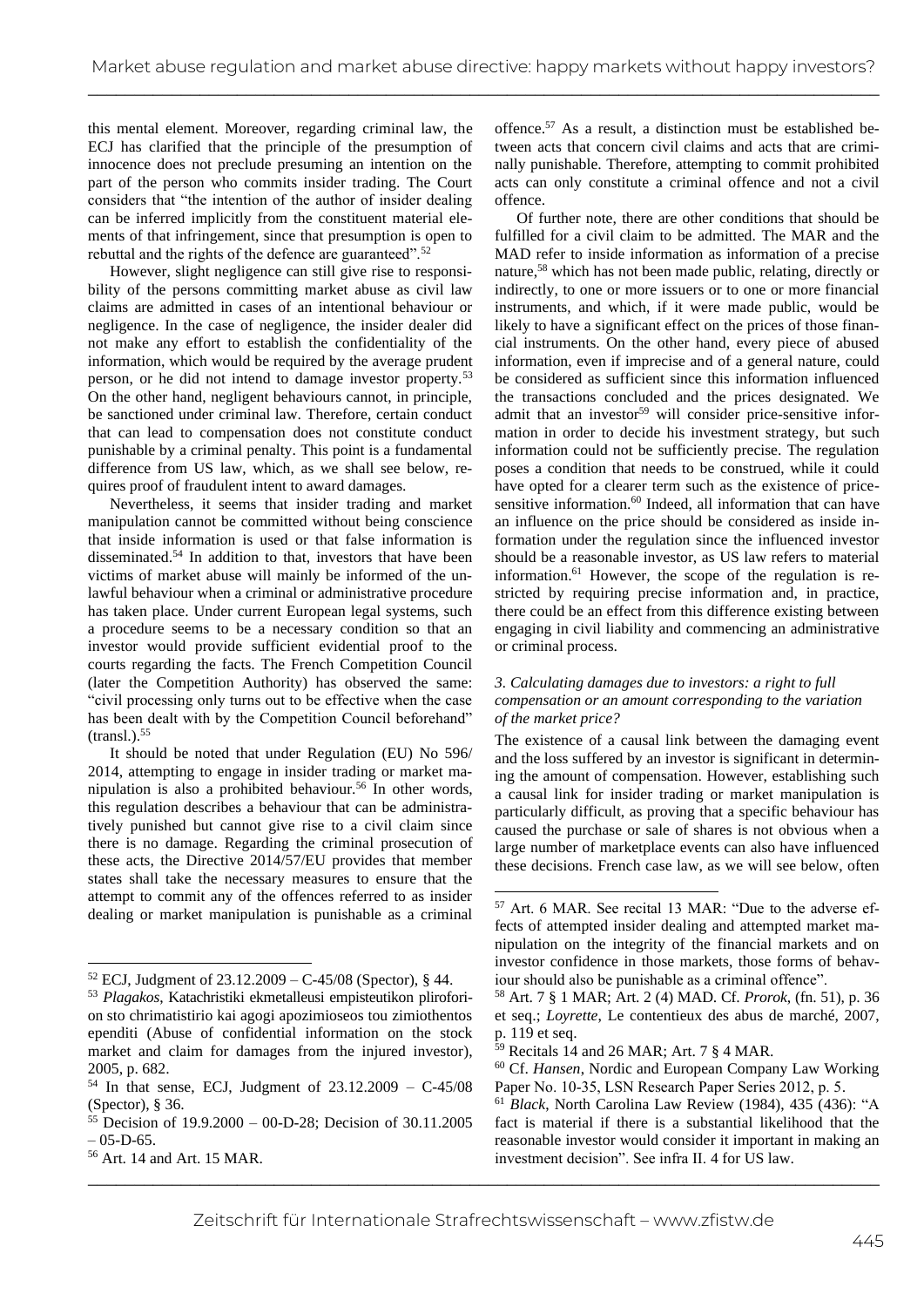refers to a lost chance, and by this way conceals the problem of causality. Regarding this requirement, Greek case law surprisingly has responded positively in two cases. For example, in one of them the Greek Supreme Court accepted that there is a causal link (adequate causation) when the act or omission of the responsible person – according to the lessons of common experience – was likely, and this could objectively cause the detrimental effect in the normal course of events.<sup>62</sup> The Court of Appeals of Athens considered the stock price that the investor (plaintiff) paid each time was due to the nondisclosure of its "correct" price by the defendant. The important factors were the following: the interval time between false publication and acquisition of shares by the investors, and the share acquisition at the same time or immediately after the misrepresentation. $63$  The existence of a causal link was rejected in another affair when an experienced investor had in-depth knowledge in the field of equity transactions.<sup>64</sup> In addition, the Court has considered that verifying a causal link was not possible since the reasons provided by the examined Court of Appeal's decision were not sufficiently precise.<sup>65</sup>

To establish tort liability, the injured party bears the burden of proof. It has been suggested that the difficulties of establishing liability can be overcome by requiring the perpetrator to prove the facts from which arise the causal link between his conduct and the injury, as well as his fault. In other words, this reversal of the burden of proof towards the perpetrator has been supported in terms of meeting the conditions for establishing liability.<sup>66</sup> This view is based on the fact that the injured party is often unable to prove the conditions of the tort, especially when proving the fault of the perpetrator of the act. Proof of fault depends on facts or circumstances that are solely within the sphere of influence of the perpetrator and are often not accessible to the injured party. In these cases, in order for this evidentiary difficulty to avoid the irresponsibility of the party who manifested unlawful conduct, the reversal of the burden of proof allows each of the parties to prove the facts available to him.<sup>67</sup>

The Court of Appeal of Athens has rejected the doctrine of reversal of the burden of proof.<sup>68</sup> Greek jurisprudence has shown flexibility in locating the link between the injurious event and the injury without having to accept the reversal of the burden of proof. Specifically, it considers the damage

caused as a result of the market abuse as predictable and decides to repair it. Given the rare cases that have dealt with investor compensation to date,<sup>69</sup> we can generally conclude that Greek case law is positive in accepting the existence of a causal link. Still, this solution does not provide legal certainty as the answer of case law is not always predictable, meaning it is unclear why an experienced investor would not be entitled to compensation.

Once a causal link has been established between the unlawful conduct and the injury suffered by the investor, we are asked to determine the amount of the injury. In general, the damage to be repaired is the difference between the actual situation of the victim and what the situation would be, had the unlawful behaviour not intervened.<sup>70</sup> An investor is harmed only if he has done something different than what he would have done in the absence of the illegality (insider trading/market manipulation). The calculation of the loss does not take into account the price at which the investor would buy or sell, if he also knew the confidential information, as this information is not publicly available.<sup>71</sup> In the case of market manipulation, had the information not been disseminated to the public, the victim would either not have bought the shares at all or would not have bought the shares at that price.<sup>72</sup>

If the misleading information is positive, an investor can be motivated to buy a specific asset or to offer a higher price for acquiring it.<sup>73</sup> If the misleading information is negative, the investor can be motivated to sell his own shares at a reduced price compared to the acquisition price. The damage of the investor in the first example can be calculated by subtracting the price of the asset had the false information not been disseminated from the higher actual price paid.<sup>74</sup> The price of the asset without the misleading information could be thought of as the price before the manifestation of the prohibited behaviour. However, this is only a hypothesis as the price of the asset could change at different moments because

<sup>62</sup> Greek Supreme Court nos. 1491/2005 and 1093/2008.

<sup>63</sup> Court of Appeal of Athens no. 5894/2018.

<sup>&</sup>lt;sup>64</sup> Court of Appeal of Piraeus no. 555/2005.

<sup>65</sup> Greek Supreme Court no. 1491/2005.

<sup>66</sup> *Mentis* (fn. 22), p. 112; *Liappis* (fn. 11), p. 119.

<sup>67</sup> *Georgiades*, Enochiko dikaio, Geniko meros (Law of Obligations, General Part),  $2<sup>nd</sup>$  ed. 2015, p. 653 et seq., 587 et seq. In regards to the liability of the producer of defective products, the case law accepted the reversal of the burden of proof in 1977, so that the essential events taking place in the field of production could be proven by the defendant producer: Court of Appeal of Thessaloniki no.  $1259/1977 =$  Armenopoulos 1978, 121.

<sup>&</sup>lt;sup>68</sup> Court of Appeal of Athens no. 5894/2018.

 $69$  See in fn. 62–65.

 $70$  E.g. see the decision of the French Supreme Court: Cour de cassation – Chambre civil (Deuxième chambre), Judgment of 1.4.1963 = Bulletin civil II, no. 309, D. 1963, p. 453, commented by *Moliner*: "the essence of civil liability is to restore as exactly as possible the balance destroyed by the damage and to put the victim back in the situation he would have been in if the harmful act had not occurred". See also Cour de cassation – Chambre civil (Deuxième chambre), Judgment of 28.10.1954 = Semaine Juridique (JCP) 1955 II, 8765, commented by *Savatier*; Cour de cassation – Chambre civil (Deuxième chambre), Judgment of 8.4.1970 = Bulletin civil I, no.  $111$  = Revue trimestrielle de droit civil (RTDCiv.) 1971, 660, commented by *Gurry*.

<sup>71</sup> *Mentis* (fn. 22), p. 121.

<sup>72</sup> Cf. regarding insider trading *Wang*, Southern California Law Review 54 (1981), 1217 (1240).

<sup>73</sup> See, e.g., *Spitz* (fn. 10), p. 212 et seq.

<sup>74</sup> Cf. *Martin*, La Semaine Juridique – Entreprise et Affaires (JCP E) 2010, 1977.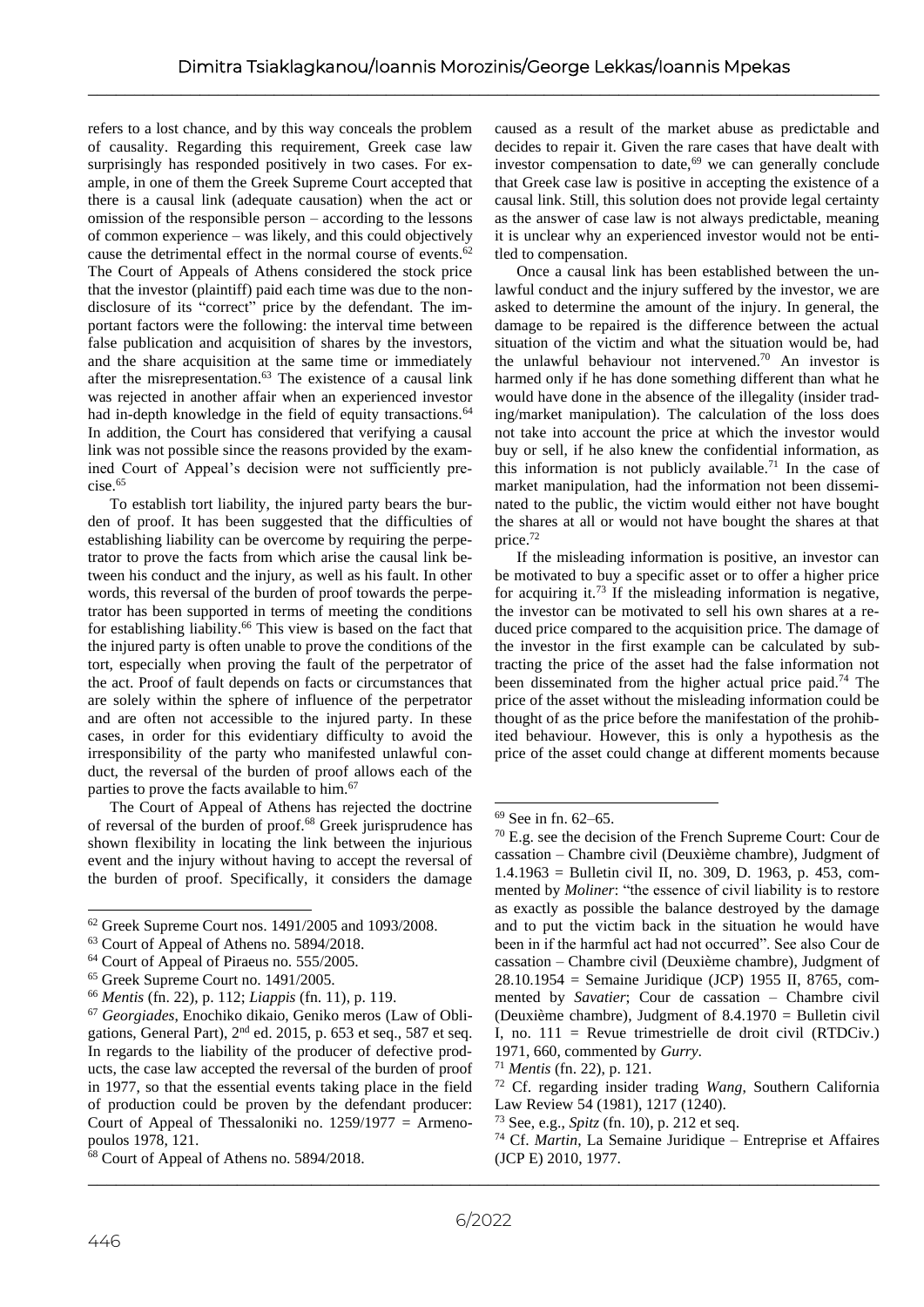of other information related to it.<sup>75</sup> Fixing the true value of the asset to the price before the market manipulation occurred excludes the effect that subsequent events may have had on the price. Similarly for negative misleading information, the damage should be the difference between the real value of the asset and the reduced price that this asset had been sold for. However, the real value of the asset is a hypothetical one, since the price known prior to the unlawful behaviour does not correspond to a fixed price that takes into consideration subsequent events.<sup>76</sup> We conclude that calculating the damage in cases of market manipulation is not an easy affair.

French case law draws the same conclusion, namely that "the calculation based on the difference between the price paid and the current value of the investment, which is constantly subject to variations, does not appear to be possible".<sup>77</sup> As for the damage to be repaired, French jurisprudence refers constantly to the loss of chance. The first ruling that "only the damage resulting from the difference in price is certain and results directly from the infringement" in the case Société Générale de fonderie, <sup>78</sup> has only been repeated in one decision.<sup>79</sup> In the case of Gaudriot in  $2010$ ,<sup>80</sup> the Supreme Court held that "whoever acquires or keeps securities […] because of inaccurate, imprecise or misleading information [...] loses only a chance to invest his capital in another investment or to give up one already made". This solution had already been adopted by the trial judges (in the first and sec-

ond instance) $81$  and was confirmed by the Supreme Court in 2014.<sup>82</sup> In the case of Sidel, <sup>83</sup> the Court of Appeal stated that the damage does not coincide with the amount of loss suffered by the civil parties during the resale of the securities "because of the risk and the hazard inherent in any stock market investment". In the Vivendi Universal Affair, 84 the damage consisted of a loss of opportunity to make more judicious arbitrations than purchasing or retaining the Vivendi Universal share. In general, loss of chance is defined in French case law as "the current and certain disappearance of a favourable eventuality".<sup>85</sup> The case law also refers to this concept when there is a problem proving the causal link between the harmful act and the subsequent damage produced.<sup>86</sup>

Still, what is most surprising is the calculation of investor compensation made by the judges in the first and second instance, which cannot be controlled by the Supreme Court. In some cases, $87$  the lost chance is calculated according to the

<sup>75</sup> Cf. *Martin/Dezeuze/Bouaziz/Françon*, Les abus de marché, 2013, p. 283; *Wang*, Southern California Law Review 54 (1981), 1217 (1237).

<sup>76</sup> Cf. *Casper*, in: Schulze (ed.), Compensation of Private Losses, The Evolution of Torts in European Business Law, 2011, p. 91 (102).

<sup>77</sup> Court of Appeal of Paris, Judgment of 14.9.2007 – 2007/ 01477 (Régina Rubens); *Lenhof*, Lexbase Hebdo Edition Privée Générale 2007, no. 276; *Rontchevsky*, Revue trimestrielle de droit financier (RTDF), 145.

<sup>78</sup> Cour de cassation – Chambre criminelle, Judgment of 15.3.1993 – 92-82.223 (Société générale de fonderie) = Bulletin criminel No. 112 = Revue trimestrielle de droit commercial et de droit économique (RTDCom.) 1994, 148, commented by *Bouzat* = Droit des sociétés, Nov. 1993, p. 15, commented by *Hovasse*; *Bouloc*, Revue des Sociétés 1993, 847; *Jeantin*, Bulletin Joly Bourse 1993, 365.

<sup>79</sup> Cour de cassation – Chambre commerciale et financière, Judgment of 22.11.2005 – 03-20.600 (Pfeiffer v Société Eurodirect Marketing) = Revue trimestrielle de droit commercial et de droit économique (RTDCom.) 2006, 445, commented by *Storck*; *de Vauplane*, Banque & Droit 2006, 25.

<sup>80</sup> Cour de cassation – Chambre commerciale et financière, Judgment of 9.3.2010 – 08-21.547, 08-21.793 (Gaudriot) = Recueil Dalloz 2010, 791, commented by *Lienhard*; *Martin*, La Semaine Juridique – Entreprise et Affaires (JCP E) 2010, 1777; *Schiller*, La Semaine Juridique – Entreprise et Affaires (JCP E) 2010, 1483; *Rontchevsky*, Bulletin Joly Bourse, 2010, 16; *Schmidt*, Bulletin Joly Sociétés, 2010, 537; *Spitz*, Revue trimestrielle de droit financier (RTDF) 2010, 60.

 $81$  Court of Appeal of Paris, Judgment of  $26.9.2003 - 2001/$ 21885 (Flammarion) = Revue trimestrielle de droit commercial et de droit économique (RTDCom.) 2004, 132, commented by *Rontchevsky*; *Dezeuze*, Bulletin Joly Bourse 2004, 43; *id.*, Bulletin Joly Sociétés, 2004, 85. Court of Appeal of Paris, Judgment of 14.9.2007 – 2007/01477 (Régina Rubens); Tribunal correctionnel de Paris, Judgment of 12.9.2006 – 0018992026 (Sidel); *Barbièri*, Bulletin Joly Sociétés 2007, 119; *Dezeuze*, Bulletin Joly Bourse 2007, 37; *Daigre*, Revue des Sociétés 2007, 102. Court of Appeal of Paris, Judgment of 31.10.2008 – 06/009036, (Sidel) = Revue des Sociétés 2009, 121, commented by *Daigre*; *Barbiéri*, Bulletin Joly Bourse 2009, 143; *Dezeuze*, Bulletin Joly Bourse 2009, 28; *Dezeuze*, Revue trimestrielle de droit financier (RTDF) 2008, 137.

<sup>82</sup> Cour de cassation – Chambre commerciale et financière, Judgment of 6.5.2014 – 13-17.632, 13-18.473 (Marrionnaud) = Revue trimestrielle de droit commercial et de droit économique (RTDCom.) 2014, 829, commented by *Rontchevsky*; *Pailler*, Revue de droit bancaire et financier 2014, 156; *Gaudemet*, Bulletin Joly Bourse 2014, 340; *Dezeuze/Trèves*, Revue des sociétés 2014, 579.

<sup>83</sup> Court of Appeal of Paris, Judgment of 31.10.2008 – 06/009036, (Sidel).

 $84$  Tribunal correctionnel de Paris, Judgment of 21.1.2011 = Bulletin Joly Sociétés 2011, 210, commented by *Barbièri*. In the same sense, Tribunal correctionnel de Paris, Judgment of 12.9.2006 – 0018992026 (Sidel); Court of Appeal of Paris, Judgment of 14.9.2007 – 2007/01477 (Régina Rubens)*.*

 $85$  Cour de cassation – Chambre civil (Première chambre), Judgment of  $21.11.2006 - 05-15.674 =$  Bulletin civil I, no. 498; Cour de cassation – Chambre criminelle, Judgment of 4.12.1996  $-96-81.163$  = Bulletin criminel, no. 445; Cour de cassation – Chambre criminelle, Judgment of  $18.3.1975 - 74-92.118 =$ Bulletin criminel, no. 79.

<sup>86</sup> *Terré/Simler/Lequette/Chénedé*, Droit civil – Les obligations, 12.ed. 2018, § 924, p. 1007.

 $87$  Court of Appeal of Paris, Judgment of  $26.9.2003 - 2001/$ 21885 (Flammarion); Court of Appeal of Paris, Judgment of 19.3.2013 – 2011/06831 (Marrionnaud) = La Semaine Jurid-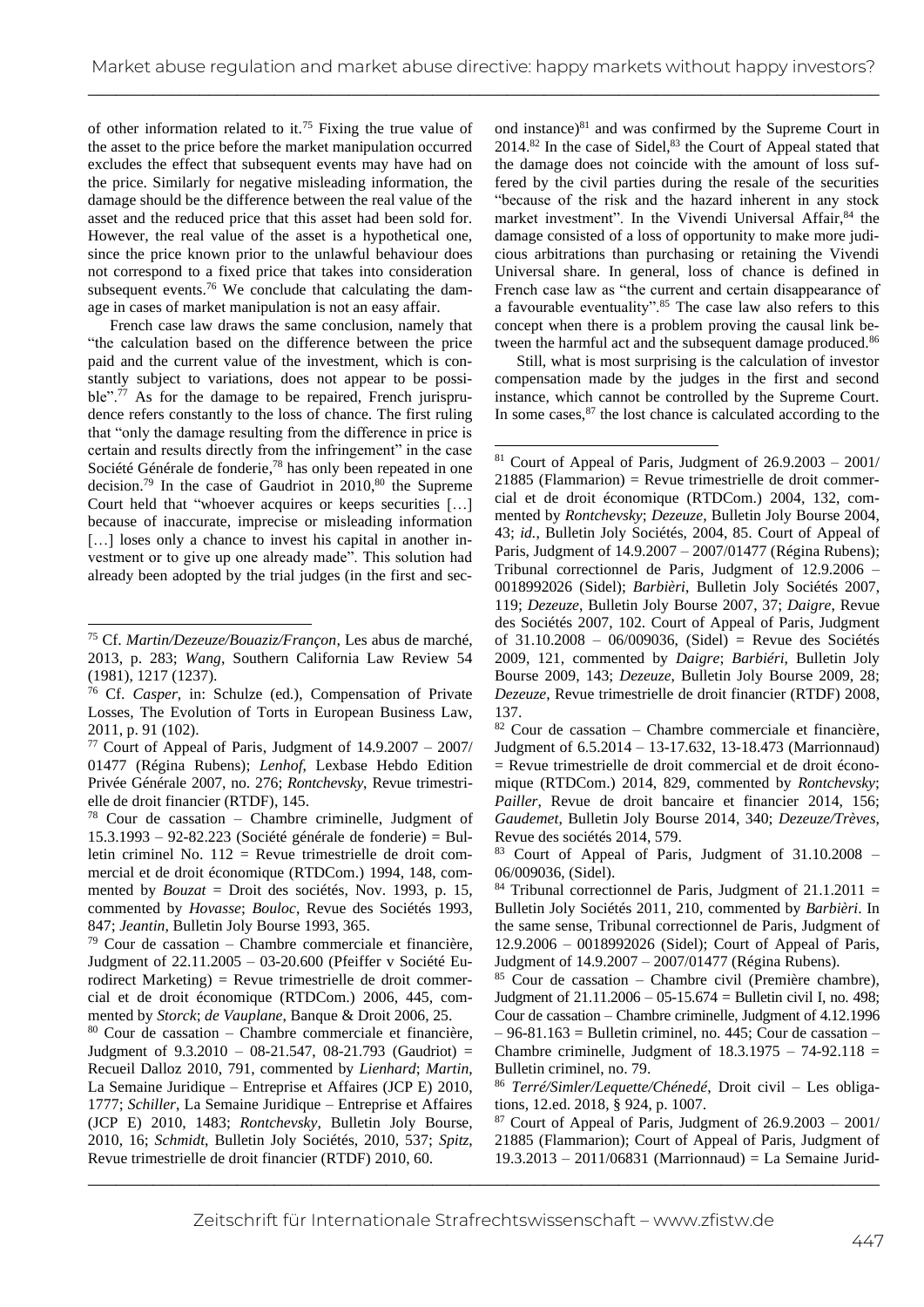change in price when also taking into account the importance of the risk. In other cases, the loss of chance serves to find a flat-rate assessment for the damage. For example, in the Sidel case the judges awarded the plaintiffs a lump-sum for all causes of damage in the amount of 10 euros per action.<sup>88</sup> In all cases, the loss of chance does not result in complete repair of the damage but only the part that has been compensated. In that way, the risk of an investment is not compensated and is therefore assumed by the person deciding to operate in the stock market.

We remark that we could reach the same conclusion for compensation if we accepted that investors are only entitled to compensation for damage caused by unlawful conduct. The loss due to the risk borne by each investor should not be repaired as such a compensation system would make investors irresponsible as they could always make legal claims whenever their stock return predictions failed. In addition, French case law had initially taken into account the risk inherent in the speculative nature of transactions carried out on securities listed on the stock exchange in order to reject the very principle of investor compensation rights.<sup>89</sup> However, we note that the damage caused by unlawful conduct must be wholly compensated. The illegal conduct consists either in spreading false information or in using privileged information; the realization of the risk to which an investor is exposed to has, as a counterpart, the hope of a higher return and not the risk of defective information.

Reimbursement of full loss requires that the investor gain what he would have had if the illegal behaviour had not occurred. This loss can be objectively expressed on the basis of the fluctuation observed in the share price, where the calculation takes into account the purchase price of the share and either the selling price of the share or the price after the information is disclosed. An expert must determine whether the change in the share price is due to the conduct in question or to other factors.<sup>90</sup> If damage is found to be exclusively due to the illegal behaviour, it should be repaired in its entirety. Therefore, the method used by French case law to compensate investors for a missed opportunity must be criticized as it only corresponds to a part of the damage. This method also takes into account the risk inherent in each investment as part of the damage is considered to be due to the dangerous nature of investing. For our part, we consider that buying and selling shares involves risks. However, investor loss in the cases we are considering is not due to the inherent risk of transacting on a stock exchange, but rather is the result of incorrectly published information or unequal use of unpublished infor-

mation, which may have caused the total value loss of the share. The assessment of any other factors that occurred between the illegal behaviour and the disclosure should be taken into account by experts. However, the price change due to the illegal behaviour in question needs to be fully restored. French case law, which is in favour of restoring only one missed opportunity, arbitrarily determines the amount of the damage. The result is unsatisfactory to the extent that the amount of compensation is not foreseeable, meaning that transaction security is not ensured and a deviation from the principle of full compensation arises.

The fact that we do not know what a particular investor would have done if he had known the information does not justify the solution used in French case law. The market abuse regulation urges us to take into account the behaviour of a reasonable investor.<sup>91</sup> The investor's own behaviour is required in order for the loss to occur, as he himself decides to buy or sell the shares.<sup>92</sup> We can, however, observe that the existence of a causal link between the unlawful conduct and the damage has been accepted even when the will of a third party exists. For example, in the case of lost customers, the will of the customers intervenes and it cannot be determined with certainty why they decided to switch stores at that specific point in time. In fact, regarding acts of unfair competition, it is sufficient that reprehensible conduct increases the risk of damage.<sup>93</sup> It is not necessary to establish that without the conduct, the damage would not have occurred. In this way, correlation is accepted between the receipts of the two companies concerned, or between the fall in the victim's turnover and the act of unfair competition.

We accept that in the case of market abuse, the decision to buy or sell is based on the data available on the market and that it has been influenced by the illegal conduct in question.<sup>94</sup> It is the only method of calculating the damage that allows us to achieve an objective calculation of the damage. If the investor can claim a loss due to the cancellation of another transaction, it is up to him to provide the necessary proof. The same should be accepted if the defendant claims that the investor would have behaved in the same way if he had the same information at his disposal, possibly citing earlier or later investment decisions by the investor. In addition, an investor could ask for what he would have had, if he had not bought the stock. In this case, the compensation should repair not only the inflated price of the stock due to the non-disclosure of the inside information, but also additional losses due to other events, e.g., harm caused to company's reputation, loss of investor confidence in the company, or subsequent events regarding company's activities.<sup>95</sup>

In conclusion, the rule for compensation uses subjective calculation of the damage, or in other words compensation

ique – Entreprise et Affaires (JCP E) 2013, 1315, commented by *Martin*.

 $88$  Court of Appeal of Paris, Judgment of 31.10.2008 – 06/009036, (Sidel); see for a discussion on this question, e.g., *Charconac*, in: Reygrobellet/Huet (eds.), La réforme du contentieux boursier, 2016, p. 71 et seq., and p. 249 et seq.

<sup>89</sup> *Rontchevsky*, Journal des sociétés 2011, 19.

\_\_\_\_\_\_\_\_\_\_\_\_\_\_\_\_\_\_\_\_\_\_\_\_\_\_\_\_\_\_\_\_\_\_\_\_\_\_\_\_\_\_\_\_\_\_\_\_\_\_\_\_\_\_\_\_\_\_\_\_\_\_\_\_\_\_\_\_\_\_\_\_\_\_\_\_\_\_\_\_\_\_\_\_\_ <sup>90</sup> Cf. for US law: Tucker v. Arthur Anderson & Co, 67 F.R.D. 468 (S.D.N.Y. 1975); *Reder*, The Business Lawyer 31 (1976), 1839 (1847).

<sup>91</sup> See fn. 12.

<sup>92</sup> Cf. *Charconac* (fn. 88), p. 254.

 $93$  Cour de cassation – Chambre commerciale et financière, Judgment of 29.11.1976 – 75-12.431 = Bulletin civil IV, no. 300.

<sup>&</sup>lt;sup>94</sup> Cf. US law.

<sup>95</sup> See also *Spitz* (fn. 10), § 377 et seq. (p. 233).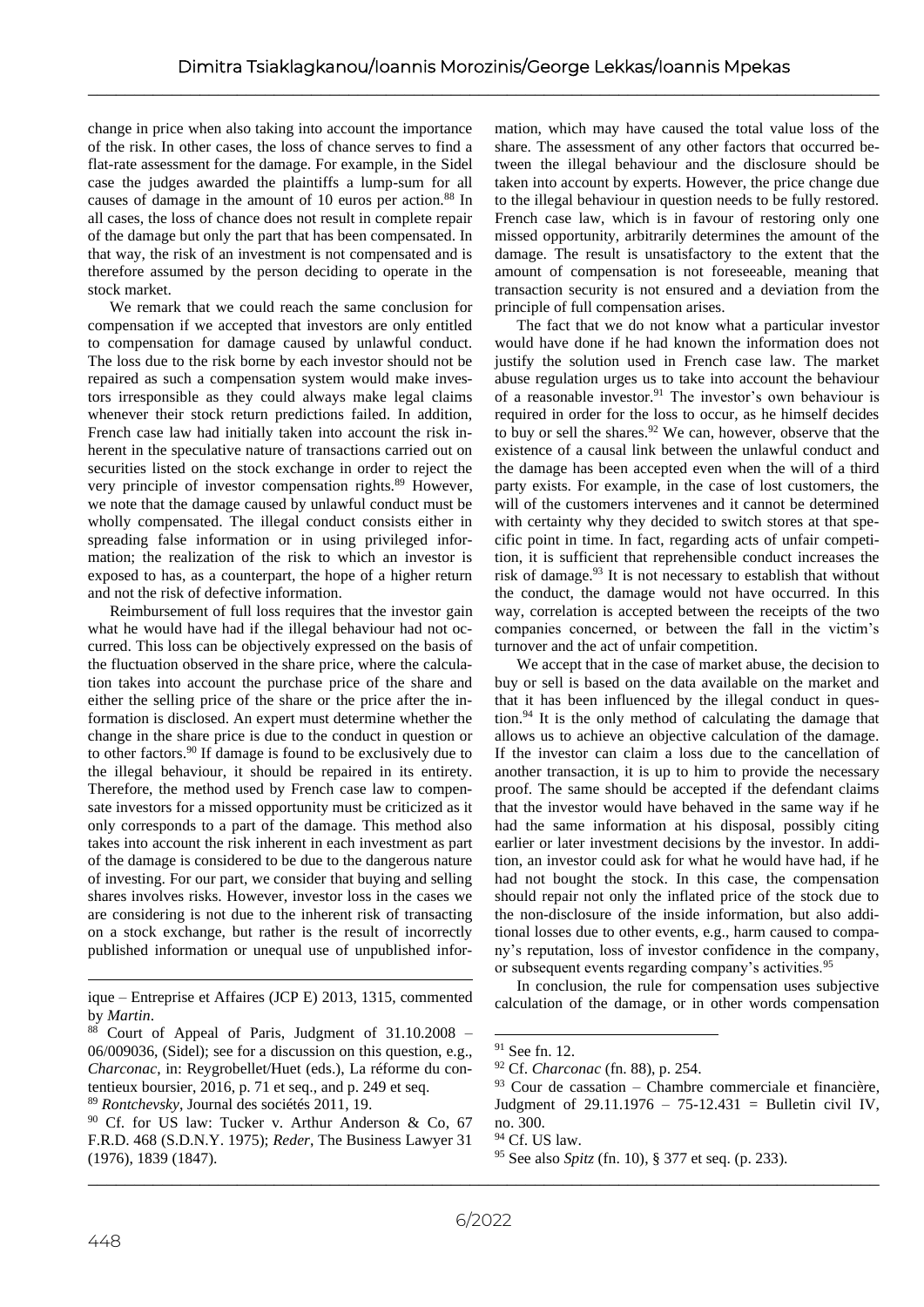for what the injured party actually suffered. An objective way of the damage can be provided when the perpetrator is a professional, in order to facilitate the method of calculating the damage and its predictability.<sup>96</sup> In the absence of specific regulation as to the liability arising from the examined behaviours, we consider that the objective way of calculating the loss corresponds to the nature of the relations formed during the stock exchange transactions such as impersonal relationships, anonymity, and mass transactions. However, the subjective means of calculating the loss should not be ruled out when it is sufficiently proven by the investor that there is a causal link between the injurious event and the total loss.

Therefore, in regards to the distinction made by the French doctrine between a loss consisting of a change in the share price and a loss suffered by the investor because he was influenced in his decision on a particular investment, we consider, as stated above, that he will be entitled to compensation first on the basis of a change in the share price. However, it is not ruled out that the investor may seek compensation for the damage suffered as a result of his decision to make the loss-making investment, if he can prove another loss. Our position in favour of full compensation is also adopted by competition law, where for example Directive 2014/104/EU provides for a right to full compensation,  $97$ including the actual loss, the loss of profit, and the payment of interest.

From the point of view of an economic analysis of the law, we observe that it has been argued in economic theory that we must consider the behaviour of a rational person<sup>98</sup> that has all relevant information at his disposal. This model of the investor as a rational agent actually motivates us to calculate the loss suffered based not only on the difference in the share price (e.g., the difference between the price at the time of purchase and at the time of sale), but also on other loss suffered that he can prove, because of his reliance on the share price for taking an investment decision. However, it has been observed that usually the average person will not be able to access all of the relevant information.<sup>99</sup> This view reinforces that calculating an investor's loss due to the influence of inaccurate information should not be the primary way of calculating a loss. In other words, our decisions are not based on all relevant data, as the average person cannot reasonably access them, and the cost of processing this information is disproportionate to its benefit. Investor decisions are not the result of processing all the financial data of the

market and therefore the objective approach to calculating the damage suffered by a person due to the fact that he does not have all relevant information at his disposal seems to be more in line with the views expressed in economic theory. We note that Regulation (EU) No 596/2014 chooses the model of a reasonable investor, which we consider corresponds to a rational person as seen above.<sup>100</sup>

The same difficulties are met when damages from inside information must be fixed. As it has been remarked, "there is a loser for each winner, since informed traders' abnormal profits reduce the opposing traders' realized returns dollar for dollar".<sup>101</sup> The ECJ has ruled under Directive 2003/6/EC that "the purpose of the prohibition […] is to ensure equality between the contracting parties in stock-market transactions by preventing one of them who possesses inside information and who is, therefore, in an advantageous position vis-à-vis other investors, from profiting from that information to the detriment of those who are unaware of it".<sup>102</sup>

A person using positive inside information would offer a slightly higher price in order to acquire the targeted asset. Other investors observing both this signal and the resultant increase in stock purchases could be influenced and act in the same way.<sup>103</sup> In that case, the damage sustained is not obvious, since the investors will have conducted a profitable transaction if they bought the asset before the whole true value is reflected in the acquisition price. Even following the divulgence of the information, damage cannot be found because the share price corresponds with the real price. In other words, the insider acted in a way that demonstrates the true value of the market. That is why it has been argued that insider trading is a victimless crime.<sup>104</sup> What is still unfair<sup>105</sup> in this case is that the perpetrator took advantage of non-public information, and therefore his illegal behaviour consists of violating the principle of equality between persons in the same condition.

Should the insider not have acted in that way, another investor could have bought these assets before the rise in the price.<sup>106</sup> So the investor that was obstructed by this behaviour

<sup>96</sup> See, e.g., carrier liability: Convention on the Contract for the International Carriage of Goods by Road (CMR), Geneva, 19 May 1956.

<sup>&</sup>lt;sup>97</sup> Directive 2014/104/EU of the European Parliament and the Council of 26 November 2014 on certain rules governing actions for damages under national law for infringements of the competition law provisions of the Member States and of the European Union, Art. 3.

<sup>98</sup> In favour of this model, see *Mackaay/Rousseau/Larouche/ Parent* (fn. 25), § 143 (p. 44).

<sup>99</sup> See for a discussion *Duffains/Ferey*, Agir et juger, Comment les économistes pensent le droit, 2010, p. 12 and p. 34.

<sup>100</sup> Recital 14 MAR.

<sup>&</sup>lt;sup>101</sup> Seyhum, Journal of financial economics 16 (1989), 190.

 $102$  ECJ, Judgment of 23.12.2009 – C-45/08 (Spector), § 48.

<sup>&</sup>lt;sup>103</sup> See, however, *Schotland*, Virginia Law Review 53 (1967), 1425 (1443). The author states that empirical research suggests the absence of any substantial impact.

<sup>&</sup>lt;sup>104</sup> *Manne*, Harvard Business Review 44 (1966), 113 et seq.; *Tountopoulos*, European Company and Financial Law Review (ECFR) 2014, 297 (325). See also infra III. 1.

<sup>105</sup> See *Schotland*, Virginia Law Review 53 (1967), 1425 (1439): "Even if we found that unfettered insider trading would bring an economic gain, we might still forgo that gain in order to secure a stock market and intracorporate relationships that satisfy such noneconomic goals as fairness, just rewards and integrity."; *Brudney*, Harvard Law Review 93 (1979), 322 (343–346); *Levmore*, Virginia Law Review 68 (1982), 117 (124 et seq.).

<sup>106</sup> *Wang*, Southern California Law Review 54 (1981), 1217 (1223, 1236).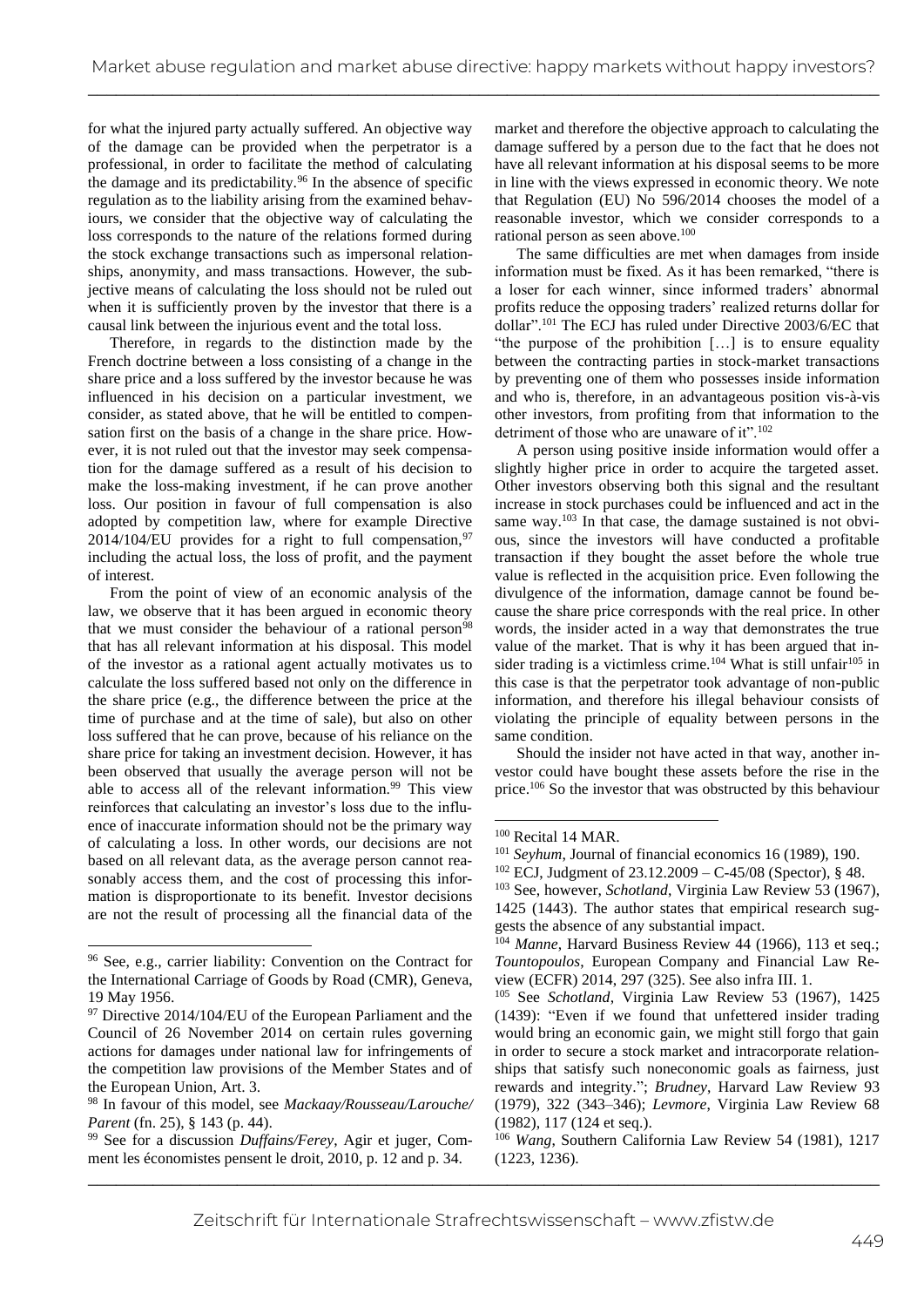still sustained damage consisting of the difference of the price prior the disclosure of the privileged information and after dissemination of this information. If the investor bought after the insider trading, he paid more.<sup>107</sup> The objection to this is that an investor may not have bought this asset should the insider trader not acted in this way, which means that only investors who can prove that they have passed orders at the same time as the insider trader can prove they suffered damage when their orders were not executed.<sup>108</sup>

The same reasoning can be followed regarding negative inside information as far as the insider in that case will try to sell the unwanted stocks, which can therefore induce others to sell. The problem is that if the unlawful behaviour was not present in the market, other investors may simply have done nothing. As a result, when the negative information would have become known, shareholders of the concerned asset would suffer all of the damage and selling these shares earlier therefore seems to be profitable for them. It can also be argued that a shareholder could have sold the stock at the available market price before the full price decrease has been produced by the insider. Therefore, this investor can sustain damage because he could not get the whole profit that he would have gained had the insider dealing not taken place. However, proving that the investor intended to sell the stocks at the same time as the illegal behaviour will not be easy, unless an unexecuted order is apparent at that time, or if a sale in the immediate period after the insider dealing can be taken into account.

Concerning the parties influenced by the insider dealing, it can be argued that their damage can be limited when they conclude other transactions with innocent traders in the opposite direction.<sup>109</sup> In other words, a shareholder who bought the stock that was sold due to negative insider information without knowing this fact may further pass his damage to another investor when the stock is sold to another trader. In this sense, the loss becomes diffused and highly diversified in the marketplace.<sup>110</sup> Nevertheless, shareholders who sold a stock impacted by positive insider information, were induced into acting in that way by the increased purchase orders on the market and the slight increase of the stock price. These investors do not have the opportunity to get the full profit from the increase of the price attained after communication of the positive information. In other words, the investors have not fully benefited from a sudden rise of the stock price. However, it is possible that the assets acquired by selling the impacted stocks could lead to another profitable investment, and so the overall damage was limited.<sup>111</sup>

Looking at how this damage has been estimated by different national jurisprudences, France does not have a single

case in which damage from insider trading has been admitted. It is worth noting that the principle of repairing damage has been clearly formulated in a case on 11 December 2002,<sup>112</sup> where the Supreme Court admitted that shareholders can suffer personal damage due to insider behaviour. This admission has been approached as inducing an increased morality in marketplaces. It was the first time that repairing investor damage has been considered as included in the scope of the applied legislation, as until that time relevant behaviours were treated as only those regarding general interests. However, the above decision seems to restrict the protection offered to shareholders, as there is no ground for a company to claim damages for a loss in reputation or the increased cost of raising funds following insider trading with negative information.<sup>113</sup>

The acceptance of the possibility of repairing damages to investors should be applauded since it allows for claims, although this development has not been confirmed in practice. In the cases of Sidel and Vivendi, claims for damages based on insider trading were rejected as an influence on the share price was not detected due to the small quantities of shares exchanged. Indeed, the insiders behaved in a way to not provoke the attention of the market, as exchanging small quantities of stock can be unremarkable and therefore permit the insider to conclude a profitable transaction without influencing the rest of the market.

Even regarding market manipulation, the French jurisprudence seems quite conservative and resists admitting claims for damage. In the affair Les Beaux Sites $^{114}$ , an institutional investor acquired 2 % of the capital of the company, and other investors claimed they were influenced by this behaviour and decided to also buy shares of this company. Then, the company went bankrupt, meaning that this investment caused damages to these influenced shareholders. The Court said that this company was present in a speculative market and that the investment risk was obvious, and therefore there was no possibility to repair the damages.

Greek case law emphasises the fact that investors should be in the financial situation they would be in if the misleading and false information had not been disseminated (Court of Appeal of Athens, no. 5894/2018). The damage to be repaired corresponds to the difference between the total amount

<sup>107</sup> *Wang*, Southern California Law Review 54 (1981), 1217 (1239); *Schotland*, Virginia Law Review 53 (1967), 1425 (1434).

<sup>108</sup> Cf. *Spitz* (fn. 10), p. 286.

<sup>109</sup> *Fisch*, Iowa Law Review 94 (2009), 811 (844).

<sup>110</sup> See, e.g., *Spitz* (fn. 10), p. 290.

<sup>111</sup> In addition, a diversified portfolio protects investors. See, e.g., *Booth*, Journal of Corporation Law 46 (2021), 319 (333).

<sup>112</sup> Cour de cassation – Chambre criminelle, Judgment of  $11.12.2002 - 01-85.176 =$  Bulletin criminel, no. 224 = Revue des sociétés 2003, 145, commented by *Bouloc*; *Bouloc*, Revue trimestrielle de droit commercial et de droit économique (RTDCom.) 2003, 390; *Rontchevsky*, Revue trimestrielle de droit commercial et de droit économique (RTDCom.) 2003, 336; *Maron/Robert/Veron*, La Semaine Juridique – Édition Générale (JCP G) 2003, 162; *Ducouloux-Favard*, Gazette du Palais 22 (2/2003), 25; *Stasiak*, Bulletin Joly Bourse 3/2003, 149; *Vauplane/Daigre*, Banque & Droit 3-4/2003, 36.

<sup>113</sup> *Cf. Ducouloux-Favard* (fn. 112), 25.

<sup>114</sup> Court of Appeal of Paris, Judgment of 18.2.2002 – 2001/  $02489$  = Bulletin Joly Bourse 9/2002, 451, commented by *Ruet*; Tribunal de Grande Instance, Judgment of 18.9.2000 – 1997/18603.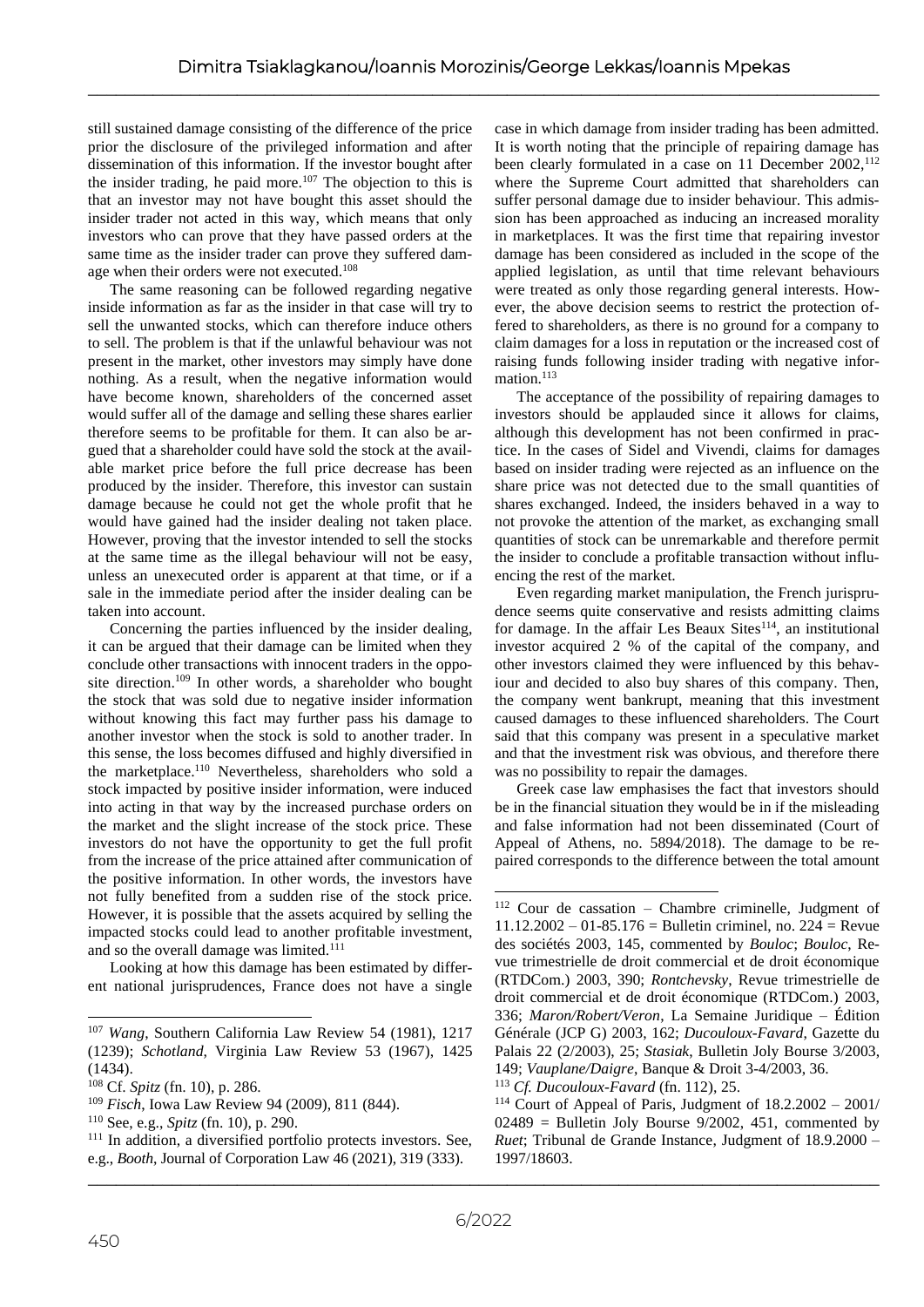paid for the purchase of shares and the total amount received from the subsequent sale of all or part of the same shares. In cases where the shares have not been further sold, the calculation of the damage can be based on the difference between the total amount paid and the market price reached when the truth became known. This solution has the disadvantage that the difference in stock price at the time of purchase and at the time of sale may be due in part or full to other factors rather than just the misleading information. The same can be said for the difference in price between the time of acquisition and the time of disclosure of the information, as subsequent events or other information may have contributed significantly to the pricing at the time the corrective information was disclosed.

A supplementary question arises as to whether an investor who does nothing during the period of non-disclosure of the inside or misleading information, and simply conserves his stock in a company, could allege that he suffered damage. Indeed, had the investor known the missing information, he could have decided to act in another way. For example, the investor could have sold the stock in order to avoid a sudden drop in market price and then could have invested in another more rentable stock. However, the recognition of this loss could be contested as hypothetical since it did not actually occur, and we cannot affirm that the investor would have acted in any other way. In fact, this was the first reaction of French case law when the above question arose in 1993.<sup>115</sup> Since then, some progress has been made, for example in the cases of Sidel<sup>116</sup> and Gaudriot,<sup>117</sup> as the French courts ruled in favour of repairing damage sustained by every investor who acquired or retained securities in view of inaccurate, imprecise, or misleading company information. This approach has been rejected in US case law as discussed below. For our part, we consider that this loss should give right to damage recuperation so far as the market-available information has shaped the behaviour of the investor, as investor's active (e.g., to sell securities) or passive (e.g., to retain securities) attitude can be the result of insider trading or misleading information.

We conclude that legal uncertainty exists as to the civil liability deriving from acts of market abuse and the amount of compensation when the causation is not presumed. Greek jurisprudence appears to be positive in admitting the existence of a link between the loss-making behaviour and the damage. French jurisprudence opts for the reparation of a lost chance, and German jurisprudence rejects that the legal framework regarding market abuse aims at investor protection. Consequently, a uniform solution cannot be attained without establishing a presumption of causation. Further, we consider that damage should be wholly compensated to the extent that loss is proven.

## *4. Compared against US Law, and specific European regimes: do we need to facilitate the proof of causality?*

US investor compensation lawsuits are known on the one hand for the frequency of compromises and on the other for the significant amounts awarded. The Enron case, in which \$ 7.2 million USD in damages were awarded in 2008, and the World Com case, in which \$ 6.2 million USD were awarded in 2005,<sup>118</sup> are typically cited as examples of such cases. A special regime for private enforcement has even been established in US law for cases of insider dealing. Specifically, Section 10 (b) of the Securities Exchange Act of 1934 specifies that unlawful behaviour is any manipulative or deceptive device or contrivance in contravention of rules and regulations that Security Exchange Commission (SEC) may prescribe.

In 1942, the SEC enacted Rule 10b-5 which prohibits any untrue statement of a material fact or omission to state a material fact,<sup>119</sup> where material information is only that which is important to a reasonable investor.<sup>120</sup> It suffices that a material fact would "affect a reasonable investor's deliberations without necessarily changing her ultimate investment decision".<sup>121</sup> Six conditions were examined: 1) a "material representation or omission"; 2) the defendant acted with a "wrongful state of mind" or "scienter" (a mental state involving intent to deceive, manipulate, or defraud);<sup>122</sup> 3) a representation or omission "in connection with the purchase or sale of a security"; 4) the plaintiff relied upon the misrepresentation or omission (reliance); 5) an economic loss; and

<sup>119</sup> Title 17 Code of Federal Regulations (C.F.R.), § 240.10b-5 (1981). Rule 10b-5: "It shall be unlawful for any person, directly or indirectly, by the use of any means or instrumentality of interstate commerce, or of the mails, or of any facility of any national securities exchange, (a) to employ any device, scheme, or artifice to defraud, (b) to make any untrue statement of a material fact or to omit to state a material fact necessary in order to make the statement made, in the light of the circumstances under which they were made, not misleading, or (c) to engage in any act, practice, or course of business which operates or would operate as a fraud or deceit upon any person in connection with the purchase or sale of any security."

<sup>115</sup> Cour de cassation – Chambre criminelle, Judgment of 15.3.1993 – 92-82.223 (Société générale de fonderie)*.*

<sup>116</sup> Court of Appeal of Paris, Judgment of 31.10.2008 – 06/009036, (Sidel).

 $117$  Cour de cassation – Chambre commerciale et financière, Judgment of 9.3.2010 – 08-21.547, 08-21.793 (Gaudriot).

<sup>&</sup>lt;sup>118</sup> *Bouchoux*, Business Organizations for Paralegal, 8<sup>th</sup> ed. 2019, p. 330; *Coughlin/Isaacson/Daley*, Loyola University Chicago Law Journal 37 (2005), 1 (22, 23, 25, 26 et seq).

<sup>120</sup> Basic, Inc. v. Levinson, 485 U.S. 224 (1988); *Affiliated*  Ute Citizens v. United States, 406 U.S. 128 (1972). Cf., e.g., *Erdlen*, Fordham Law Review 80 (2011), 877 (893 et seq.). <sup>121</sup> Folger Adam Co. v. PMI Industries, Inc. 938 F.2d 1529

<sup>(2</sup>d Cir. 1991). <sup>122</sup> Aaron v. SEC, 446 U.S. 680, 694-95 (1980, SEC civil enforcement action); Ernst & Ernst v. Hochfelder, 425 U.S. 185, 193 (1976, private action for damages); *Anderson*, Hofstra Law Review 10 (1982), 341 (342); *Brooks*, Hastings Law Journal 32 (1980), 403 (408).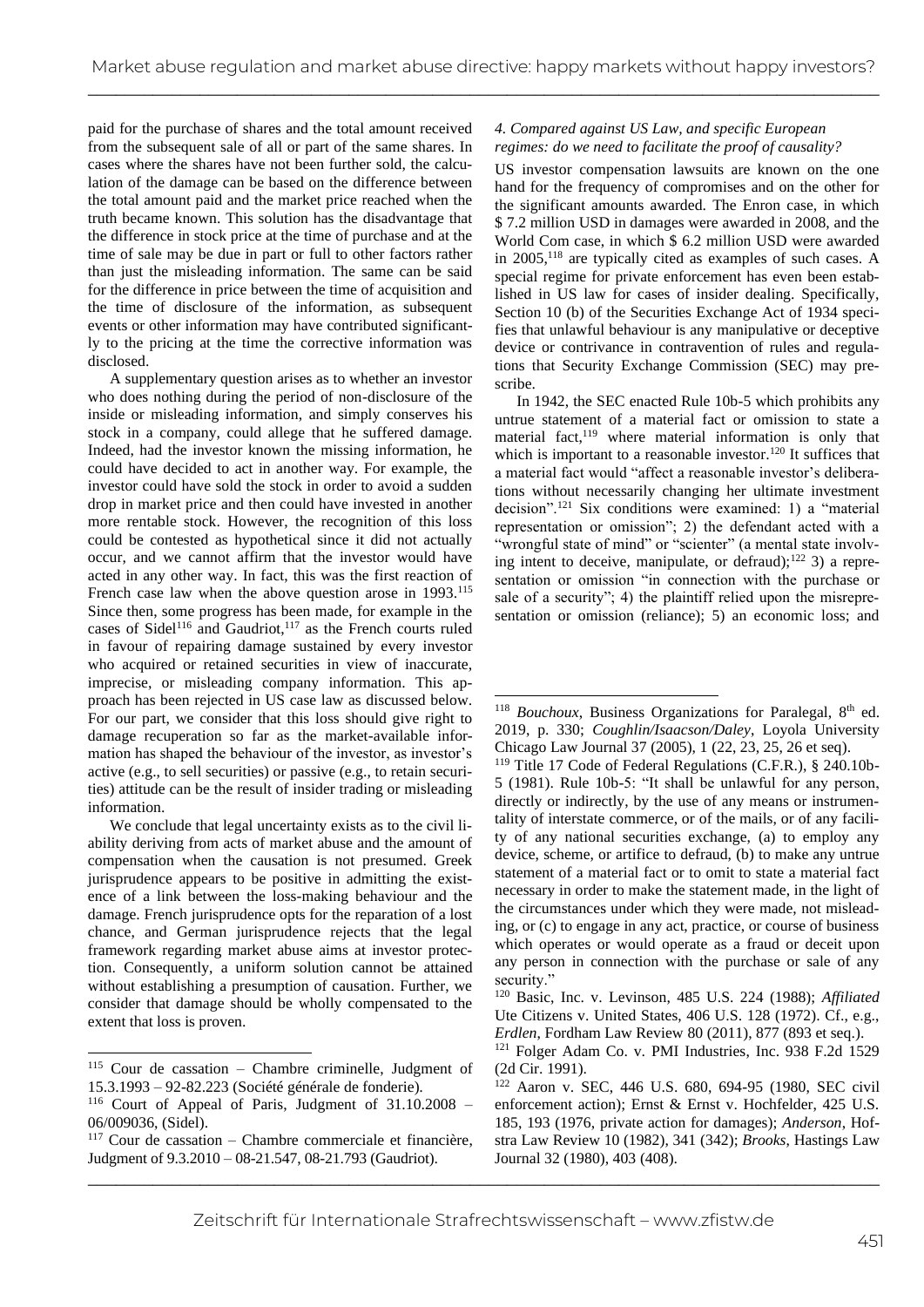6) the causal link between the purchase or sale of the security and the loss suffered (loss causation).<sup>123</sup>

The defendant can be an "insider" (e.g., an employee), a "tippee" (e.g., a tipped-off third party), or a "misappropriator" (e.g., a third party uninvolved with the insider). The insider uses non-public information in breach of his fiduciary duty towards his company employer.<sup>124</sup> When the insider (tipper) gives insider information to a third party (tippee) that has knowledge of the insider's breach of duty, the tippee then has a derivative liability if he uses this insider information.<sup>125</sup> In this instance, the tipper should benefit by violating his fiduciary obligation or intend to make the inside information a gift.<sup>126</sup> A misappropriator uses information that he gets from a party other than the issuer in breach of a promise of confidentiality.<sup>127</sup> Rule 10b-5 also requires the defendant's scienter, or in other words that he knows or recklessly ignores misleading information.<sup>128</sup> We remark that a breach of a

fiduciary duty or a confidentially obligation<sup>129</sup> is required, which is contrary to the EU legal framework as discussed above.

The plaintiff must be a purchaser or seller of a company's stock during the period when the information was not public, as neither shareholders who maintained their stock in the company nor potential investors who did not purchase the stock can bring a civil suit for damages under Rule  $10b-5$ ,  $130$ contrary to what we have argued for above. The plaintiff may either be a private person or the SEC, as the courts have admitted that Rule 10b-5 strives for investor protection, so the SEC can file suit for damages on this basis.<sup>131</sup> In case Cady, Roberts  $\&$  Co,<sup>132</sup> the SEC held that Rule 10b-5 applies to insider trading, even when there is no affirmative misrepresentation.<sup>133</sup>

Firstly, Rule 10b-5-1 established by the SEC requires that the trading occurred "on the basis of" material non-public information. This requirement is fulfilled if the defendant "was aware of" the information.<sup>134</sup> Secondly, the same rule renders it possible to prove that the confidential information was not used. Rule 10b-5-2 has extended the prohibition of using privileged information to all persons who have a duty of confidentiality towards the company or those in family relationship with insiders. We remark that the possibility to reverse the presumption of use of the information is very close to what is admitted in European Law.

An implied private right of action under section 10 (b) was admitted quite early in case law,<sup>135</sup> and later, in 1988, the

<sup>131</sup> *Fischel/Carlton*, Stanford Law Review 35 (1982), 857 (889).

<sup>132</sup> 40 SEC 907 (1961).

<sup>134</sup> *A. Horwich*, The Business Lawyer 62 (2007), 913 (919). See also infra III. 2. b) and c).

<sup>123</sup> Dura Pharm., Inc. v. Broudo, 544 U.S. 336, 341 (2005). Cf. *François* (fn. 31), p. 170; Lentell v. Merrill Lynch & Co., Inc., 396 F.3d 161, 172 (2d Cir. 2005). Cf. *Gregory/Johnson*, Southern Illinois University Law Journal 34 (2010), 251 (253); *Grundfest*, Stanford Law School and The Rock Center for Corporate Governance, Working Paper Series No. 150, August 28, 2013; *Olazábal*, Berkeley Business Law Journal 3 (2006), 337 (343). Cf. Caremark, Inc. v. Coram Healthcare Corp., 113 F.3d 645, 649 (7th Cir. 1997): § 10 (b) "loss causation" is "nothing more than the 'standard common law fraud rule'"; *Coughlin/Isaacson/Daley*, Loyola University Chicago Law Journal 37 (2005), 1 (3).

 $124$  A "constructive" insider is an outside professional (e.g., lawyer or accountant) to the company entrusted with confidential information.

 $125$  In Dirks v. Securities & Exchange Commission, 463 U.S. 646 (1983), a securities analyst had non-public information about a Funding and investigated its correctness. Dirk's customers sold the stock they detained in this Funding.

<sup>126</sup> Dirks v. Securities & Exchange Commission, 463 U.S. 646 (1983).

<sup>&</sup>lt;sup>127</sup> U.S. v. O' Hagan. It should be noted that the solution held in Shiarella v. U.S., 445 U.S. 222 (1980), is not anymore pertinent. In the latter, it was held that a printer who deduced information from the documents given to him and used this information had no fiduciary duty towards the concerned company and did not violate 10b-5, since he did not personally "benefit, directly or indirectly, from his disclosure". After O'Hagan, a deception of those who entrusted him with confidential information could probably have been admitted. *Bunch*, San Diego Law Review 17 (1980), 725; *Cann*, Dickinson Law Review 85 (1981), 249; *Coulom*, St. John's Law Review 55 (1980), 93.

<sup>128</sup> Ernst & Ernst v. Hochfelder, Supreme Court of the United States, 1976, 425 U.S. 185; SEC v. Obus, 693 F.3d 276, 289 (2d Cir. 2012). Cf. *Choi*, Vanderbilt Law Review 57 (2004), 1465 (1470); *Palk*, Berkeley Business Law Journal 13 (2016), 101 (118).

<sup>129</sup> *Wang*, Southern California Law Review 54 (1981), 1217 (1285); *Anderson*, Hofstra Law Review 10 (1982), 341 (346); *Palk*, Berkeley Business Law Journal 13 (2016), 101 (111 et seq.).

<sup>&</sup>lt;sup>130</sup> Blue Chip Stamps v. Manor Drug Stores, 421 U.S. 723 (1975); *Wang*, Southern California Law Review 54 (1981), 1217 (1313); *Anderson*, Hofstra Law Review 10 (1982), 341 (349); *Brooks*, Hastings Law Journal 32 (1980), 403 (417); *Rapp*, Washington and Lee Law Review 39 (1982), 861 (874). The condition does not apply to the defendant; it is enough that the latter has published a misleading press release.

<sup>&</sup>lt;sup>133</sup> The first case where silent trading was admitted was the following: SEC v. Texas Gulf Sulphur Co., 401 F.2d 833 (2d Cir. 1968).

<sup>135</sup> Kardon v. National Gypsum Co., 69 F. Supp. 512, 513-14 (E.D. Pa. 1946). The US Supreme Court approved the private right of action in Superintendent of Insurance of New York v. Bankers Life & Casualty Co., 404 U.S. 6, 13 n.9 (1971), including a citation to J. I. Case Co. v. Borak, 377 U.S. 426 (1964). The latter decision implied a private right of action under section 14 of the Securities Exchange Act of 1934. In the case of Stoneridge Investment Partners LLC v. Scientific Atlanta, 552 U.S. 148 (2008), the United States Supreme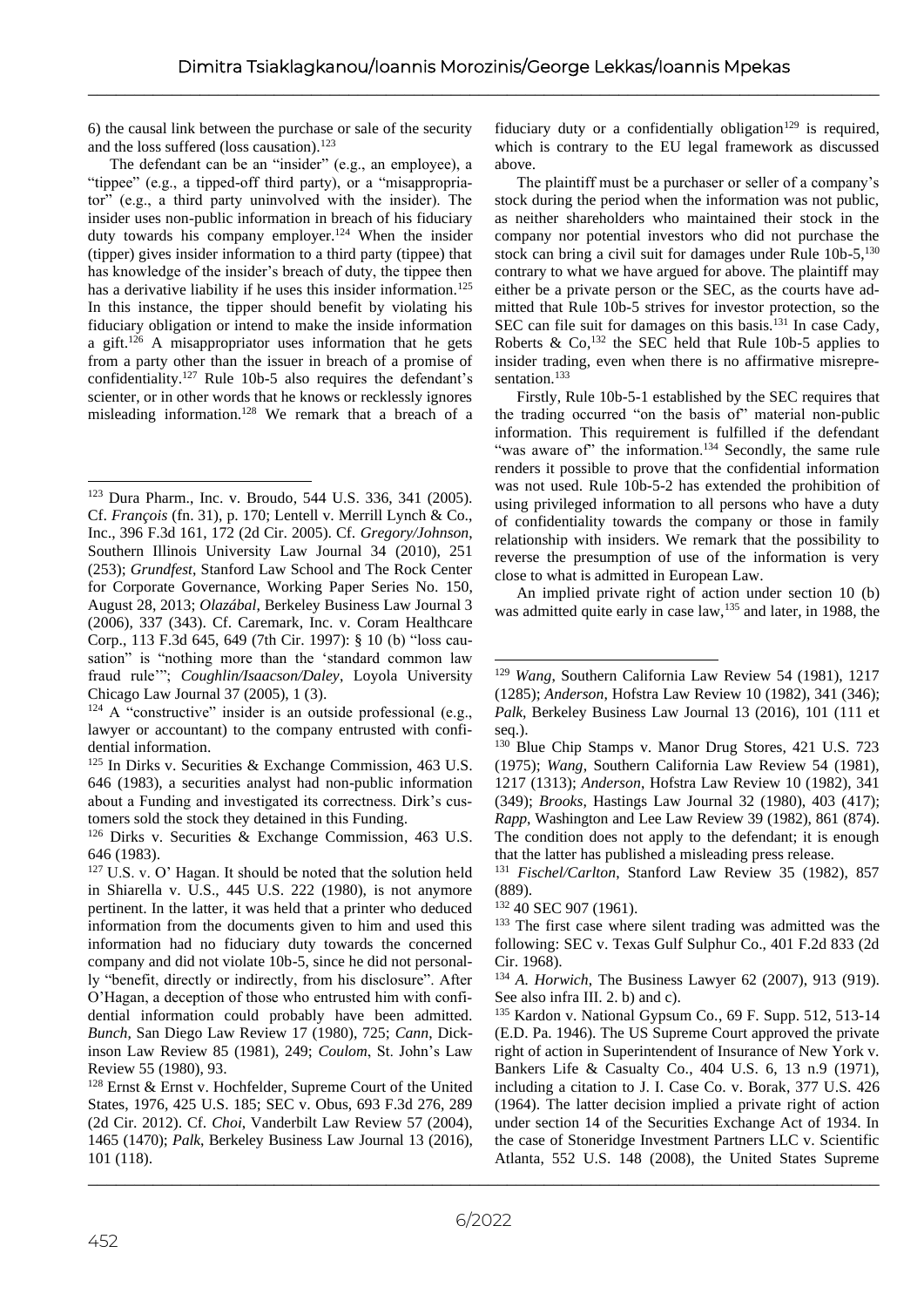amended Section 20A of the Securities Exchange Act 1934 (15 U.S. Code § 78t–1), provided for an express private right of action that can be exercised by contemporaneous traders with the insider who act in the opposite sense. In other words, contemporaneous traders are those who conclude a transaction with the insider. The damages to be repaired correspond to the profits made or losses avoided by the insider; any amounts disgorged pursuant to a court order obtained by the SEC in Section 21A (a) (1) should be taken into account (SEC 20A (b).<sup>136</sup> All other persons that are not contemporaneous traders may have an implied private right of action (Section 20A (d).<sup>137</sup>

A first difficulty is that the contemporaneous traders are not defined, as for example a transaction should have been concluded only within one hour<sup>138</sup> following the insider's operation or in a few days after.<sup>139</sup> We can also remark that this regulation provides for punitive damages $140$  since the calculation is not based on the damage suffered by the investors.<sup>141</sup> These punitive damages give the judge the possibility of ordering the perpetrator to pay an amount greater than the amount of the damage caused. This is in contrast to Civil Law legal systems, and specifically to the basic principle in French, Greek, and German law of full redress for the damage suffered by the injured party<sup>142</sup> and the award of non-

Court confirmed that "[i]t is now established that a private right of action is implied under [10b-5]".

 $136$  See also Section 20A (c): "Any person who violates any provision of this title or the rules or regulations there under by communicating material, nonpublic information shall be jointly and severally liable under subsection (a) with, and to the same extent as, any person or persons liable under subsection (a) to whom the communication was directed". See *H.M. Friedman*, The North Carolina Law Review 68 (1990), 465 (486).

<sup>137</sup> See, e.g., *Block/Epstein*, The Corporate Counsellor's Deskbook, 5<sup>th</sup> ed. 2020-3 Supp., § 3.04 [C], 3-66.

<sup>138</sup> Cf. *Wang*, Hastings Law Journal 38 (1987) 1175 (1191).

<sup>139</sup> Cf. O'Connor & Assoc. v. Dean Witter Reynolds, Inc., 559 F. Supp. 800 (S.D.N.Y.1983); Shapiro v. Merrill Lynch Pierce Fenner & Smith, Inc., 495 F.2d 228 (2d Cir. 1981).

<sup>140</sup> Even if a distinction could be drawn between punitive damages and restitutionary damages, the illicit profit is not only taken into account, but also the intentional fault of the insider is considered. Cf. *Saint-Pau*, in: Wicker/Schulze/Mäsch (eds.), La réforme du droit de la responsabilité civile en France, 8<sup>e</sup> journées franco-allemandes, 2021, p. 11 (34); *Prorok* (fn. 51), p. 275.

<sup>141</sup> This will only be the case when the profit gained by the insider will be more than the investor's loss and not when the gains will be less than the investor's losses.

 $142$  E.g., Cour de cassation – Chambre civil (Première chambre), Judgment of 9.11.2004 – 02-12.506 = Bulletin civil I, no. 264: "Compensation for damage, which must be integral, cannot exceed the amount of the damage"; Court of Appeal of Paris, Judgment of 30.6.2006 – 04/06308 (Sté Morgan Stanley & Co. & Sté Morgan Stanley DW. Inc. c/ Sté LVMH) = Revue trimestrielle de droit commercial et de droit écono-

punitive compensation. However, French and German case law recognises that punitive compensation is not contrary to international public policy.<sup>143</sup> We observe that private punishment presupposes the existence of a particularly grievous fault, while in cases of compensatory damages the existence of damage delimits the restoration of the damage. In the case of compensation, but not in cases of punitive damages, the amount of compensation is determined by the extent of the  $loss.<sup>144</sup>$ 

From an economic approach, punitive damages can be considered as an efficient solution where the intentional behaviour of the perpetrator renders the damage more probable.<sup>145</sup> However, it has also been proposed that punitive damages should only be awarded if the injurer has a significant chance of escaping liability for the harm caused.<sup>146</sup> *Polinsky* and *Shavell* remark that when injurers are made to pay more than the harm they caused, wasteful precautions may arise and the product price may become inappropriately high.<sup>147</sup> In the cases of market abuse that we are concerned with, punitive damages serve the purpose of preventing reprehensible behaviour.

State common law only provides limited protection to investors who have been harmed by insider trading except for cases where there is misrepresentation in a face-to-face trans-

mique (RTDCom.) 2006, 875, commented by *Rontchevsky*; *Delpech*, D. 2006AJ, 2241: "any fault, even slight, gives rise to the right to full compensation for the damage caused, but only to this specific, current damage, arising from the fault"; Cour de cassation – Chambre civil, Judgment of 21.10.1946 = Semaine Juridique (JCP) 1946 II, 3348, *P. L.-P.* notes: "the compensation for the damage that the law imposes on the author of a tort or a quasi-delict must include the entirety of the damage suffered, regardless of the gravity of the fault committed by the person responsible".

<sup>143</sup> The French and the German Supreme Court have refused the *exequatur* of a decision awarding damages when the foreign judges did not respect the principle of proportionality in relation to the damage suffered by the injured party. Cour de cassation – Chambre civil (Première chambre), Judgment of  $1.12.2010$  = Recueil Dalloz 2011, 24, commented by *Gallmeister/Licari* (ibid., 423); *Fages*, Revue trimestrielle de droit civil (RTDCiv.) 2011, 122; *P. Remy-Corlay*, Revue trimestrielle de droit civil (RTDCiv.) 2011, 317; *Juvénal*, La Semaine Juridique – Édition Générale (JCP G) 2011, 140; *Stoffel-Munck*, La Semaine Juridique – Édition Générale (JCP G) 2011, 415. BGH, Judgment of 4.6.1992 – IX ZR 149/91 = Revue trimestrielle de droit civil (RTDCiv.) 1994, 457, commented by *Witz*.

<sup>144</sup> Cf. *Jault*, La notion de peine privée, 2005, p. 67; *Roujou de Boubée*, Essai sur la notion de réparation, 1974, p. 59.

<sup>145</sup> *Cooter*, Southern California Law Review 56 (1982), 79.

<sup>146</sup> *Polinsky/Shavell*, Harvard Law Review 111 (1998), 869; *Posner* (fn. 29), para. 6.10, p. 192.

<sup>147</sup> *Polinsky/Shavell*, Harvard Law Review 111 (1998), 869 (873).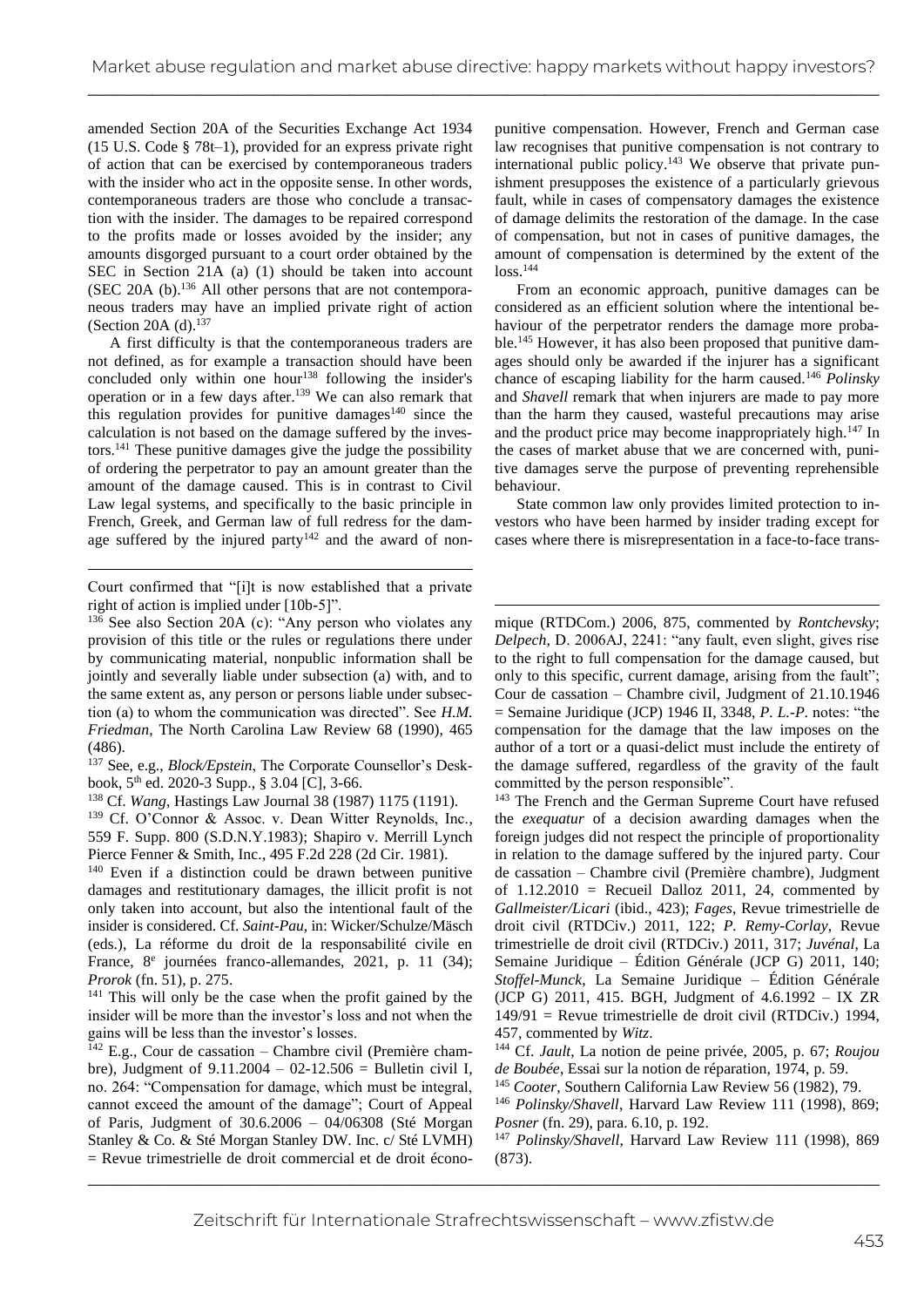action.<sup>148</sup> In all other cases an action brought by a shareholder against the insider trader seems to be insufficient. The insider does not have a duty to disclose facts known to him, unless he has a fiduciary obligation, which is only towards the corporation and not to the other shareholders.<sup>149</sup> However, many states recognize a "special facts" exception (majority rule) when the insider's conduct is especially unfair: for example, when the insider conceals his identity or material facts about the company.<sup>150</sup> A minority of states impose an obligation to the insider to disclose material facts known to himself (minority rule).<sup>151</sup> In cases of impersonal transactions on the stock exchange, when majority rule applies and the insider remains silent, there is no remedy against this silence. Companies are due compensation when the insider's (e.g. employee's) purchases have increased the shares price and the company intends to buy large quantities of its shares from public shareholders.<sup>152</sup> Otherwise, when the company has not suffered a direct damage, no corporate harm has been admitted except in one case.<sup>153</sup>

The most efficient protection is provided under US law according to the fraud-on-the-market theory. In the case of Basic v Levinson in  $1988$ ,<sup>154</sup> the transaction causation was admitted, and the investor's reliance on the integrity of the market price was presumed. This presumption is justified by the admission that the market is efficient and that public information is integrated into the price of stocks (namely, the Efficient Capital Market Hypothesis).<sup>155</sup> On the other hand, the causation of loss has to be proved, or in other words causality between the fraud and the damage is required.<sup>156</sup> The damage repaired is based on the effect of the fraud on the price of the stock, as a calculation based on how the investor's decision was influenced is not practical since it would

not be possible to examine the subjective intent of each investor in a class action.<sup>157</sup> This theory has been applied in cases of omission, market manipulation, and dissemination of false information. Therefore, an investor can have confidence in the integrity of the price set by a market.

We must remark here, that in this system we do not examine the investor's reliance on the fraudulent information, as the investor's confidence in the integrity of the market is sufficient. It has been argued that the investor may not consider that the market price at any given moment corresponds to the exact value of the share, as he could just look forward to a profitable share purchase with expectations of a value rise in the near future.<sup>158</sup> However, we could counter this argument as even if the price is expected to change, the investor considers that the price has been fixed fairly at the time of purchase or sale.<sup>159</sup>

The Private Securities Litigation Reform Act of 1995 (PSLRA)<sup>160</sup> has laid down stricter conditions as to the facts to be relied on by the plaintiff: "The complaint shall specify each statement alleged to have been misleading, the reason or reasons why the statement is misleading, and, if an allegation regarding the statement or omission is made on information and belief, the complaint shall state with particularity all facts on which that belief is formed" (section 21D (b) (1) (B).<sup>161</sup> We underline the requirement that facts should be stated "with particularity", and in the same sense of tightening the conditions required, Section 21D (b) (2) provides that the complaint shall state "with particularity facts giving rise to a strong inference that the defendant acted with the required state of mind".<sup>162</sup> In the case of Tellabs Inc. v. Makor Issues  $\&$  Rights, Ltd.<sup>163</sup> the Court explained that "the inference of scienter must be more than merely 'reasonable' or 'permissible'– it must be cogent and compelling". In addition, the plaintiff should prove the loss causation by arguing that there is a causal link between the act or omission and the damage suffered by the plaintiff.<sup>164</sup> The case law has clarified that the

<sup>148</sup> *Anderson*, Hofstra Law Review 10 (1982), 341 (366). Four conditions have to be fulfilled in a deceit action: (a) misrepresentation of a material fact, (b) reliance, (c) causation, (d) scienter. *Black*, North Carolina Law Review (1984), 435.

<sup>149</sup> *Fischel/Carlton*, Stanford Law Review 35 (1982), 857 (883).

<sup>150</sup> *Fischel/Carlton*, Stanford Law Review 35 (1982), 857 (883).

<sup>151</sup> *Brooks*, Hastings Law Journal 32 (1980), 403 (407).

<sup>152</sup> *Fischel/Carlton*, Stanford Law Review 35 (1982), 857 (883). Cf. *Booth*, Journal of Corporation Law 46 (2021), 319 (331).

<sup>153</sup> New York Court of Appeal, Diamond v. Oreamuno, 248 N.E.2d 910 (N.Y 1969).

<sup>154</sup> Basic Inc. v. Levinson, 485 U.S. 224 (1988). See, e.g., *Keegan*, Journal of Law & Commerce 31 (2012-2013), 163  $(167)$ .

<sup>155</sup> *Black*, North Carolina Law Review (1984), 435 (439 et seq.).

<sup>&</sup>lt;sup>156</sup> Rapp, Washington and Lee Law Review 39 (1982), 861 (894). Cf. Schlick v. Penn Dixie Cement Corp., 507 F.2d 374 (2d Cir. 1974); *Gillespie III*, Journal of Business & Technology Law 3 (2008), 161 (165); *Olazábal*, Berkeley Business Law Journal 3 (2006), 337 (343); *Erdlen*, Fordham Law Review 80 (2011), 877 (885).

<sup>157</sup> *Rapp*, Washington and Lee Law Review 39 (1982), 861 (868); *Black*, North Carolina Law Review (1984), 435 (459). <sup>158</sup> *Black*, North Carolina Law Review (1984), 435 (455); *Prorok*, (fn. 51), p. 103. See this author for a discussion on US law.

<sup>159</sup> *Booth*, Journal of Corporation Law 46 (2021), 319 (338).

 $160$  Public Law 104-67,  $104<sup>th</sup>$  Congress.

<sup>161</sup> 15 USC § 78u-4 (b) (1).

<sup>162</sup> *Coughlin/Isaacson/Daley*, Loyola University Chicago Law Journal 37 (2005), 1 (8, 9); *Gillespie III*, Journal of Business & Technology Law 3 (2008), 161 (167, 176).

<sup>163</sup> 551 U.S. 308 (2007).

<sup>&</sup>lt;sup>164</sup> According to the Act, "the plaintiff shall have the burden of proving that the act or omission of the defendant alleged to violate this title caused the loss for which the plaintiff seeks to recover damages" (Securities Exchange Act of 1934, section 21D (b) (4). *Booth*, Journal of Corporation Law 46 (2021), 319 (324); *Coffee*, Business Lawyer 60 (2005), 533 (545); *Coughlin/Isaacson/Daley*, Loyola University Chicago Law Journal 37 (2005), 1 (9); *Olazábal*, Berkeley Business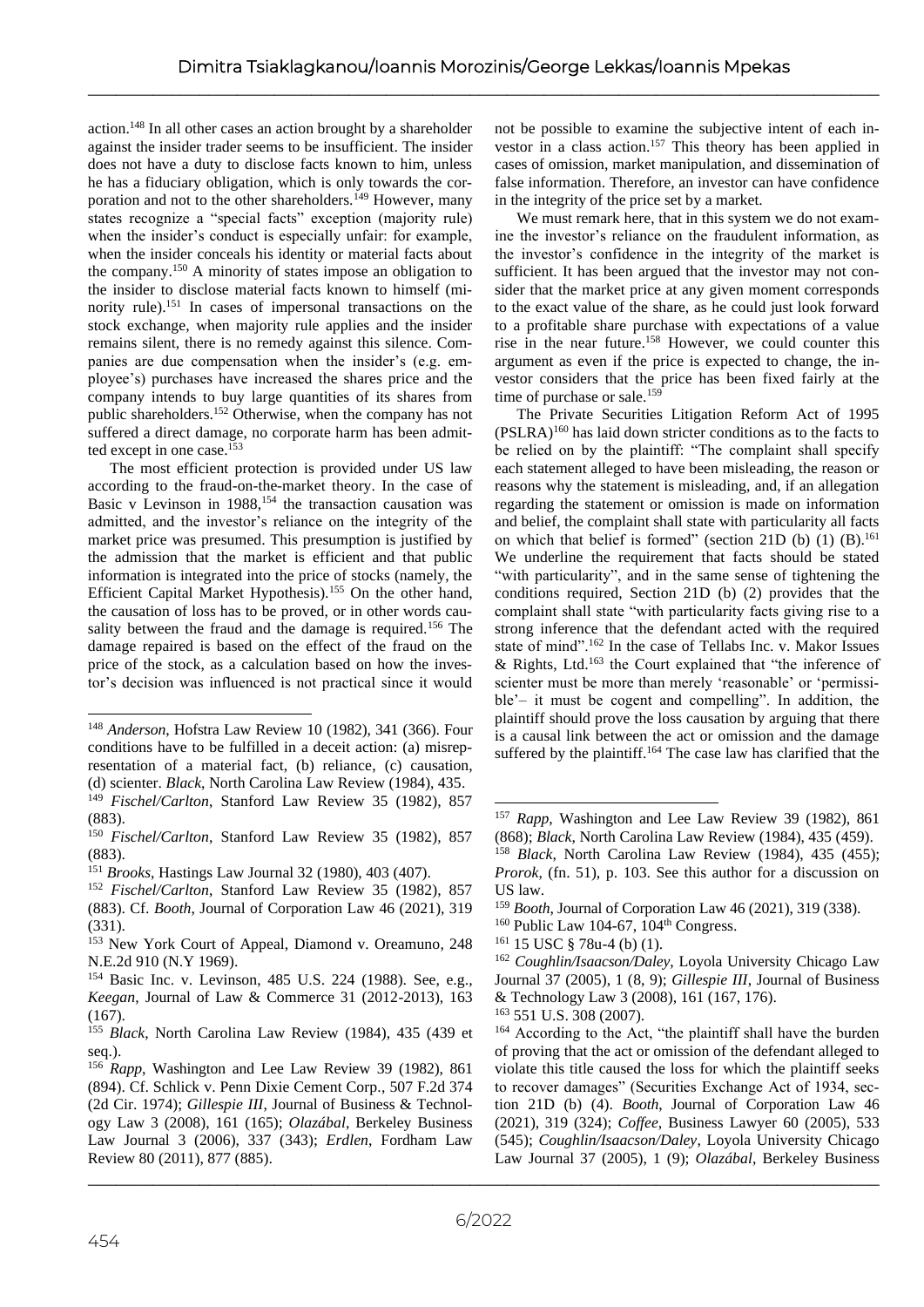loss causation must be proven while the dispute at issue is judged on the merits, and not while being examined for certification.<sup>165</sup> As a result, since a transaction is usually reached after certification, the extent of the damage caused by the illegal act will not have to be proven.

It has also been admitted that the defendants must have the opportunity to rebut the presumption of reliance even before the certification stage by proving the price was not impacted.<sup>166</sup> In regards to this latter issue, the Supreme Court did not make it more difficult to demonstrate the causal link. Therefore, it did not rarefy the actions for damages, since a writ of certiorari can still be granted based on the presumption of reliance, even if it is a rebuttable presumption.

As for calculating the damages, the method out-of-pocket has been preferred by the case law, as it consists of calculating the increased amount that the investor paid at purchase due to the price alteration arising from the false information. The damage can also be found in the reduced price at which the investor sold the stock.<sup>167</sup> Different theories of damage calculation can be found in American case law and theory. The main difference between these theories is whether they take into account the real value of the share at the time of the transaction or the value of the share as it was formed after the disclosure of the correct information. <sup>168</sup> Still, both approaches seem lacking. The first, which is based on the real value of the stock at the time of the transaction, takes into account a hypothetical value that has no presence in the real world. That is, it uses the estimates of financial analysts rather than

<sup>165</sup> Erica P. John Fund, Inc. v. Halliburton Co., 131 S. Ct. 2179 (2011); *François* (fn. 31), p. 171; *Erdlen*, Fordham Law Review 80 (2011), 877 (902).

<sup>166</sup> Halliburton Co. v. Erica P. John Fund, Inc., 134 S. Ct. 2398 (2014 – Halliburton II).

<sup>167</sup> As the Supreme Court held in 1900, out-of-pocket loss is "the difference between the real value of the stock at the time of the sale, and the fictitious value at which the buyer was induced to purchase": Sigafus v. Porter, 179 U.S. 116, 124 (1900, quoting High v. Berret, 23 A. 1004, 1004 (Pa. 1892); Green v. Occidental Petroleum, 541 F.2d 1335, 1341 (9<sup>th</sup> Cir. 1976): "[T]he so called out-of-pocket measure […] fixes recovery at the difference between the purchase price and the value of the stock at the date of purchase. This difference is proximately caused by the misrepresentations of the defendant. It measures precisely the extent to which the purchaser has been required to invest a greater amount than otherwise would have been necessary. It furthers the purpose of rule 10b-5 without subjecting the wrongdoer to damages the incidence of which resembles that of natural disasters". Cf., e.g., *Gillespie III*, Journal of Business & Technology Law 3 (2008), 161 (178); *Olazábal*, Berkeley Business Law Journal 3 (2006), 337 (346, 360); *Mullaney*, Fordham Law Review 46 (1977), 277 (281).

\_\_\_\_\_\_\_\_\_\_\_\_\_\_\_\_\_\_\_\_\_\_\_\_\_\_\_\_\_\_\_\_\_\_\_\_\_\_\_\_\_\_\_\_\_\_\_\_\_\_\_\_\_\_\_\_\_\_\_\_\_\_\_\_\_\_\_\_\_\_\_\_\_\_\_\_\_\_\_\_\_\_\_\_\_ <sup>168</sup> *Kantrow*, Louisiana Law Review 67 (2006), 257 (264), 268. Cf. *Gillespie III*, Journal of Business & Technology Law 3 (2008), 161 (166).

financial figures that are actually from the stock market.<sup>169</sup> For example, the stock may show no downside when the misleading information is corrected, and therefore this approach has been accused of accepting "phantom loss" restora- $\tau$  tion<sup>170</sup> and has been rejected by the jurisprudence. In the case of Dura v. Broudo, the Supreme Court has held that buying a share at an overvalued price is offset by holding a share at the same overvalued price.<sup>171</sup> In the absence of a subsequent drop in the market price, the investor can always resell at the same overvalued price. The Court ruled in favour of an ex post perspective, holding that loss exists when the price of the purchased securities declines.<sup>172</sup> On the other hand, an ex ante perspective asks what the securities would have been worth at the time of the purchase absent the fraud, and pre-Dura this damage was the typical methodology.<sup>173</sup>

Still, the ex post calculation of the loss being based on the present market price after the restoration of the truth, carries the risk of including parameters that are not related to the misleading information.<sup>174</sup> In the above case, the damage which is not reflected in the share price on the market must be repaired according to the Court, since the stock price can be calculated without the appearance of these additional parameters (proof of loss causation). The Court therefore deviates from the calculation of the loss on the basis of the market price of the share and favours the restoration of damage that the claimant proves, even if a drop in the share price was avoided due to other events.<sup>175</sup>

<sup>173</sup> *Fisch*, Iowa Law Review 94 (2009), 811 (845); *Tabak/ Okongwu*, Inflation Methodologies in Securities Fraud Cases: Theory and Practice (July 2002, unpublished manuscript), p. 1 (8), available at

<http://ssrn.com/abstract=315919> (2.6.2022); *Tabak*, Inflation and Damages in a Post-Dura World 3 (Sept. 25, 2007, unpublished manuscript), p. 1 (4), available at

<http://ssrn.com/abstract=1017334> (2.6.2022).

<sup>174</sup> Cf. *Kantrow*, Louisiana Law Review 67 (2006), 257 (275, 278, 280).

<sup>175</sup> See, e.g., *Coughlin/Isaacson/Daley*, Loyola University Chicago Law Journal 37 (2005), 1 (22, 23, 25); *Olazábal*, Berkeley Business Law Journal 3 (2006), 337 (363); *Prorok* (fn. 51), p. 131.

Law Journal 3 (2006), 337 (348); *Erdlen*, Fordham Law Review 80 (2011), 877 (897).

<sup>169</sup> Cf. *Kantrow*, Louisiana Law Review 67 (2006), 257 (284 et seq.). See against this argument, *Coughlin/Isaacson/Daley*, Loyola University Chicago Law Journal 37 (2005), 1 (41).

<sup>170</sup> *Coffee*, Business Lawyer 60 (2005), 533 (538): "the loss here is [...] simply too speculative and indefinite in the absence of any evidence that the market considered the stock to have been overvalued because of the alleged patent problem". See also *Prorok* (fn. 51), p. 122 et seq.

<sup>171</sup> Dura Pharms., Inc. v. Broudo, 125 S. Ct. 1627, 1629, 2005; 544 U.S. 336, 338 (2005); *Coughlin/Isaacson/Daley*, Loyola University Chicago Law Journal 37 (2005), 1; *Booth*, Journal of Corporation Law 46 (2021), 319; *Gillespie III*, Journal of Business & Technology Law 3 (2008), 161 (169); *Olazábal*, Berkeley Business Law Journal 3 (2006), 337 (354). <sup>172</sup> *Fisch*, Iowa Law Review 94 (2009), 811 (843).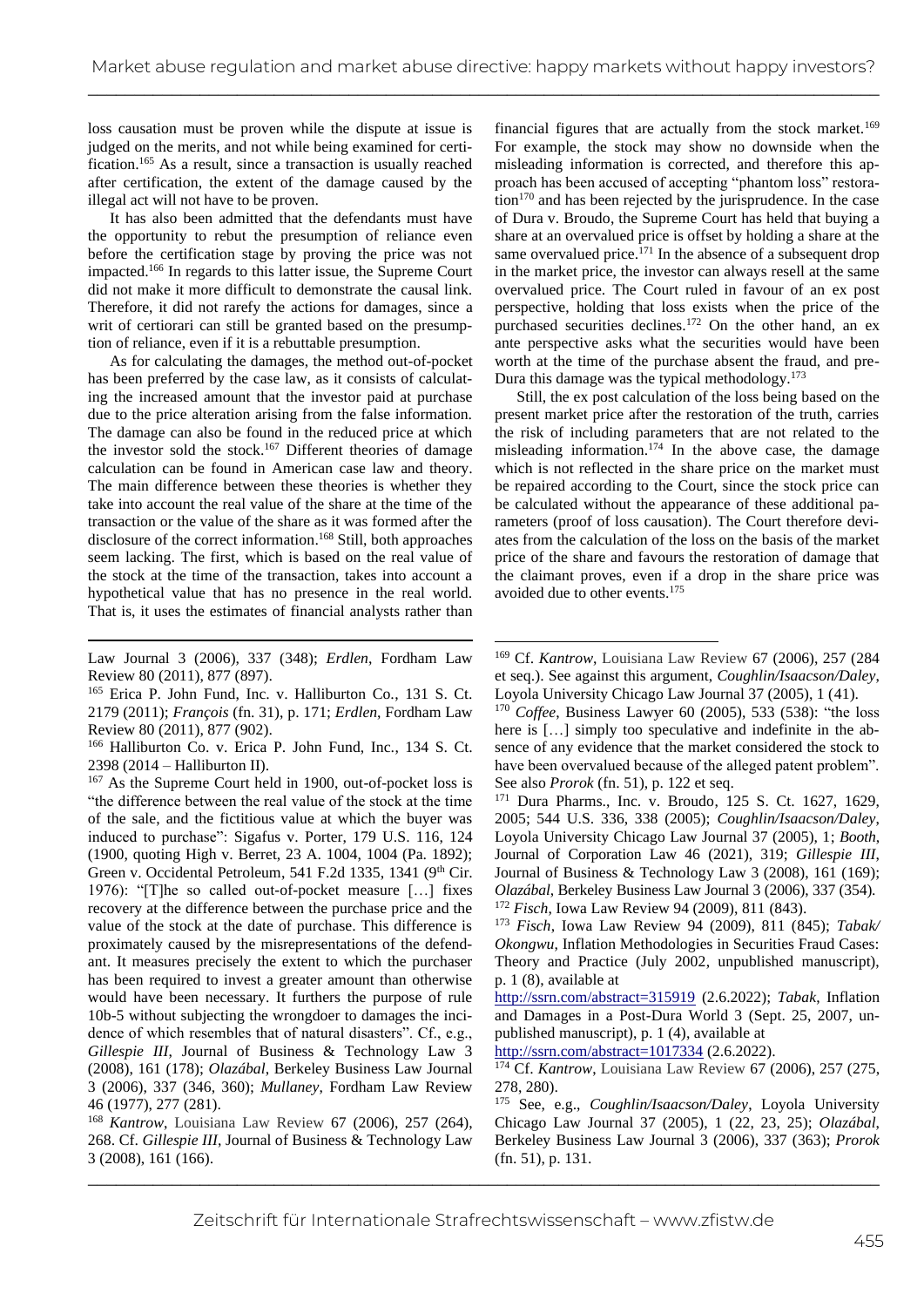Special regimes in England and in Germany related to defective public information have not provided sufficient protection to investors. As mentioned above, in German Law there is no general rule in tort law prohibiting behaviours that is in contrast with common behaviour. The responsibility under § 823 BGB supposes a violation of an interest protected by a law or the violation of a protected right.<sup>176</sup> It is admitted that the "Wertpapierhandelsgesetz" (Securities Trading Act, Art. 15) protects the market interests but not private interests. Consequently, invoking liability on the grounds of § 823 BGB has been rejected.<sup>177</sup> Moreover, § 826 BGB can only be invoked as far as an intentional breach of morality can be proven, such as providing erroneous information.<sup>178</sup> In these instances, what remains to be proven is the causality existing between the behaviour and the damage, since no presumption is admitted. As for the damage, both damage due to alteration of the decision and due to the alteration of the price have been repaired by German courts.<sup>179</sup>

A special provision in § 37b and § 37c of Wertpapierhandelsgesetz (which became § 97 and § 98 in 2018) established a private right of action in the case of violations of Art. 17 of the MAR by an issuer of financial instruments.<sup>180</sup> Failure to publish inside information or publication of untrue inside information is behaviour considered by this provision, however intention or gross negligence is presumed in regards to mental elements. This presumption could be rebutted. In contrast, there is no presumption of causality, as this element has to be proven. This strict condition to be fulfilled means that the above specific regime is difficult to be implemented in practice.<sup>181</sup>

The same fate befalls the special regulation in English law regarding civil liability in secondary markets in the case of no publication of periodic and ad hoc information, as well as in the case of omission to make inside information public. Firstly, it should be noted that the Financial Conduct Authority (FCA) is the independent administrative authority vested with the power to sanction market abuse, while the Regulatory Deci-

sions Committee is an independent FCA Enforcement Department committee that makes decisions on behalf of the FCA. When a market abuse is observed, the accused person can appeal to the Upper Tribunal, however people who have suffered damage as a result of market abuse cannot file a claim directly with the court. At the request of the FCA, the Upper Tribunal may order the person who committed the market abuse to pay the FCA an amount equivalent to the amount of the profits made or the loss suffered by the victim. Subsequently, the FCA is responsible for repaying this amount to the victim according to the court's instructions.<sup>182</sup> Section 9OA and Schedule 10A of the Financial Services and Markets Act (FSMA) established in 2006, and revised in 2010, provides for a private right of action when the issuer of securities violated his obligations regarding published information. Either intention or recklessness of the issuer is required by the issuer, along with proof that the investor relied on this incorrect information.<sup>183</sup> However, these conditions are difficult to meet and for this reason even until today this special legislation has rarely been implemented. The first decision under FSMA that admitted the claims of the plaintiff is currently being attended to, while a draft is already available.<sup>184</sup>

We conclude that when a causal link is not presumed, it is extremely difficult to prove its existence. The special arrangements in England and Germany that do not provide this proof facility have not achieved their purpose, while in America, the existence of the presumption of transaction causation (reliance) favours reparations, which are usually agreed to out of court. It therefore appears that when the causal link is not presumed, investor protection is of limited effectiveness.

## *5. Mass damage and collective litigation: is this a solution to the problem?*

A further question should be posed regarding the effectiveness of private enforcement. Collective litigation is widespread in the US and Canada but not in most European countries. The economic analysis of the law highlights the advantages of this system, as it allows for class actions at a limited cost for numerous parties who have suffered minor damages.<sup>185</sup> As a result, when the amounts requested with

<sup>184</sup> Available at

[https://www.judiciary.uk/wp-](https://www.judiciary.uk/wp-content/uploads/2022/01/Autonomy-v-Lynch-summary-280122.pdf)

[content/uploads/2022/01/Autonomy-v-Lynch-summary-](https://www.judiciary.uk/wp-content/uploads/2022/01/Autonomy-v-Lynch-summary-280122.pdf)

[280122.pdf](https://www.judiciary.uk/wp-content/uploads/2022/01/Autonomy-v-Lynch-summary-280122.pdf) (2.6.2022). On the contrary, claims based on 90A FSMA have been dropped upon agreement in the case Morgan Lewis & Bockius LLP v Tesco PLC.

<sup>185</sup> See *Duffains/Donat-Duban/Langlais*, Economie des actions collectives, 2008, p. 15 et seq. Cf. in favour of collec-

<sup>176</sup> *Fromont/Knetsch*, Droit privé allemand, 2017, p. 205.

<sup>177</sup> *Casper* (fn. 76), p. 91; *Mülbert*, in: Assman/Schneider/ Mülbert (eds.), Wertpapierhandelsrecht, Kommentar  $7<sup>th</sup>$  ed. 2019, Art. 15 VO Nr. 596/2014 para 47 et seq. (p. 1837).

<sup>178</sup> See *Mülbert* (fn. 177), Art. 15 VO Nr. 596/2014 para 49 (p. 1837 et seq.); *Mollers*, North Carolina Journal of International Law 30 (2004) 279 (303, 320).

<sup>179</sup> *Mollers*, North Carolina Journal of International Law 30 (2004) 279 (309). Cf. *Winter*, Der nach den §§ 97 und 98 WpHG zu ersetzende Schaden, 2019, p. 65 et seq.; *Sethe*, in: Assmann/Schneider (eds.), Wertpapierhandelsgesetz, Kommentar, 6 th ed. 2012, § 37c para. 83 et seq.; *Mülbert* (fn. 177), Art. 15 VO Nr. 596/2014 para 51 (p. 1838).

<sup>180</sup> *Mülbert* (fn. 177), Art. 15 VO Nr. 596/2014 para 50 (p. 1838)Securities Trading Act, available at

[https://www.bafin.de/SharedDocs/Veroeffentlichungen/EN/A](https://www.bafin.de/SharedDocs/Veroeffentlichungen/EN/Aufsichtsrecht/Gesetz/WpHG_en.html) [ufsichtsrecht/Gesetz/WpHG\\_en.html](https://www.bafin.de/SharedDocs/Veroeffentlichungen/EN/Aufsichtsrecht/Gesetz/WpHG_en.html) (2.6.2022).

<sup>181</sup> *Thomale*, in: Kalss/Oppitz/Torggler/Winner (eds.), EU Market Abuse Regulation: A Commentary on Regulation (EU) No 596/2014, 2021, p. 377.

<sup>182</sup> *Serres/Helleringer*, in: Reygrobollet/Huet (eds.), La réforme du contentieux boursier, 2016, p. 131 (138).

<sup>183</sup> *Nikituk*, Columbia Journal of Transnational Law, Apr. 1, 2021, available at

[https://www.jtl.columbia.edu/bulletin-blog/englands-first-](https://www.jtl.columbia.edu/bulletin-blog/englands-first-section-90a-fsma-opinion-serves-as-guide-for-us-circuit-split)

[section-90a-fsma-opinion-serves-as-guide-for-us-circuit-split](https://www.jtl.columbia.edu/bulletin-blog/englands-first-section-90a-fsma-opinion-serves-as-guide-for-us-circuit-split)  $(2.6.2022)$ .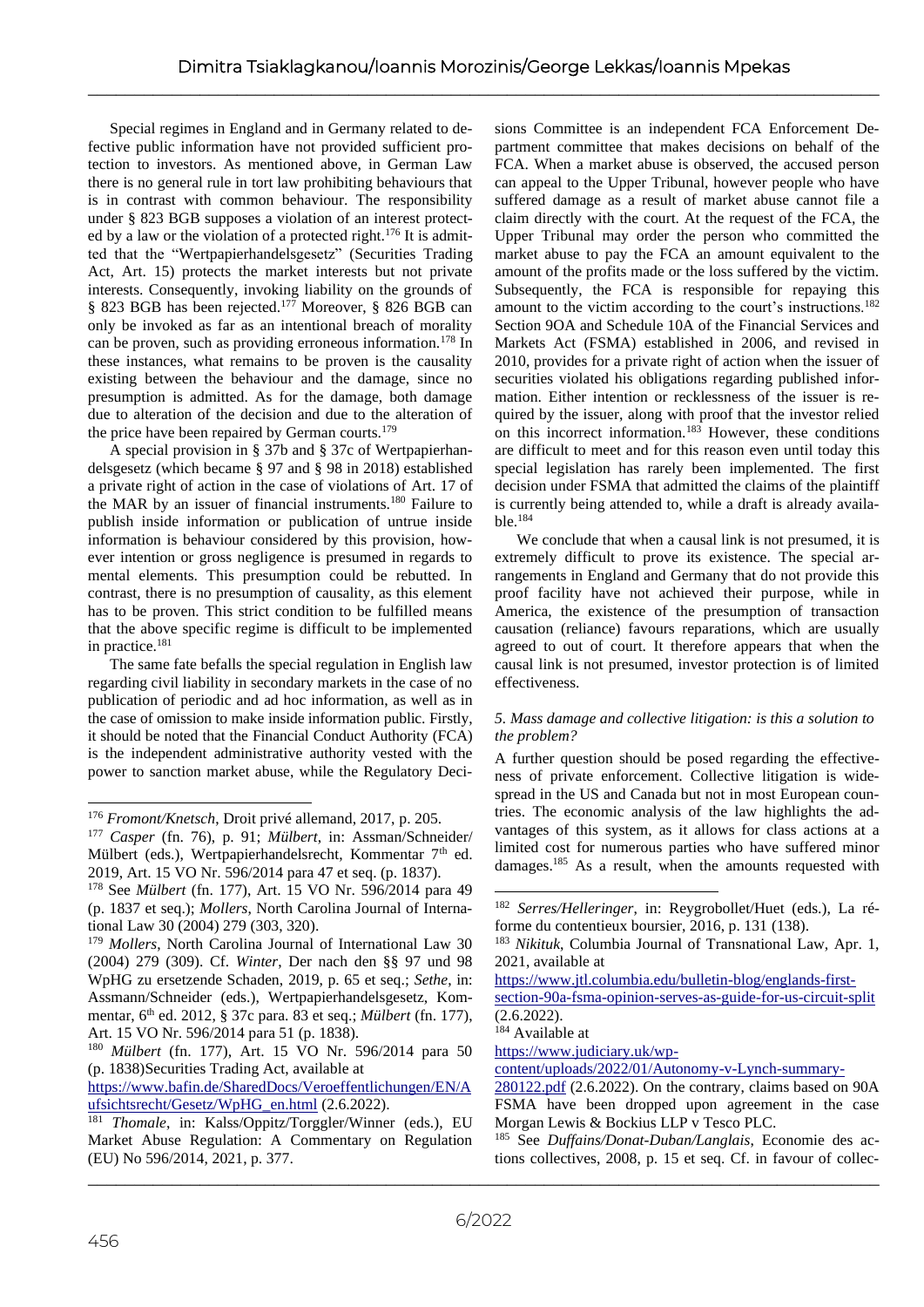individual claims are low, the litigation cost will not exceed the expected profits. Additional benefit derived from collective litigation is that the courts can avoid the volume of cases increasing unnecessarily, which saves judicial resources. Furthermore, the creators of the damage are encouraged to change their behaviour and avoid conduct that might lead them into the position of a defendant in a class action.<sup>186</sup>

However, it should be noted that while lawyers in traditional litigation are subject to control by the client, lawyers in class actions are subject to minimal monitoring by the dispersed and disorganised clients.<sup>187</sup> So, the attorney assumes a role of an entrepreneur who bears a significant portion of the risk of litigation and also controls the litigation while serving his own interests.<sup>188</sup> In addition to this disadvantage of class actions, the significant cost makes the net amount attributed to investors extremely low and insufficient to compensate the real loss they suffered. This lack of full compensation has led to criticism of the Fraud-on-the-Market cause of action. The principal objective of facilitating private enforcement therefore seems to have failed, as the victim-compensation objective is not served by class actions that involve significant transaction costs, attorney fees, and assurance premiums.<sup>189</sup> Furthermore, enterprise liability, rather than the individual perpetrator's liability,<sup>190</sup> results in the compensation being paid by the company itself, i.e., by its shareholders. As a result, innocent investors who happen to be shareholders at the time of the lawsuit compensate the injured investors, $191$ while those actually responsible for the fraudulent transactions are covered by the corporation's responsibility.<sup>192</sup> As a response to this criticism, it has been proposed that the Fraud-on-the-Market approach could be considered to be a corporate-governance device that controls company executives.<sup>193</sup> We could cite as an additional factor for the failure of class actions, that the majority of institutional investors do not submit claims in settled securities class actions.<sup>194</sup>

tive actions, *Guégan-Lécuyer*, Dommage de masse et responsabilité civile, 2006, p. 416.

- <sup>188</sup> *Coffee*, Indiana Law Journal 62 (1987), 625; *id.*, University of Chicago Law Review 54 (1987), 877; *id.*, Columbia Law Review 86 (1986), 669 (676). Cf. *Choi*, Vanderbilt Law Review 57 (2004), 1465 (1474).
- <sup>189</sup> *Fox*, Columbia Law Review 109 (2009), 237 (252).
- <sup>190</sup> *Coffee*, Columbia Law Review 106 (2006), 1534.
- <sup>191</sup> *Coffee*, Business Lawyer 60 (2005), 533 (534 et seq., spec.
- 541); *Kantrow*, Louisiana Law Review 67 (2006), 257 (284). <sup>192</sup> *Bratton/Wachter*, University of Pennsylvania Law Review 160 (2011), 69 (73).
- <sup>193</sup> *Fox*, Columbia Law Review 109 (2009), 237 (252).

The most important risk arising from bringing a class action to court is the pressure exerted on a company to enter into a settlement regardless of the likelihood that the claims against it could have been dismissed in a substantive judgment.<sup>195</sup> Indeed, a company will be motivated to a compromise in order to avoid further reductions in its share price. As a remedy to the abuse of collective actions, the PSLRA was adopted.<sup>196</sup> According to this Act, the Court shall appoint as "lead plaintiff" the member or members of the purported plaintiff class that the court determines to be most capable of adequately representing the interests of class members" (Section 21D (a) (3) (B) (i).<sup>197</sup> Pursuant to this Act, the previous "first-to-file rule" is no longer applicable in order to avoid previous abuses that have occurred between law firms.<sup>198</sup> This Act of 1995 was followed by the Securities Litigation Uniform Standards Act of 1998, which prohibits class actions based upon statutory or common law, a practice that applied to avoid the stricter requirements of the PSLRA of 1995.

In French Law, associations of investors can act before all jurisdictions, both civil and criminal, to defend the interests of their members, when they are regularly declared and made public by an insertion in the BALO<sup>199</sup> and when their statutes so allow.<sup>200</sup> These associations are approved associations or associations whose grouped members hold a minimum of voting rights (5 %) and have communicated their status to the Financial Market Authority.<sup>201</sup> Investors' associations defended the collective interest of 122 shareholders in the Gaudriot Affair, and the interests of 700 victims in the Sidel Affair. However, these were not class actions as it was not

<https://perma.cc/PD4E-7TQG> (2.6.2022); Cf. *Olazábal*, Berkeley Business Law Journal 3 (2006), 337 (356).

<sup>196</sup> See supra 4. The House Conference Report, the PSLRA was designed to prevent "the routine filing of lawsuits against issuers of securities and others whenever there is a significant change in an issuer's stock price, without regard to any underlying culpability of the issuer, and with only faint hope that the discovery process might lead eventually to some plausible cause of action […]". H.R. Rep. No. 104–369, at 31 (1995) (Conf. Rep.), reprinted in 1995 U.S.C.C.A.N. 730; St. J. *Choi*, Vanderbilt Law Review 57 (2004), 1465 (1469); *Erdlen*, Fordham Law Review 80 (2011), 877 (893).

<sup>197</sup> Cf. *Choi*, Vanderbilt Law Review 57 (2004), 1465 (1475). <sup>198</sup> According to this rule, the first who brought an action represented the other members of the class.

\_\_\_\_\_\_\_\_\_\_\_\_\_\_\_\_\_\_\_\_\_\_\_\_\_\_\_\_\_\_\_\_\_\_\_\_\_\_\_\_\_\_\_\_\_\_\_\_\_\_\_\_\_\_\_\_\_\_\_\_\_\_\_\_\_\_\_\_\_\_\_\_\_\_\_\_\_\_\_\_\_\_\_\_\_ <sup>201</sup> Monetary and Financial Code, Art. L452-1 al. 3, 4.

<sup>186</sup> *Duffains/Donat-Duban/Langlais* (fn. 185), p. 29.

<sup>187</sup> *Macey/Miller*, University of Chicago Law Review 58 (1991), 1 (3, 8).

<sup>194</sup> *Cox/Thomas*, Stanford Law Review 58 (2005), 411 (449 et seq.). The authors found that that less than 30 % of institutional investors with provable losses present their claims in these settlements. Cf. *Cox/Thomas*, Washington University Law Quarterly 80 (2002), 855 et seq.: "This survey showed that about one-third of the thirty-three respondent institutions

had made no recovery of any asset losses in the prior five years, a time period in which more than 700 securities class action cases were settled". See *Prorok* (fn. 51), p. 135. Cf. *Choi*, Vanderbilt Law Review 57 (2004), 1465 (1475, 1476, 1503).

<sup>&</sup>lt;sup>195</sup> Gillespie III, Journal of Business & Technology Law 3 (2008), 161 (175); *LaCroix*, D&O DIARY from 5.2.2019, available at

<sup>&</sup>lt;sup>199</sup> Bulletin of compulsory legal announcements (Bulletin des announces légales obligatoires).

<sup>200</sup> Monetary and Financial Code, Art. L452-1 al. 1.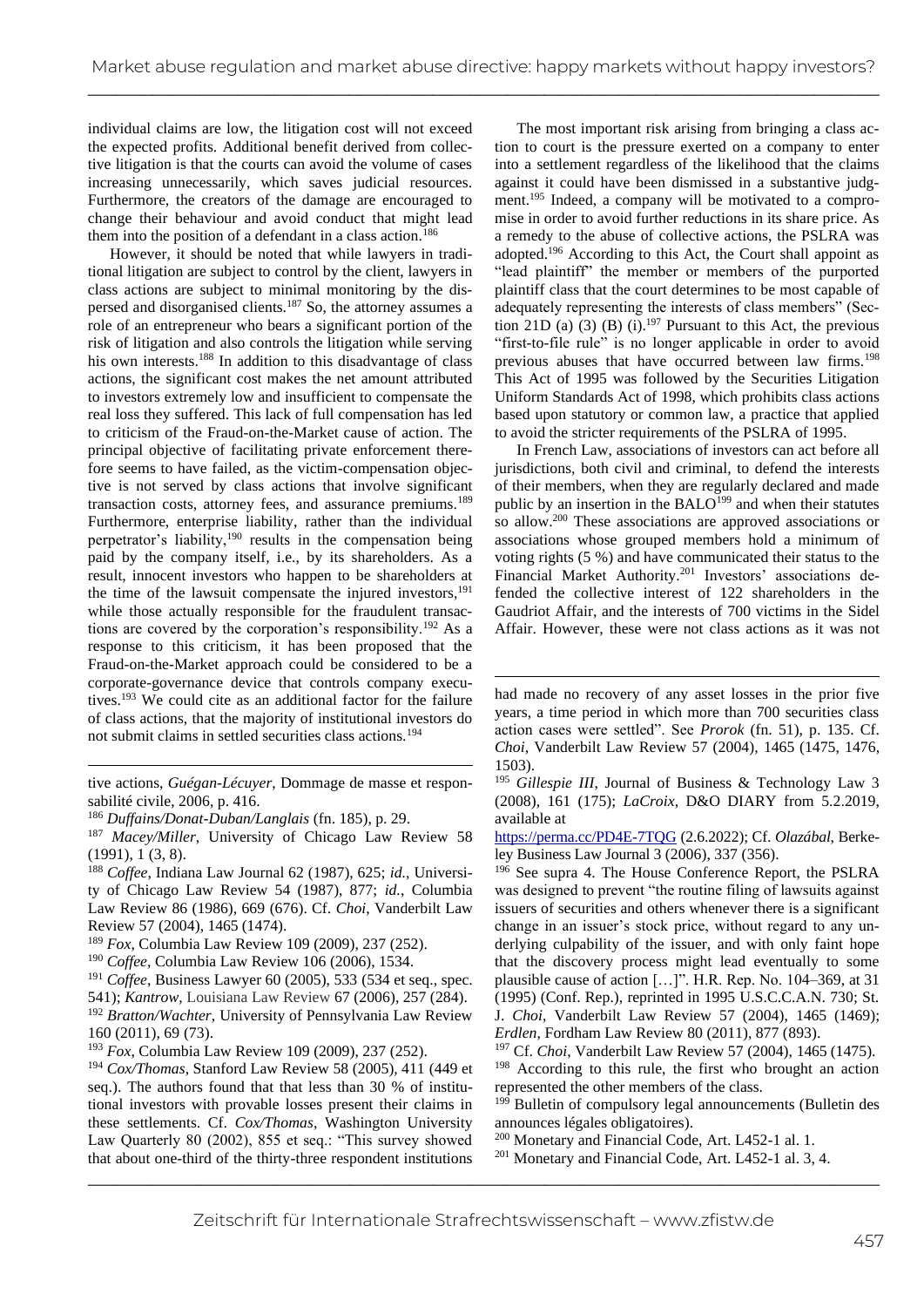possible to act on behalf of all victims, including those who have not manifested an interest.<sup>202</sup>

In Germany, a specific procedure applies in particular to claims for damages due to false, misleading, or insufficient financial information. The plaintiff or the defendant can address a request for *model procedure* to the judge who suspends the procedure. Publicity is carried out in the section reserved for the Bulletin of official announcements, and if within four months, nine other similar claims have been formulated and accompanied by model procedure requests, the court of appeal must render a model decision that will bind the judges seized of similar first instance requests, even if a request for a model procedure has not been submitted.<sup>203</sup> The court of appeal chooses, at its discretion from among all the applicants, the one who will support the request for a model decision, taking into account the possibility of an agreement between the plaintiffs to designate one applicant. On the points dealt with, the decision rendered is binding on the courts of first instance, but the particular amount of damages to be awarded for each claimant is still needed. For example, the action brought against Deutsche Telekom in 2005 concerned 1.800 victims. $204$ 

In Great Britain, the procedure provided for collective actions was not favourable for the exercise of this type of action until 2015. Actions had to be brought separately, and when a Group Litigation Order was pronounced, they would continue to be the subject in part of an individual treatment entailing significant costs.<sup>205</sup> On the other hand, only consumers could pursue action under this special procedure for damage suffered in connection with a good or service outside their professional activity. Since October 1, 2015, professionals can initiate collective actions. Moreover, treble damages<sup>206</sup> are prohibited and lawyers cannot agree on remuneration as a percentage of the compensation.<sup>207</sup>

We conclude that although collective actions significantly facilitate investor compensation, they are not a panacea. They have been accused of significant disadvantages in terms of the results they present, and in particular for the pressure they exert on a company to choose to reach a settlement and the high transaction costs. In this context, their introduction into legal order is not indisputable. At the same time, we note that the collective representation of the subjects of a right is being promoted at the European level. We mention the possibility of representing personal data subjects<sup>208</sup> or consumers from

<sup>208</sup> Art. 80 of the Regulation (EU) 2016/679 of the European Parliament and of the Council of 27 April 2016 on the protecan association, and this tendency of collective representation seems very likely to extend to the stock market.

#### **III. A comparative approach of United States and European Criminal Law through case studies and with special consideration to victimological aspects**

## *1. The protected legal good*

It is customary in continental criminal law essays to develop the interpretation of criminal provisions belonging to the special part of criminal law upon the notion of the protected legal good ("Rechtsgut").<sup>209</sup> The idea of a protected (by the relevant provision) legal good (or value), except "summarizing what the legislature had in mind in a succinct catchword and [being useful] for categorizing offenses into groups", $^{210}$ provides further the legal scholar with a useful perspective on a teleological interpretation, thus an interpretation emancipated from the will of a certain legislator at the time of the provision's coming into effect and pursuing the purpose it aims to achieve within the social and economic context at any given time of its duration.<sup>211</sup>

Directive 2014/57/EU of the European Parliament and of the Council of 16 April 2014 "on criminal sanctions for market abuse (market abuse directive)" sets minimum rules to secure by means of criminal law the flank of Regulation (EU) No 596/2014 of the European Parliament and of the Council of 16 April 2014 "on market abuse (market abuse regulation) and repealing Directive 2003/6/EC of the European Parliament and of the Council and Commission Directives 2003/ 124/EC, 2003/125/EC and 2004/72/EC". MAD states its purpose in Art. 1 § 1 ("to ensure the integrity of financial markets in the Union and to enhance investor protection and confidence in those markets"). This goal is further elaborated

<sup>202</sup> Cf. Sénat, Les actions de groupe, May 2010, No. LC 206, p. 16. *Martin/Dezeuze/Bouaziz/Françon* (fn. 75), p. 280 et seq. <sup>203</sup> *Martin/Dezeuze/Bouaziz/Françon* (fn. 75), p. 281.

<sup>204</sup> Ibid.

<sup>205</sup> *Serres/Helleringer* (fn. 182), p. 143.

<sup>206</sup> Some statutes provide that once the amount of compensation has been determined on the basis of the damage suffered by the injured party, compensation of three times the amount is awarded. See, e.g., Cohen v. De La Cruz, 523 U.S. 213 (1998).

<sup>207</sup> *Serres/Helleringer* (fn. 182), p. 143 et seq.

tion of natural persons with regard to the processing of personal data and on the free movement of such data, and repealing Directive 95/46/EC (General Data Protection Regulation) <sup>209</sup> See especially *Roxin/Greco*, Strafrecht, Allgemeiner Teil, Vol. 1, 5th ed. 2020, § 2 paras 1 et seq.; *Hörnle*, in: Dubber/ Hörnle (eds.), The Oxford Handbook of Criminal Law, 2014, p. 685 et seq.

<sup>210</sup> *Hörnle* (fn. 209), p. 686 et seq. From the French literature cf. Pin, Droit Pénal Général,  $10^{th}$  ed. 2018, p. 31 et seq.; Kolb/Leturmy, Cours de Droit Pénal Général, 5<sup>th</sup> ed. 2019/ 2020, p. 31 et seq.; *André*, Droit Pénal Spécial, 6<sup>th</sup> ed. 2021, p. 35. From the German literature cf. *Maurach/Schroeder/ Maiwald/Hoyer/Momsen*, Strafrecht, Besonderer Teil, Bd. 1, 11th ed. 2019, p. 2 et seq.; *Jescheck/Weigend*, Lehrbuch des Deutschen Strafrechts, Allgemeiner Teil, 5<sup>th</sup> ed. 1996, p. 7 et seq. From the Greek literature cf. *Androulakis*, Poinikon Dikaion, Eidikon Meros (Criminal Law, Special Part), 1974, p. 7 et seq.; *Charalampakis*, Poiniko Dikaio, Geniko Meros I (Criminal Law, General Part I), 2021, p. 52 et seq.; *Mylonopoulos*, Poiniko Dikaio, Geniko Meros (Criminal Law, General Part), 2nd ed. 2020, p. 48.

<sup>211</sup> *Charalampakis* (fn. 210), p. 56 et seq.; *Mylonopoulos*  (fn. 210), p. 48; cf. further *Roxin/Greco* (fn. 209), § 2 paras 7 et seq., 63 et seq.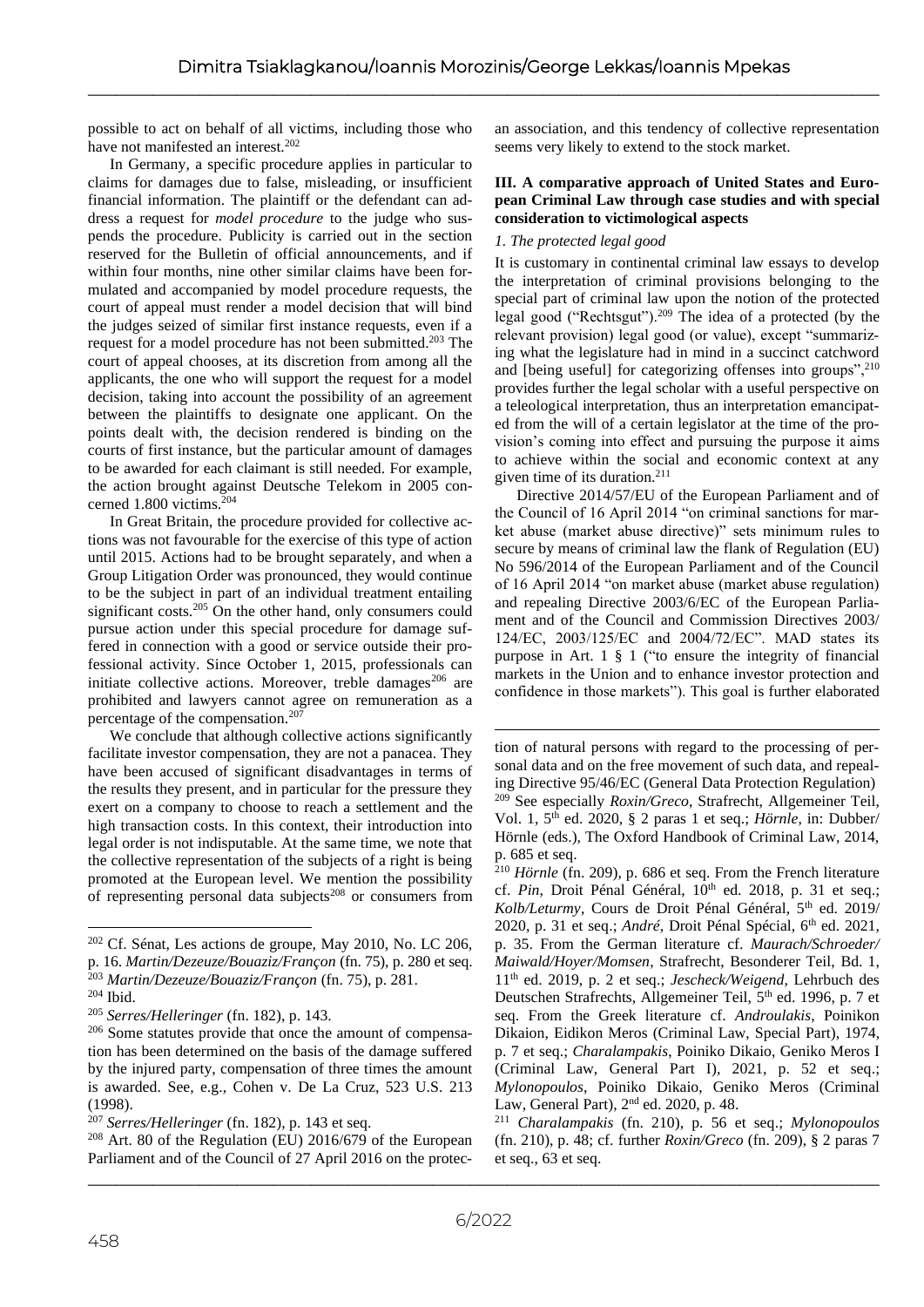in recital (1): "An integrated and efficient financial market and stronger investor confidence requires market integrity. The smooth functioning of securities markets and public confidence in markets are prerequisites for economic growth and wealth. Market abuse harms the integrity of financial markets and public confidence in securities, derivatives and benchmarks".<sup>212</sup>

MAD aims to ensure the unification of national criminal laws in the EU and creates the premises for a higher level of legal certainty considering market abuse offences in the common European Market.<sup>213</sup> It was the first Directive promulgated under Art. 83 § 2 of TFEU., thus initiating an interaction between European and national criminal provisions never experienced in the past.<sup>214</sup>

Reading Art. 1, recital (1) and considering the wording and structure of the market abuse offences laid out especially in Art. 3 to 5 of MAD, the conclusion regarding the protected legal good seems rather evident for the European legal scholar. MAD does not protect the investor or the company, that registers and sells securities, and/or its shareholders etc. MAD's objective refers only to protecting the integrity of financial markets (i.e., their "smooth functioning" ability) and public confidence in securities, derivatives and benchmarks.<sup>215</sup> In other words, MAD aims to protect the (smooth functioning of the) capitalistic economic system. Thus, in terms of European criminal doctrine MAD safeguards only a "collective" or "universal" legal good, namely the integrity of financial markets and public confidence in securities, derivatives and benchmarks, and not an individual legal good, i.e.,

[https://www.hellenicparliament.gr/UserFiles/2f026f42-950c-](https://www.hellenicparliament.gr/UserFiles/2f026f42-950c-4efc-b950-340c4fb76a24/e-odew-eis.pdf)[4efc-b950-340c4fb76a24/e-odew-eis.pdf](https://www.hellenicparliament.gr/UserFiles/2f026f42-950c-4efc-b950-340c4fb76a24/e-odew-eis.pdf) (2.6.2022). This conception reflects previous case law of the Court of Justice (ECJ, Decision of 23.12.2009 – C-45/08, ECLI:EU:C:2009: 806 = Die Aktiengesellschaft 2010, 74 [76, para. 37]). The French "Code Monétaire et Financier" refers to market abuse crimes as "Violations of the transparency of the Markets" ("Atteintes à la transparence des marches (Articles L465-1 à L465-3-6)"), but it also includes this section in a chapter with the overall title "Crimes related to the protection of the investors" ("Infractions relatives à la protection des investisseurs (Articles L465-1 à L465-4)").

the investors' property.<sup>216</sup> In Europe market abuse is by definition a "victimless crime".<sup>217</sup>

However, a question may be raised: What about people losing money due to acts or omissions classified as market abuse offences pursuant to MAD? For the European legislator this seems as a far and indirect consequence of a criminal act against the capitalistic economy. The relevant recital (7) of MAD reads as follows: "In the light of the financial crisis, it is evident that market manipulation has a potential for widespread damage on the lives of millions of people. The Libor scandal, which concerned a serious case of benchmark manipulation, demonstrated that relevant problems and loopholes impact gravely on market confidence and may result in significant losses to investors and distortions of the real economy. The absence of common criminal sanction regimes across the Union creates opportunities for perpetrators of market abuse to take advantage of lighter regimes in some Member States. The imposition of criminal sanctions for market abuse will have an increased deterrent effect on potential offenders".

However, this awareness did not lead to the enactment of a special framework for individual investor (property) protection within MAD or otherwise. Enhancing investor protection from property loss remains, in conclusion, a declared, yet only far and indirect goal of MAD.<sup>218</sup> In some jurisdictions, e.g., in the German jurisdiction, the collective or universal nature of the protected legal good even excludes market abuse provisions from their use as legal grounds for bringing a civil reimbursement claim against the market offender.<sup>219</sup>

<sup>219</sup> *Saliger* (fn. 215), WpHG § 119 para. 23; *Theile* (fn. 213), ch. 7 § 38 para. 4 (p. 2041); *Assmann* (fn. 215), Vor Art. 7 VO Nr. 596/2014 para. 29 (p. 1566); *Mülbert* (fn. 177), Art. 12 VO Nr. 596/2014 paras 25 et seq., Art. 15 VO Nr. 596/2014 paras 45 et seqq. (p. 1731, 1836 et seq.). The Greek civil doctrine and jurisprudence deal with the same problem, by accepting a "reflective" protection of private investor interests: *Tountopoulos*, in: Zitimata euthinis stin anonimi etairia,

<sup>212</sup> Same in recital (2) of MAR.

<sup>213</sup> *Theile*, in: Esser/Rübenstahl/Saliger/Tsambikakis (eds.), Wirtschaftsstrafrecht, 2017, Vor §§ 38, 39 paras 1 et seqq. (p. 2034 et seq.); *Nestler*, Bank- und Kapitalmarktstrafrecht, 2017, p. 48, 249.

<sup>214</sup> *Nestler* (fn. 213), p. 48, 249.

<sup>215</sup> *Theile* (fn. 213), ch. 7 para. 38 WpHG para 4 (p. 2041); *Saliger*, in: Park (ed.), Kapitalmarktstrafrecht, 5<sup>th</sup> ed. 2019, WpHG § 119 para. 23; *Nestler* (fn. 213), p. 250; *Assmann*, in: Assmann/ Schneider/Mülbert (eds.), Wertpapierhandelsrecht, Kommentar, 7<sup>th</sup> ed. 2019, Vor Art. 7 VO Nr. 596/2014 para 29 (p. 1566); *Mülbert* (fn. 177), Ar. 12 VO Nr. 596/2014 paras 21 et seqq. (p. 1729 et seq.); Explanatory Report to [Greek] Law 4443/2016, p. 6 et seq., available at

<sup>216</sup> *Saliger* (fn. 215), WpHG § 119 para. 23; *Nestler* (fn. 213), p. 250; *Assmann* (fn. 215), Vor Art. 7 VO Nr. 596/2014 para. 29 (p. 1566); *Mülbert* (fn. 177), Art. 12 VO Nr. 596/2014 paras 21 et seqq. (p. 1729 et seqq.); *Pananis*, in: Joecks/ Miebach (eds.), Münchener Kommentar zum Strafgesetzbuch, Vol. 7, 3rd ed. 2019, WpHG § 119 paras. 5 et seq.; Explanatory Report to [Greek] Law 4443/ 2016, p. 6. About the distinction between individual and collective or universal legal goods see again *Hörnle* (fn. 209), p. 686.

<sup>217</sup> *Pananis* (fn. 216), WpHG § 119 para. 9; *Tountopoulos*, European Company and Financial Law Review (ECFR) 2014, 325. See also supra II. 3.

<sup>218</sup> *Saliger* (fn. 215), WpHG § 119 para. 23; *Mülbert* (fn. 177), Art. 12 VO Nr. 596/2014 paras 21 et seqq. (p. 1729 et seqq.); cf. Report from the Commission to the European Parliament and the Council on the implementation of Directive 2014/57/EU of the European Parliament and of the Council of 16 April 2014 on criminal sanctions for market abuse (market abuse directive), COM (2020) 99 (final), p. 1 et seq.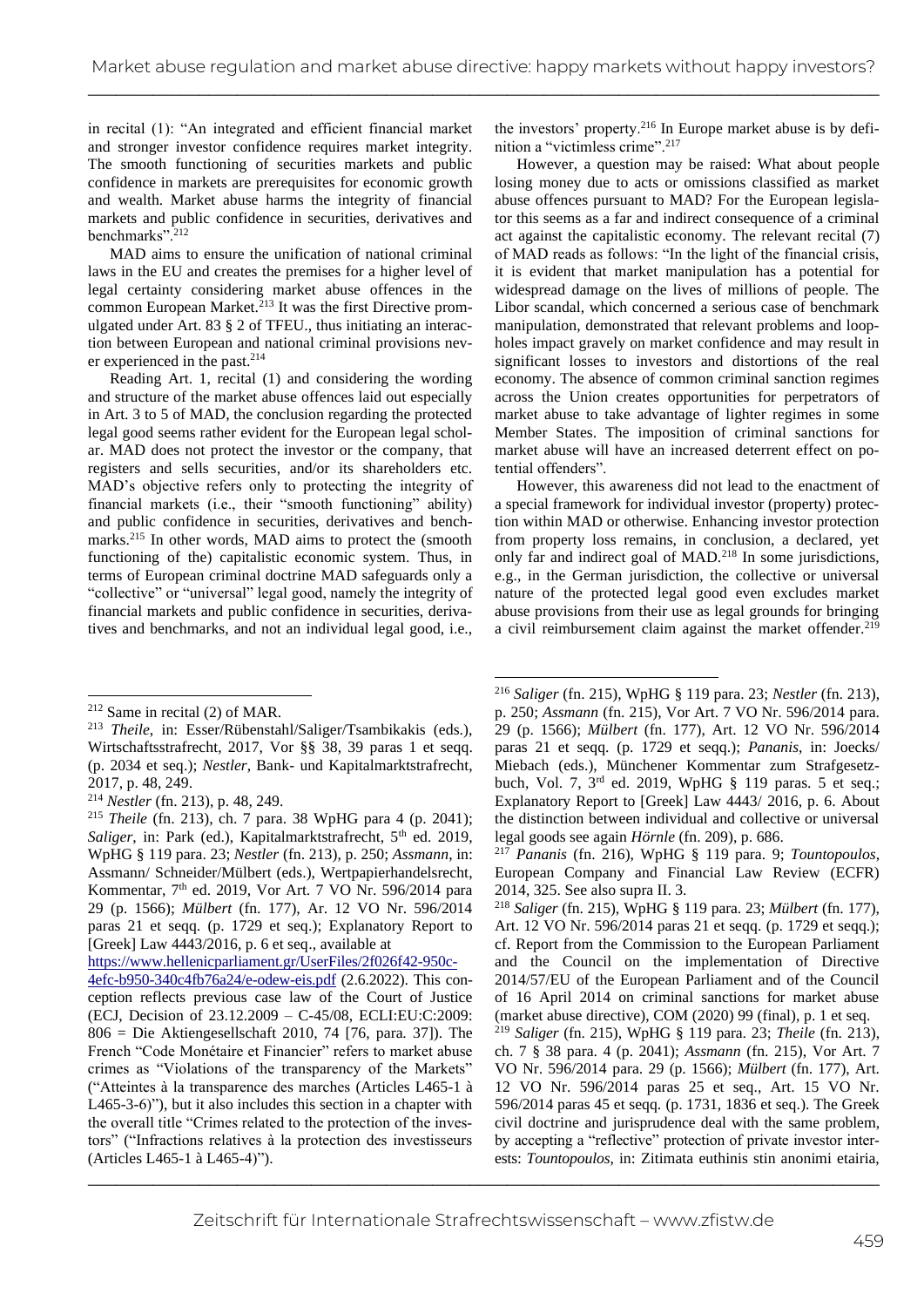According to the leading opinion in German doctrine, the European legal framework does not allow the assumption that the investor and his individual property are protected, not even alongside the collective interest in a smooth functioning capital market.<sup>220</sup> As mentioned above in the civilist part<sup>221</sup>, the French Code of Criminal Procedure (Art. 2) only allows victims that the law intended to protect to pursue a civil action in a criminal court, thus an offence that concerns only the general interest (and not a personal interest) cannot serve as relevant legal ground.<sup>222</sup> Against the protection of the individual investor and his property weights particularly that the competence to regulate a civil claim for damages in case of market abuse was at the European legislator's disposal; however, it did not make use of it, but rather chose to involve civilians at the effective private enforcement of market abuse provisions through evolving whistleblower-systems and consequently left the matter of civil claims open to a variety of solutions according to national civil laws across EU Member States.<sup>223</sup> Yet on the other side of the Atlantic, the (scrutinized in the following) relevant provisions of US law constitute sufficient and common legal grounds for civil, civil regulatory, or criminal actions.<sup>224</sup>

For more than two decades, two kinds of market abuse criminal offences have been classified in European law and doctrine: Insider dealing and unlawful disclosure of insider information on the one hand, market manipulation on the other hand.<sup>225</sup> Both categories of market abuse offences, as

2019, p. 247 et seq.; *Avgitidis* (fn. 18), p. 381 et seq. See supra II. 1.

<sup>220</sup> *Theile* (fn. 213), ch. 7 § 38 WPHG para. 4 (p. 2041); *Mülbert* (fn. 177), Art. 12 VO Nr. 596/2014 paras 25 et seq., Art. 15 VO Nr. 596/2014 para. 48 (p. 1731, 1837); *Pananis* (fn. 216), WpHG § 119 para. 8 et seq.

 $221$  See supra. II. 1. about the reflections of the "Acquilian relativity".

<sup>222</sup> *Bouloc/Matsopoulou*, Droit pénal général et procédure pénale, 21th ed. 2018, p. 239 et seq. ("L'action civile est l'action en dommages-intérêts introduite par 'tous ceux qui ont personnellement souffert du dommage directement causé par l'infraction' (art. 2 C. pr. pén.)").

<sup>223</sup> *Saliger* (fn. 215), WpHG § 119 para. 23; *Mülbert* (fn. 177), Art. 15 VO Nr. 596/2014 para. 48 (p. 1837). Cf. the civilist approach, supra II.

<sup>224</sup> *Buell*, Duke Law Journal 61 (2011), 540 et seq.; *Adams/ Runklett*, University of Pennsylvania Law Review 145 (1997), 1098 (1100 et seq.). However, see a substantiated criticism on securities-fraud class actions in Congress, the Supreme Court, and the rise of securities-fraud class actions, Harvard Law Review 132 (2019), 1066, asking for what the German doctrine fully supports in the context of MAR and MAD (supra fn. 219, 220), namely that civil enforcement power should be centralized in the regulatory authority.

<sup>225</sup> *Mülbert* (fn. 177), Vor Art. 12 VO Nr. 596/2014 paras 8 et seqq. (p. 1696 et seq.); *Theile* (fn. 213), ch. 7 Vor §§ 38, 39 WpHG a.F. paras 1 et seqq., Vor §§ 38, 39 WpHG paras 1 et seqq. (p. 1958 et seq., 2034 et seq.); cf. Report from the Commission (fn. 218), p. 4 et seq.

described concerning their minimum requirements in MAD (Art. 3, 4 and 5), seem to originate from US law, especially the case law evolved regarding the antifraud provisions of the Securities Exchange Act of 1934. Nonetheless, "market abuse" as a generic term for insider trading and market manipulation remains unknown to US law and doctrine. Both terms, insider trading and market manipulation, serve there rather as criminological distinctions in the context of a special fraud offence, called "securities fraud", than as a doctrinal classification of special (other than fraud) offences, hence aiming to protect something else, above and beyond the individual property of participants in capital markets (investors, issuers of securities, holders of valuable information etc.). In the modern American doctrine scholars do recognize this ratio legis by attesting, for example, that "Public confidence in the fairness and integrity of the stock market is necessary for the market to properly function".<sup>226</sup> However, given that "federal securities law does not expressly forbid insider trading […] insider trading liability is based upon several federal antifraud provisions that generally prohibit securities fraud".<sup>227</sup>

Nevertheless, in the context of European law "market abuse" consolidates, as a generic term, all acts or omissions undermining the smooth functioning of the capital market. Recital (7) of MAR summarizes this European notion of market abuse to the point: "Market abuse is a concept that encompasses unlawful behaviour in the financial markets and, for the purposes of this Regulation, it should be understood to consist of insider dealing, unlawful disclosure of inside information and market manipulation. Such behaviour prevents full and proper market transparency, which is a prerequisite for trading for all economic actors in integrated financial markets".

The pertinent differences between European and US criminal law and doctrine-hence the comprehension of potential flaws of the European criminal legal framework within a global capital market-can therefore be best enlightened with the help of two comparative case studies, both with international features, but having in common the involvement of Greek nationals as defendants.

<sup>226</sup> *Byrne*, Villanova Law Review 66 (2021), 187; *Finigan*, Marquette Law Review 70 (1987), 692 (723); *Adams/Runklett* University of Pennsylvania Law Review 145 (1997), 1098 et seq.; *Buell*, Duke Law Journal 61 (2011), 540 (569 et seq.); Harvard Law Review 132 (2019), 1066.

<sup>227</sup> *Byrne*, Villanova Law Review 66 (2021), 187 (188); *Adams/Runklett* University of Pennsylvania Law Review 145 (1997), 1098 (1100 et seq.).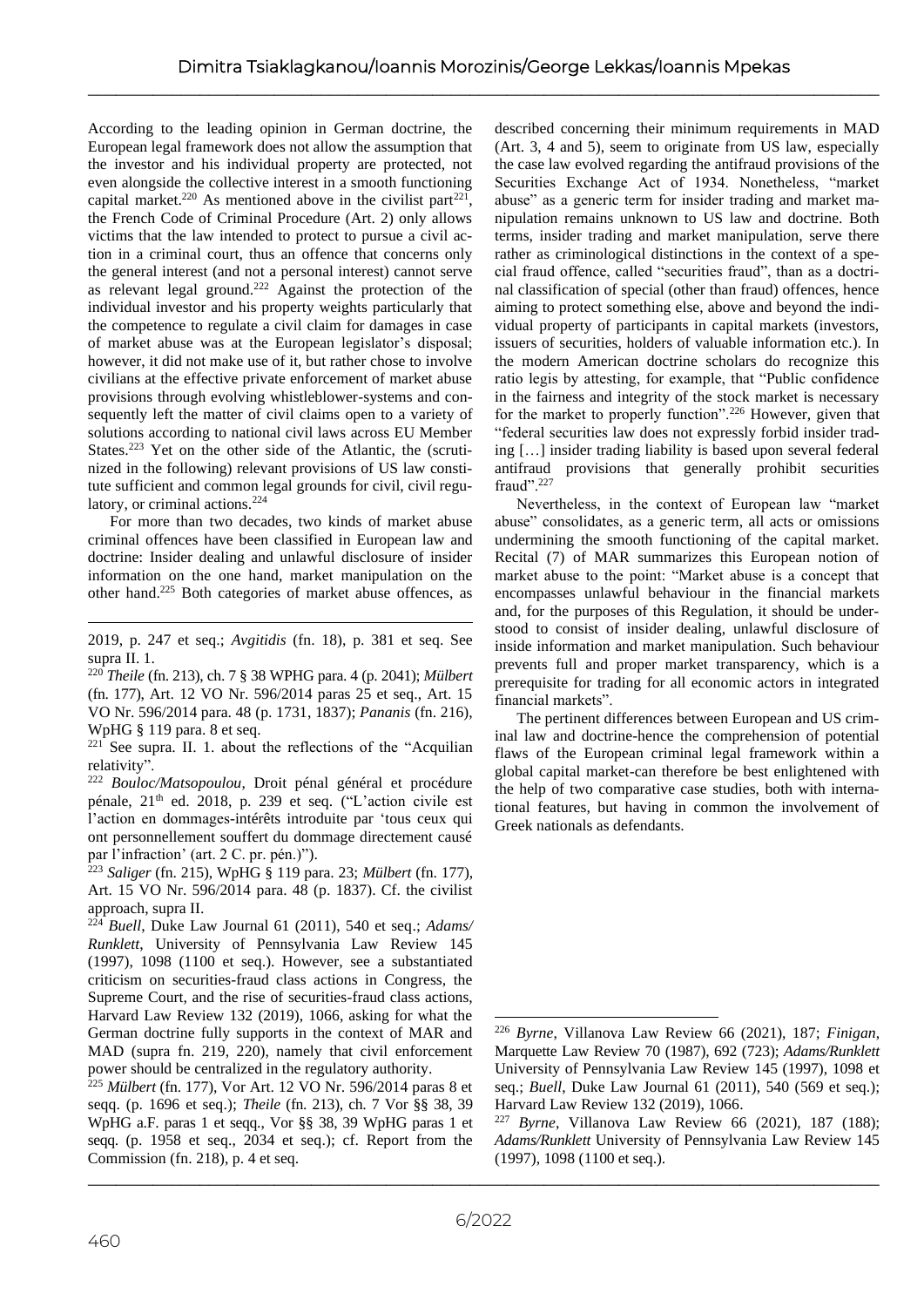# *2. Insider dealing and unlawful disclosure of insider information: USA vs. G.N. & T.L.*

# *a*) The allegations<sup>228</sup>

On October 2019 the US Attorney's Office, Southern District of New York, announced the unsealing of four indictments and the arrests of three members of an alleged wide-ranging international insider trading ring, among them two Greek nationals G.N. and T.L. According to the indictment, which led several months later to T.L.'s conviction by the US District Court, Southern District of New York, G.N. and T.L. together engaged in a scheme, beginning in 2013, to steal confidential inside information from Company A., a biotechnology company headquartered in Boston, that was marketing a drug for treatment of leukemia, for their personal use. T.L. used his connection to his father, to obtain material nonpublic information (hereinafter, MNPI) about Company A and then provided that information to G.N., who reaped millions of dollars in profits by trading based on that MNPI. Specifically, on four separate occasions from 2013 through 2015, the father of T.N., in his capacity as member of the Board of Directors, became aware of MNPI relating to Company A, and was alleged to disclose that information to his son T.L., who in turn disclosed it to G.N. so that G.N. could trade on it. In each case, after G.N. received the MNPI from T.L., he executed securities trades based on the MNPI, and then profited after the news was publicly announced.<sup>229</sup>

## *b) The charges*

G.N. and T.L. acts fell, according to their indictment, under the following provisions of US criminal law:

- 18 USC § 371 (conspiracy to commit securities fraud);
- 18 USC. § 371 (conspiracy to commit securities fraud and fraud in connection with a tender offer);
- 18 USC § 1349 (conspiracy to commit wire fraud and securities fraud);
- 15 USC §§ 78*j* (b) and 78ff, 17 CFR § 240.10b-5 (securities fraud);
- 15 USC §§ 78n (e) and 78ff, 17 CFR §§ 240.14e-3 (a) and 240.14e-3 (d) (fraud in connection with a tender offer);
- 18 USC § 1343 (wire fraud);
- 18 USC § 1348 (securities fraud).

Leaving aside the conspiracy charges, which constitute rather a special type of crime, such as attempted crime or the participation in crime of continental European legal systems and are totally irreconcilable with the continental doctrine (at least the German and the German-oriented ones, like the Greek one)<sup>230</sup>, it is remarkable for the European legal scholar that the wording "market abuse" appears neither in the allegations nor in the charges. For the US legal system these allegations constitute a mere fraud (of multiple counts) case. In plain words: Under US law "insider trading" is fraud.

Above all, the charge according to title 15 USC §§ 78j (b) and 78ff, title 17 CFR § 240.10b-5 catches the eye. This general antifraud provision<sup>231</sup> (described as "the world's most powerful body of antifraud  $law$ <sup>232</sup>) defines the first ever statutory market abuse offence in the U.S.A., enacted by § 10 of the Securities Exchange Act of June 6, 1934<sup>233</sup> (along with the market manipulation offence enacted at the same time by § 9 of the Securities Exchange Act<sup>234</sup>). Since then this provision "served as the backbone for both civil and criminal insider trading enforcement".<sup>235</sup> Under § 10 private plaintiffs may bring lawsuits and seek damages, SEC may bring civiladministrative (regulatory) actions or lawsuits, seeking disgorgement of profits, fines etc. and the Department of Justice may prosecute for securities fraud (provided that a "willful conduct" can be established).<sup>236</sup> The original provision of

<sup>233</sup> *Anderson*, Insider Trading – Law, Ethics, and Reform, 2018, p. 29; *Byrne*, Villanova Law Review 66 (2021), 187 (188 et seq.); *Adams/Runklett*, University of Pennsylvania Law Review 145 (1997), 1098 (1100 et seq.); *Lowenfels/ Bromberg*, The Business Lawyer 57 (2001), 1 et seq; *Finigan*, Marquette Law Review 70 (1987), 692 (695 et seq.). About the early development of the state case law leading up to the promulgation of the Securities Exchange Act of 1934 see *Anderson*, ibid., p. 11 et seq.

<sup>234</sup> Market Manipulation and the Securities Exchange Act, The Yale Law Journal 46 (1937), 629 et seq. Not only insider trading but also open market and misstatement manipulation are unlawful under § 10 (b), thus § 10 (b) is an overall market abuse offence (see *Fox/Glosten/Rauterberg*, Yale Journal on Regulation 35 [2018], 118 et seq.).

<sup>228</sup> See press release and downloadable indictment at [https://www.justice.gov/usao-sdny/pr/six-members-global](https://www.justice.gov/usao-sdny/pr/six-members-global-insider-trading-ring-charged-manhattan-federal-court)[insider-trading-ring-charged-manhattan-federal-court](https://www.justice.gov/usao-sdny/pr/six-members-global-insider-trading-ring-charged-manhattan-federal-court) (2.6.2022).

<sup>229</sup> T. L. was arrested and found guilty on all counts in a jury trial (U.S.A. v. T.L, 19 CR 716 (DLC). G.N. remained at large, since he was at the time in Greece and, as a Greek national, protected from extradition to a foreign country. The civil enforcement action against him from S.E.C. concluded in a settlement agreement, waiving "findings of fact and conclusions of law" (S.E.C. v. G.N, 19 CV 09645 (CM). Remaining at large, he never got the chance to defend himself, for the reason that in the USA a trial cannot take place, if the accused person does not place himself under US jurisdiction, i.e., unlike European legal systems, where the accused person has the right to be represented by a lawyer and does not have to place himself under arrest in order to file legal remedies (cf. e.g, ECHR, Judgment of 18.12.2003 – 63000/ 00, 74291/01, 74292/01 [Skondrianos v. Greece]).

<sup>230</sup> See, e.g., *Momsen/Washington*, ZIS 2019, 182 et seq. (243 et seq.); *Mylonopoulos*, Poinika Chronika 2018, 184.

<sup>231</sup> *Finigan*, Marquette Law Review 70 (1987), 692 (695).

<sup>232</sup> *Buell*, Duke Law Journal 61 (2011), 540 (581).

<sup>235</sup> *Byrne*, Villanova Law Review 66 (2021), 187 (191); *Finigan*, Marquette Law Review 70 (1987), 692 (697); *Adams/ Runklett*, University of Pennsylvania Law Review 145 (1997), 1098 (1101).

\_\_\_\_\_\_\_\_\_\_\_\_\_\_\_\_\_\_\_\_\_\_\_\_\_\_\_\_\_\_\_\_\_\_\_\_\_\_\_\_\_\_\_\_\_\_\_\_\_\_\_\_\_\_\_\_\_\_\_\_\_\_\_\_\_\_\_\_\_\_\_\_\_\_\_\_\_\_\_\_\_\_\_\_\_ <sup>236</sup> *Buell*, Duke Law Journal 61 (2011), 540 (543 et seq.).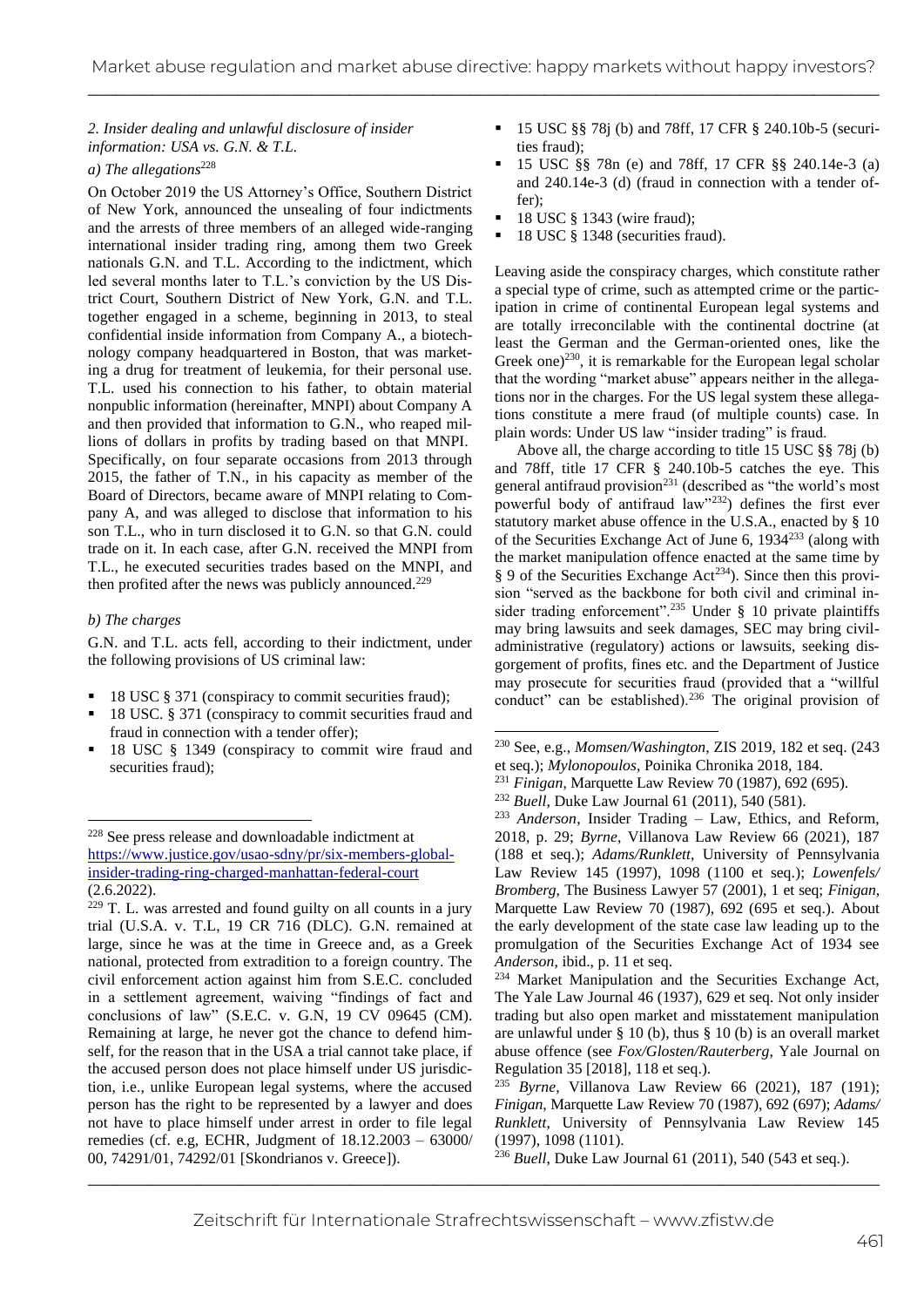1934 (June 6, 1934, ch. 404, title I, § 10, 48 Stat. 891), still in effect (Title 15 USC §§ 78j (a) and (b) as amended, reads as follows: "It shall be unlawful for any person, directly or indirectly, by the use of any means or instrumentality of interstate commerce or of the mails, or of any facility of any national securities exchange  $-$  (a) (1) To effect a short sale, or to use or employ any stop-loss order in connection with the purchase or sale, of any security other than a government security, in contravention of such rules and regulations as the Commission may prescribe as necessary or appropriate in the public interest or for the protection of investors. (2) Paragraph (1) of this subsection shall not apply to security futures products. (b) To use or employ, in connection with the purchase or sale of any security registered on a national securities exchange or any security not so registered, or any securities-based swap agreement any manipulative or deceptive device or contrivance in contravention of such rules and regulations as the Commission may prescribe as necessary or appropriate in the public interest or for the protection of investors".

This criminal act is punished by the penalties of § 78ff USC (namely § 32 of the Securities Exchange Act of June 6, 1934). The relevant above-mentioned Federal Regulation promulgated by SEC (Title 17 CFR § 240.10b-5), often referred to as "Rule 10b-5", includes an extensive definition of the relevant terms, which constitute the offence of this (first ever) "securities fraud".<sup>237</sup> According to SEC Rule 10b-5 the offence is committed only by the use of fraudulent means, given that it is necessary:

(a) To employ any device, scheme, or artifice to defraud;

- (b) To make any untrue statement of a material fact or to omit to state a material fact necessary in order to make the statements made, in the light of the circumstances under which they were made, not misleading; or
- (c) To engage in any act, practice, or course of business which operates or would operate as a fraud or deceit upon

any person, in connection with the purchase or sale of any security.

Utilized together § 10 (b) of the Securities Exchange Act and Rule 10b-5 constitute the traditional legal grounds for both civil and criminal liability in matters of insider trading violations.<sup>238</sup> The general antifraud provisions of § 10 and Rule 10b-5 cover, in conclusion, both market abuse offences that the MAD defines for European law, namely market manipulation and insider dealing or unlawful disclosure of insider information.<sup>239</sup>

Yet another form of "securities fraud" was enacted by congress after the infamous scandals of the early 2000s under Title 18 § 1348 USC<sup>240</sup> This relatively new crime of "securities and commodities fraud" was introduced under the famous Sarbanes-Oxley Act of 2002; § 807 of the Sarbanes-Oxley Act amended the U.S.C. by establishing "criminal penalties for defrauding shareholders of publicly traded companies". The enacted § 1348 is meant for criminal actions only, aiming to provide criminal authorities with greater flexibility when pursuing insider trading charges.<sup>241</sup> This provision, as amended, describes a criminal act without reference to a breach of federal regulations promulgated by SEC, in contrast to the old provision of the Securities Exchange Act of  $1934.<sup>242</sup>$  It reads as follows:

"Whoever knowingly executes, or attempts to execute, a scheme or artifice- (1) to defraud any person in connection with any commodity for future delivery, or any option on a commodity for future delivery, or any security of an issuer with a class of securities registered under section 12 of the Securities Exchange Act of 1934 (15 U.S.C. 78l) or that is required to file reports under section 15(d) of the Securities Exchange Act of 1934 (15 U.S.C. 78o(d)); or (2) to obtain, by means of false or fraudulent pretences, representations, or promises, any money or property in connection with the purchase or sale of any commodity for future delivery, or any option on a commodity for future delivery, or any security of an issuer with a class of securities registered under section 12 of the Securities Exchange Act of 1934 (15 U.S.C. 78l) or that is required to file reports under section 15(d) of the Securities Exchange Act of 1934 (15 U.S.C. 78o(d)); shall be fined under this title, or imprisoned not more than 25 years, or both."

 $237 \text{ }$  \$ 240.10b–5 Employment of manipulative and deceptive devices: "It shall be unlawful for any person, directly or indirectly, by the use of any means or instrumentality of interstate commerce, or of the mails or of any facility of any national securities exchange, (a) To employ any device, scheme, or artifice to defraud, (b) To make any untrue statement of a material fact or to omit to state a material fact necessary in order to make the statements made, in the light of the circumstances under which they were made, not misleading, or (c) To engage in any act, practice, or course of business which operates or would operate as a fraud or deceit upon any person, in connection with the purchase or sale of any security." Sec. 10; 48 Stat. 891; 15 U. S. C. 78j; 13 FR 8183, Dec. 22, 1948, as amended at 16 FR 7928, Aug. 11, 1951. The Rule is followed by extensive notes explaining the above used terms (Pt. 240 17 CFR Ch. II [4–1–21 Edition]), available at

\_\_\_\_\_\_\_\_\_\_\_\_\_\_\_\_\_\_\_\_\_\_\_\_\_\_\_\_\_\_\_\_\_\_\_\_\_\_\_\_\_\_\_\_\_\_\_\_\_\_\_\_\_\_\_\_\_\_\_\_\_\_\_\_\_\_\_\_\_\_\_\_\_\_\_\_\_\_\_\_\_\_\_\_\_ [https://www.govinfo.gov/content/pkg/CFR-2021-title17](https://www.govinfo.gov/content/pkg/CFR-2021-title17-vol4/pdf/CFR-2021-title17-vol4-part240-subpartA.pdf) [vol4/pdf/CFR-2021-title17-vol4-part240-subpartA.pdf](https://www.govinfo.gov/content/pkg/CFR-2021-title17-vol4/pdf/CFR-2021-title17-vol4-part240-subpartA.pdf) (2.6.2022).

<sup>238</sup> *Byrne*, Villanova Law Review 66 (2021), 187 (192); *Finigan*, Marquette Law Review 70 (1987), 692 (695 et seq.). <sup>239</sup> Cf. *Adams/Runklett*, University of Pennsylvania Law

Review 145 (1997), 1098 (1100 et seq.); *Finigan*, Marquette Law Review 70 (1987), 692 (188).

<sup>240</sup> *Byrne*, Villanova Law Review 66 (2021), 187 (189 et seq.). <sup>241</sup> *Byrne*, Villanova Law Review 66 (2021), 187 (189, 199 et seq.); *Buell*, Duke Law Journal 61 (2011), 540 (541).

<sup>242</sup> See extensive statutory interpretation in *Byrne*, Villanova Law Review 66 (2021), 187 (208 et seq.).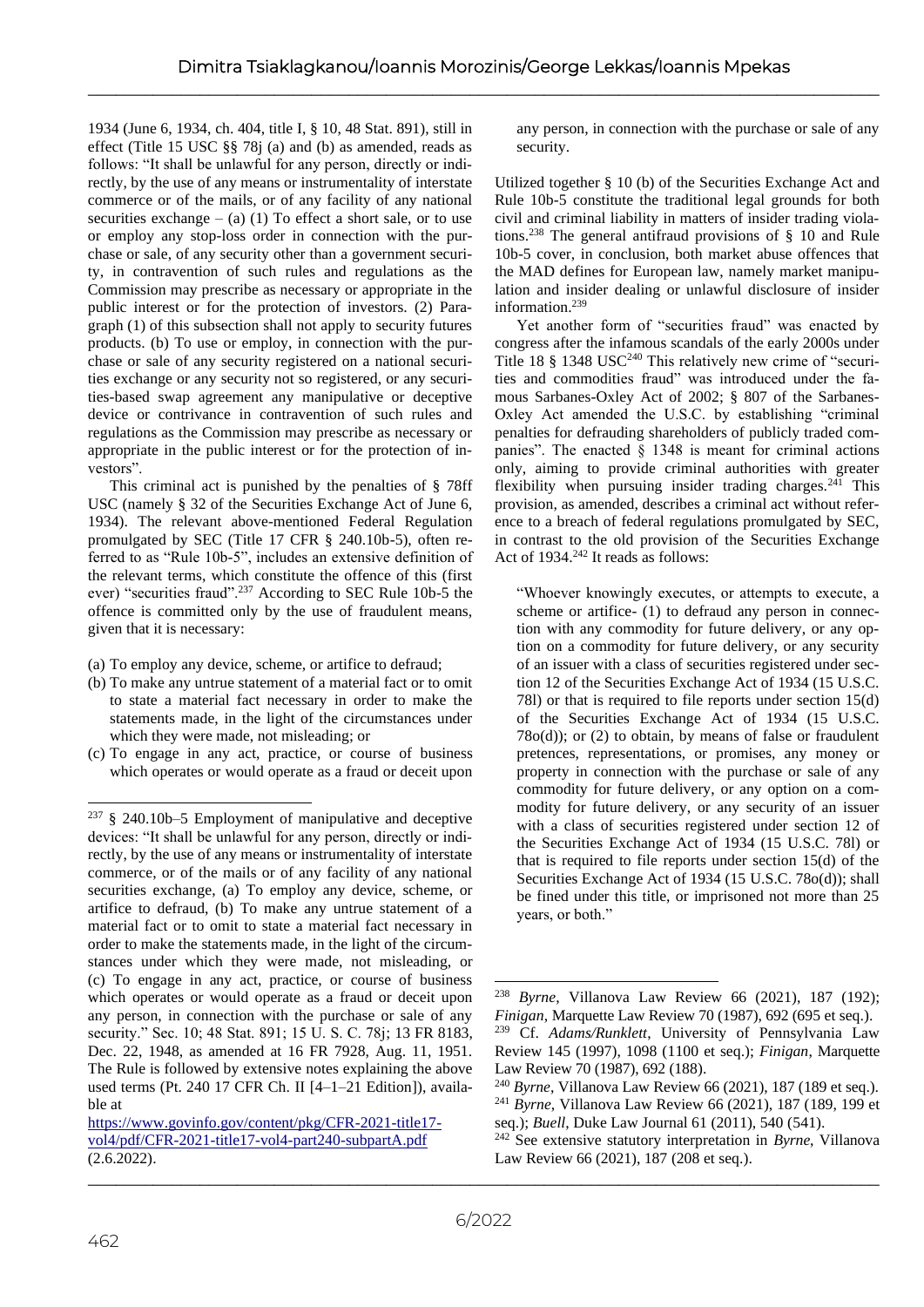Nevertheless, as apparent in the above-mentioned case, US criminal authorities utilize both the traditional Title 15 provisions and § 1348 when pursuing insider trading charges and thus continue "to rely on Title 15 as the primary vehicle for both civil and criminal insider trading actions", while courts struggle "to identify where the Title 15 provisions overlap with Section 1348 and where they diverge"<sup>243</sup>. In addition, in view of the fact that all trading of securities in the modern era takes place in the world wide web by means of information technology systems, every such act falling under the "securities fraud" provisions constitutes always a "wire fraud" too, according to Title 18 § 1343 USC.<sup>244</sup>

Nonetheless, the understanding of market abuse offences as fraud-property offences requires further scrutiny.

## *c) Market abuse offences as fraud-property offences in US law and doctrine*

Evidently, insider dealing and unlawful disclosure of insider information are considered in the USA, wherefrom they originate as offences, a mere form of fraud, i.e., a "securities fraud".<sup>245</sup> The criminal act (like the civil fault<sup>246</sup>) consists in using or employing, in connection with the purchase or sale of any security registered on a national securities exchange or any security not so registered, or any securities-based swap agreement, a manipulative or deceptive device or contrivance in contravention of the rules and regulations set by the Securities and Exchange Commission (SEC). However, the actus reus of the criminal offence does not involve reliance, economic loss and loss causation, contrary to the requirements for a civil action; establishing a scheme to defraud, a form of

<sup>245</sup> *Buell*, Duke Law Journal 61 (2011), 540; *Finigan*, Marquette Law Review 70 (1987), 692; cf. Further *Byrne*, Villanova Law Review 66 (2021), 187 et seq.; *Anderson* (fn. 233), p. 29.

violating conduct and scienter is sufficient for a criminal conviction (though not sufficient to sustain a private plaintiff's claim).<sup>247</sup>

In US doctrine insider trading is discussed under the topic of Stock Market and Financial Market Frauds.<sup>248</sup> With *Finnigan*, "section 10(b) and Rule 10b-5 are considered 'catch-all' provisions of the securities laws, but what they must catch is fraud".<sup>249</sup> In the U.S.A. fraud is considered "a subset of theft, equivalent to the early statutory offense of false pretences", following the tradition of common law.<sup>250</sup> Fraud consists of deceitful means or acts used to cheat a person, corporation, or governmental agency and it can be a form of theft.<sup>251</sup> Theft consolidates in the modern American doctrine the crimes of larceny, embezzlement, and false pretences.<sup>252</sup>

Securities fraud is, however, a "constructive fraud", meaning "an equitable principle that would allow abusive behaviour (including fiduciary breaches) to be treated as if deceptive to avoid unjust enrichment, even if the common law elements of deceit are absent";<sup>253</sup> thus, "perhaps the most flexible and permissive account of the legal idea of fraud".<sup>254</sup> *Buell* held that: "One can commit any number of transgressions that the law labels 'securities fraud.' Securities fraud is based not on one conception of fraud but on many available conceptions of fraud".<sup>255</sup> Notably, under the influence of the "misappropriation theory" securities fraud tends to be viewed as a theft of material information akin to embezzlement, because it always involves a breach of fiduciary duty.<sup>256</sup>

<sup>250</sup> *Green*, in: Dubber/Hörnle (fn. 209), p. 773 et seq., especially p. 777; *Jamaha*, Criminal Law,  $10^{th}$  ed. 2011, p. 378 et seq.; *Baughman/La Fond/Singer*, Criminal Law, 8<sup>th</sup> ed. 2022, p. 297, 308. About securities fraud as a "common law-like subject" see *Langevoort* (fn. 244), p. 1 et seq.

<sup>251</sup> *Gardner/Anderson* (fn. 248), p. 396; *Baughman/La Fond/ Singer* (fn. 250), p. 297, 308.

<sup>252</sup> *Wallace/Roberson*, Principles of Criminal Law, 5<sup>th</sup> ed. 2012, p. 205; *Baughman/La Fond/Singer* (fn. 250), p. 297.

<sup>253</sup> *Langevoort* (fn. 244), p. 11; cf. *Buell*, Duke Law Journal 61 (2011), 540 (515 et seq.). Deceit is not necessary in embezzlement, although the conversion hat to be "fraudulent", see *Baughman/La Fond/Singer* (fn. 250), p. 308.

<sup>254</sup> *Buell*, Duke Law Journal 61 (2011), 540 (517, 541).

<sup>255</sup> *Buell*, Duke Law Journal 61 (2011), 540 (565).

\_\_\_\_\_\_\_\_\_\_\_\_\_\_\_\_\_\_\_\_\_\_\_\_\_\_\_\_\_\_\_\_\_\_\_\_\_\_\_\_\_\_\_\_\_\_\_\_\_\_\_\_\_\_\_\_\_\_\_\_\_\_\_\_\_\_\_\_\_\_\_\_\_\_\_\_\_\_\_\_\_\_\_\_\_ <sup>256</sup> *Finigan*, Marquette Law Review 70 (1987), 692 (704 et seq., 719 et seq.); *Byrne*, Villanova Law Review 66 (2021), 187 (194 et seq.); *Langevoort* (fn. 244), p. 11 et seq., 23 et seq. The misappropriation theory was first endorsed in Carpenter v. United States, 484 U. S. 19 (1987), and then engrained in United States v. O'Hagan, 521 U. S. 642 (1997). In Judge Rakkof's plain words in United States v. Pinto-Thomaz (see supra *Langevoort* [fn. 244], p. 22): "Essentially, insider trading is a variation of the species of fraud known as embezzlement, which is defined in Black's Law Dictionary as '[t]he

<sup>243</sup> *Byrne*, Villanova Law Review 66 (2021), 187 (189 et seq.). <sup>244</sup> Cf. *Langevoort*, Watching Insider Trading Law Wobble: Obus, Newman, Salman, Two Martomas, and a Blaszczak, 2019, p. 46 et seq., available at

<https://scholarship.law.georgetown.edu/facpub/2209>

<sup>(3.6.2022).</sup> Title 18 § 1343 USC reads: "Whoever, having devised or intending to devise any scheme or artifice to defraud, or for obtaining money or property by means of false or fraudulent pretences, representations, or promises, transmits or causes to be transmitted by means of wire, radio, or television communication in interstate or foreign commerce, any writings, signs, signals, pictures, or sounds for the purpose of executing such scheme or artifice, shall be fined under this title or imprisoned not more than 20 years, or both. If the violation occurs in relation to, or involving any benefit authorized, transported, transmitted, transferred, disbursed, or paid in connection with, a presidentially declared major disaster or emergency (as those terms are defined in section 102 of the Robert T. Stafford Disaster Relief and Emergency Assistance Act (42 U.S.C. 5122)), or affects a financial institution, such person shall be fined not more than \$1,000,000 or imprisoned not more than 30 years, or both."

 $2^{246}$  See supra II. 4.

<sup>247</sup> *Buell*, Duke Law Journal 61 (2011), 540 (545 et seq.). Again cf. supra II. 4.

<sup>&</sup>lt;sup>248</sup> *Gardner*/Anderson, Criminal Law, 11<sup>th</sup> ed. 2012, p. 404 et seq.

<sup>249</sup> *Finigan*, Marquette Law Review 70 (1987), 692 (713).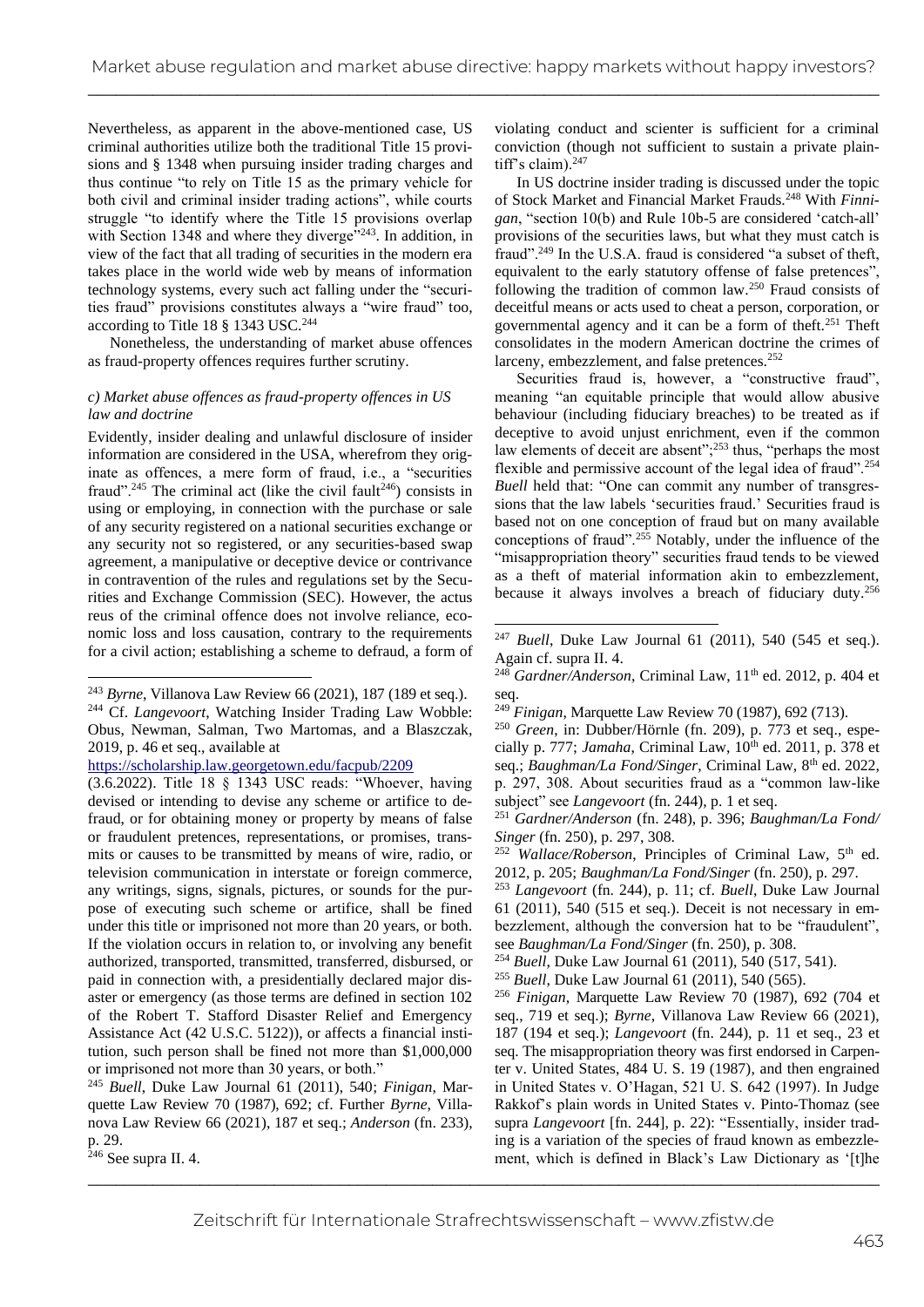Therefore, "the government is not required to establish actual economic injury incurred by securities investors. Rather, the government's burden is to establish that there is potential for some injury to occur".<sup>257</sup>

Consequently, overcharging with numerous counts for the same act, which falls under more than one overlapping fraud offence provisions, is in US market abuse cases rather evident.<sup>258</sup> Yet, the main observation in contrast to the European criminal provisions against market abuse, as outlined in MAD, remains the nature of the offences as simple property offences,<sup>259</sup> which belong to the common law grouping of theft offences.<sup>260</sup> Insider trading and market manipulation are from a doctrinal point of view, in this way, deprived of any "added value" in view of the protected legal good.

Securities fraud by using the "deceptive device" of insider trading is primarily conceived as an act of fraud against the company and its stockholders, since they are deprived/ defrauded of their material nonpublic information, i.e., their property.<sup>261</sup> The "classical theory" approach since Dirks v. SEC "is premised on the insider's breach of duty to shareholders", whereas the "misappropriation theory" approach, initiated in Carpenter v. United States and solidified in United States v. O'Hagan, conceives a securities fraud "akin to embezzlement" committed by "undisclosed misappropriation of [MNPI], in violation of a fiduciary duty".  $262$ 

As a result and regardless of the theoretical approach, the actus reus always includes a breach of fiduciary duty either to the company's shareholders (classical theory) or to the source of the inside information (misappropriation theory) even for establishing the liability of remote tippees.<sup>263</sup> The latter are criminally liable because of "a breach of their duty of trust and confidence to the source of the MNPI, rather than their duty to shareholders"<sup>264</sup> or as receivers of "stolen goods".<sup>265</sup>

fraudulent taking of personal property with which one has been entrusted, especially as a fiduciary.' If the embezzler, instead of trading on the information himself passes on the information to someone who knows it is misappropriated" information but still intends to use it in connection with the purchase or sale of securities, that 'tippee' is likewise liable, just as any knowing receiver of stolen goods would be".

<sup>257</sup> *Finigan*, Marquette Law Review 70 (1987), 692 (719 et seq.).

- <sup>258</sup> Cf. *Langevoort* (fn. 244), p. 46 et seq.; *Byrne*, Villanova Law Review 66 (2021), 187 (189 et seq., 200 et seq.).
- <sup>259</sup> Cf. *Langevoort* (fn. 244), p. 33 et seq.
- <sup>260</sup> Cf. *Green* (fn. 250), p. 769 et seq.

<sup>261</sup> Cf. *Finigan*, Marquette Law Review 70 (1987), 692 (719 et seq.), about "the harm from Misappropriation".

<sup>262</sup> *Anderson* (fn. 233), p. 59; *Byrne*, Villanova Law Review 66 (2021), 187 (193 et seq.); *Langevoort* (fn. 244), p. 23 et seq.; *Finigan*, Marquette Law Review 70 (1987), 692 (698 et seq.).

<sup>263</sup> *Byrne*, Villanova Law Review 66 (2021), 187 (196); *Langevoort* (fn. 244), p. 2 et seq., 48.

<sup>264</sup> *Byrne*, Villanova Law Review 66 (2021), 187 (195 et seq.); *Finigan*, Marquette Law Review 70 (1987), 692 (713 et seq.). <sup>265</sup> *Langevoort* (fn. 244), p. 20 et seq., 44 et seq.

A brief, but characteristic, sketch of this property-based notion of securities fraud offences in U.S. Law and doctrine can be found in Judge D. L. Cote's instructions as to the law in the examined case of U.S. vs. T.L. (United States District Court Southern District of New York).<sup>266</sup> The jury was provided with the following definitions:

"A 'scheme' is merely a plan to accomplish an object. A 'scheme to defraud' exists where an individual engages in any plan, device, or course of action to accomplish a fraudulent objective. 'Fraud' is a general term that embraces all efforts and means that individuals devise to take unfair advantage of others. It includes fraudulently embezzling or fraudulently converting for one's own use property belonging to another. […] 'property' includes confidential business information. The law protects a company's exclusive right to use and decide how to use confidential information that it has acquired or compiled in the course and conduct of its business. […] 'Intent to defraud' means to act with an intent to deceive or to harm another. A person acts with 'intent to defraud' if he engages or participates in a fraudulent scheme with a purpose of causing some harm to the property rights of the victim. This can include trading on the victim's confidential information. The government need not prove that A. or any of its stockholders suffered monetary loss. Because an essential element of the crime charged is intent to defraud, it follows that good faith on the part of the defendant is a complete defense to this charge. […] For example, a defendant's good faith belief that information he obtains or discloses is not confidential is a complete defense, however, inaccurate that belief may turn out to be. On the other hand, fraudulent intent may be proven by showing that the defendant knew that his conduct in the scheme was calculated to fraudulently deprive A. of its right to the exclusive use of its confidential information and, nonetheless, he associated himself with the fraudulent scheme. A scheme to defraud is 'in connection with' a security if you find the alleged conduct 'touched upon' a securities transaction. It is not necessary for you to find that the defendant actually purchased or sold securities. It is sufficient if the defendant, while in knowing possession of A.'s confidential information, participated in a scheme that involved A. Securities. […] Counts Three through Five charge the defendant with engaging in the deceptive device known as insider trading. […] A relationship of trust and confidence exists between the stockholders of a corporation and corporate 'insiders' – such as a corporation's officers, directors, and employees – who have obtained material nonpublic information by reason of their position in the corporation. An insider must abstain from trading on the basis of material nonpublic information, or passing that information on to others, because the law forbids corporate insiders from taking unfair advantage of the corporation's uninformed stockholders and using 'inside' information for their personal advantage. The person

<sup>266</sup> U.S.A. vs. T.L., transcript January 14, 2020, p. 1018 et seq.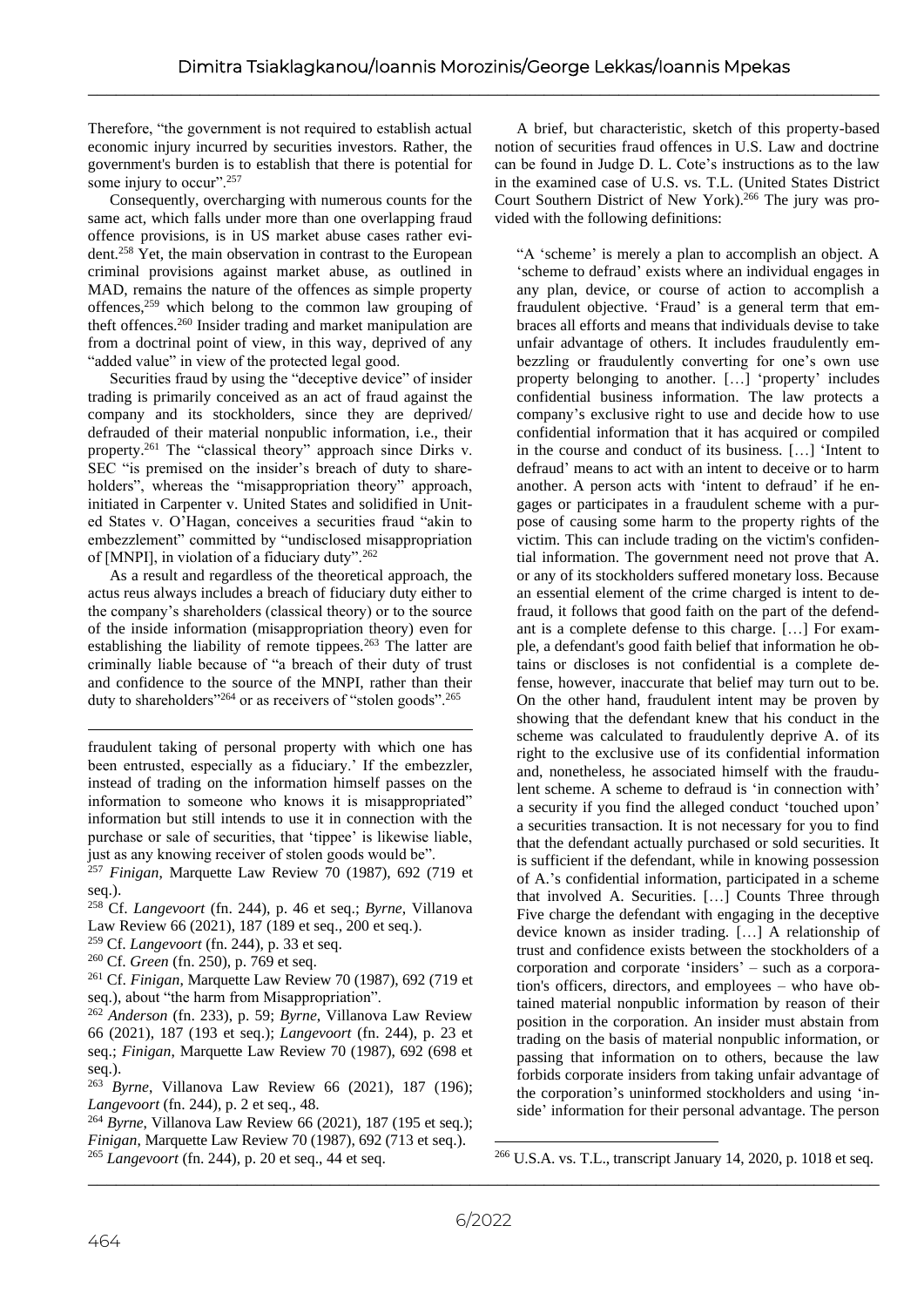who wrongfully receives such information from an insider is referred to as a 'tippee.' The law also prohibits a tippee from buying or selling securities on the basis of material nonpublic information received from an insider, or giving that information to others so that they can trade the securities on the basis of that information. … In assessing whether information is 'nonpublic,' the key word is 'available.' If information is available, for example, in the public media, analysts' reports, scientific journals, or SEC filings, it is public. Information is nonpublic if it is not available to the public through sources such as press releases, Securities and Exchange Commission filings, scientific journals, trade publications, analysts' reports, newspapers, magazines, television, radio, rumors, word of mouth, websites, Internet chat rooms, or online message boards. The fact that information has not appeared in the newspaper or other widely available public media does not alone determine whether the information is nonpublic. Sometimes a corporation authorizes the release of information, or is otherwise willing to make information available to securities analysts, investors, or members of the press who ask for it even though it may never have appeared in any newspaper or other publication. Such information would be considered public. Information is not necessarily nonpublic simply because there has been no formal announcement or because only a few people have been made aware of it. On the other hand, the confirmation by an insider of unconfirmed facts or rumors – even if those facts or rumors are reported in a newspaper or analyst report – may itself be inside information. […] A tip from an insider that is more reliable and specific than unconfirmed facts or public rumors is nonpublic information. […] Information is 'material' if a reasonable investor would have viewed the information as having significantly altered the total mix of information then available. Material facts include those which may affect the desire of investors to buy, sell, or hold a company's securities. Material information includes any fact which, viewed objectively, might affect the value of the corporation's stock or other securities."

## *d) What if this was a European market abuse case?*

The above market abuse acts, supposing they had taken place in the EU, would fall certainly under the provisions of Art. 3 §§ 2, 3 MAD (Insider dealing, recommending or inducing another person to engage in insider dealing), which reads as follows:

(a) being a member of the administrative, management or supervisory bodies of the issuer or emission allowance market participant;

- (b) having a holding in the capital of the issuer or emission allowance market participant;
- (c) having access to the information through the exercise of an employment, profession or duties; or
- (d) being involved in criminal activities. This Article also applies to any person who has obtained inside information under circumstances other than those referred to in the first subparagraph where that person knows that it is inside information."

The main issue in the examined case of U.S. v. T.L. was not the criminal liability of the tipper,  $267$  but that of the first tippee and of a further, thus "remote" tippee. In Europe the tippee, even the remote one, has the same criminal liability as the insider, regardless of holding a fiduciary position and breaching the deriving duty of trust.<sup>268</sup> He is (or should be) criminally liable pursuant to national provisions transposing MAD, even if he obtains the information by chance or thanks to his good fortune, as long as he knows its origin and its nature as material and nonpublic, thus ineligible to use for trading in securities. In the USA, however, the personal benefit requirement, first established in Dirks v. SEC, dictates that "a tipper must receive a "direct or indirect" personal benefit from the disclosure of MNPI to be liable for insider trading under the Title 15 securities fraud provisions" and, further, that the "tippee-and even remote tippee-liability is contingent on the original tipper receiving a personal benefit for divulging the MNPI; if the court finds that the original tipper received a personal benefit, the tippee may be held liable-but only if the tippee or remote tippee knows or should have known that the tipper acted for the tipper's own personal benefit".<sup>269</sup>

<sup>&</sup>quot;2. For the purposes of this Directive, insider dealing arises where a person possesses inside information and uses that information by acquiring or disposing of, for its own account or for the account of a third party, directly or indirectly, financial instruments to which that information relates.3. This Article applies to any person who possesses inside information as a result of:

<sup>&</sup>lt;sup>267</sup> The actual insider-tipper, i.e, the person, who disclosed the MNPI, despite his fiduciary duty to the company, was probably not even indicted. No such indictment is mentioned in the U. S. Attorney's Office press release or indictments (supra fn. 228). This leaves the inquisitorial-trial-schooled observer wandering about the outputs of a plea-bargainingcentered, adversarial-trial-system: Did the actual insider/original tipper enter a deal with the federal authorities, giving up his own son? How can the tippee be criminal liable and the tipper not, if, according to U. S. Supreme Court case law (see text supra), the tipper must share the information for the purpose of tippee trading in order for the latter to get convicted? An adversarial and plea-bargaining-centered system, where the Public Prosecutor disposes of the charge freely does indeed "operate in the shadows" (cf. *McConville/ Wilson*, The handbook of criminal justice process, 2002, p. 376; *Androulakis*, Themeliodis ennies tis poinikis dikis [Basic principles of criminal procedure], 4<sup>th</sup> ed. 2012, p. 166 et seq.).

<sup>&</sup>lt;sup>268</sup> Cf. Explanatory Report to [Greek] Law 4443/2016, p. 7 et seq.

\_\_\_\_\_\_\_\_\_\_\_\_\_\_\_\_\_\_\_\_\_\_\_\_\_\_\_\_\_\_\_\_\_\_\_\_\_\_\_\_\_\_\_\_\_\_\_\_\_\_\_\_\_\_\_\_\_\_\_\_\_\_\_\_\_\_\_\_\_\_\_\_\_\_\_\_\_\_\_\_\_\_\_\_\_ <sup>269</sup> *Byrne*, Villanova Law Review 66 (2021), 187 (197 et seq.); *Langevoort* (fn. 244), p. 2 et seq.; *Anderson* (fn. 233), p. 78 et seq.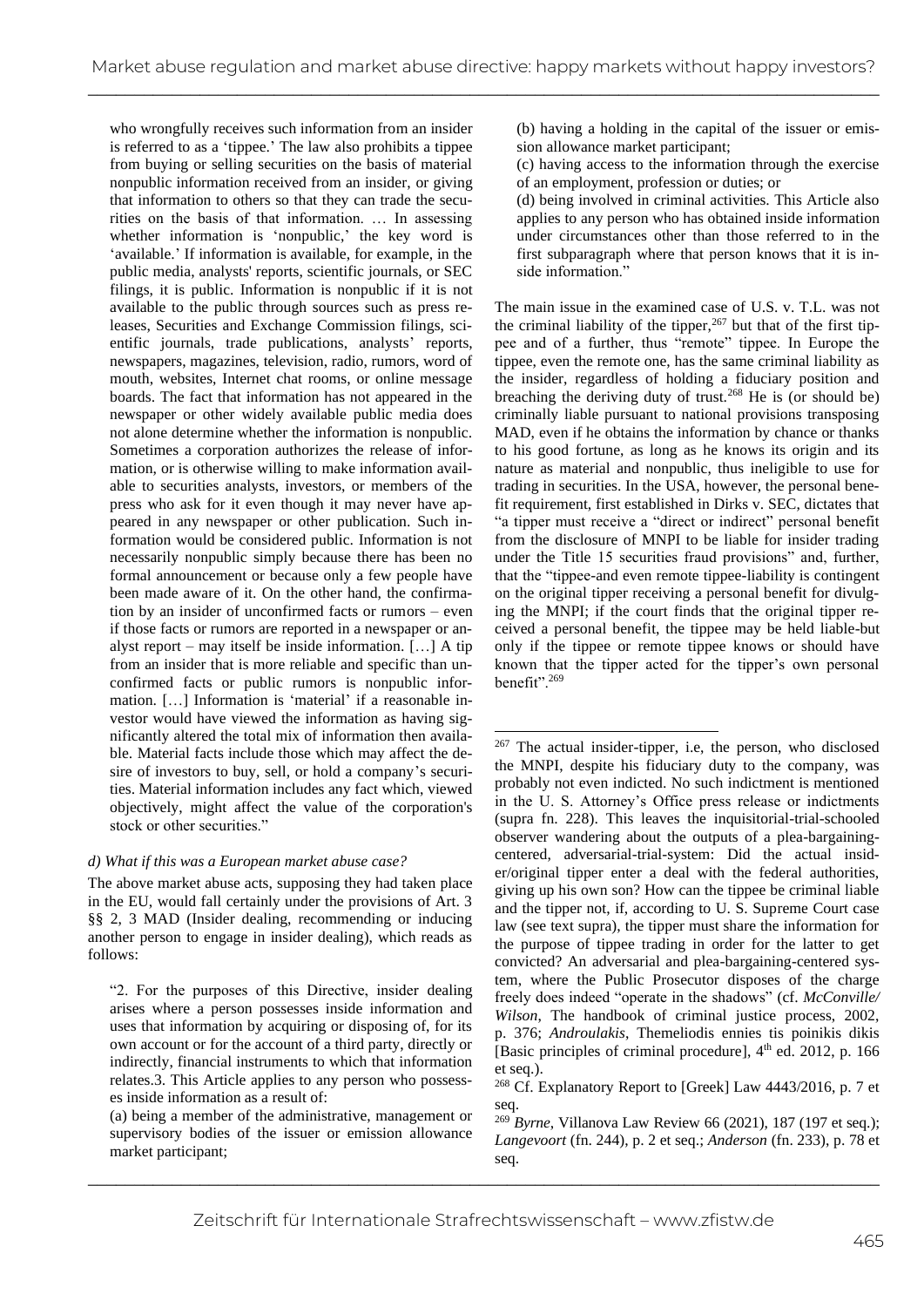Again, Judge Cote's instructions as to the U.S. law in the examined jury trial (U.S.A. vs. T.L.) are very enlightening:<sup>270</sup>

"In order to find that the defendant, the alleged tippee, was forbidden to give material nonpublic information to others so that they could trade in A. Securities, you must find that: The defendant's father had a fiduciary or other relationship of trust and confidence with A. and that A. owned the information at issue in the count that you are considering; the defendant's father knowingly violated that relationship of trust and confidence by disclosing A. 's material nonpublic information to the defendant; the defendant's father anticipated that the defendant would use the information to trade securities or to cause others to trade securities using the information; the defendant's father anticipated receiving a personal benefit, directly or indirectly, from his disclosure of the information to the defendant; the defendant knew the information he obtained from his father had been disclosed in breach of a duty of trust and confidence owed by his father to A.; the defendant knew that his father anticipated receiving a personal benefit from disclosing the information to the defendant; knowing that the information was material and nonpublic, the defendant disclosed the information to another; the defendant anticipated that the individual to whom he disclosed the material nonpublic information would use the information to trade securities or disseminate the information further for that individual's own benefit; and the defendant personally benefited, directly or indirectly, from so disclosing the information. […] A fiduciary or other similar relationship of trust and confidence exists between two parties when one party, because of the relationship with the other, is intended to act not for his own benefit, but for the benefit of the other party. A fiduciary may not use or communicate information confidentially given to him by the other party or acquired during the course of or on account of their relationship. […] a member of a corporation's board of directors is a fiduciary of the corporation and has a fiduciary relationship with the stockholders of the corporation. … The law defines personal benefit broadly. Therefore, the personal benefit that the person disclosing the information intends to receive by making the disclosure can be direct or indirect and need not take any particular form. For instance, the person disclosing the information may intend to benefit himself financially, either immediately or in the future. A personal benefit could be the enhancement of a relationship that the discloser hopes will translate into future earnings. A personal benefit may also include the creation or enhancement of a relationship with the recipient that suggests a quid pro quo or exchange of benefits either now or in the future. The personal benefit may be intangible and it need not be pecuniary in nature. A personal benefit could be simply the intention to confer a benefit on the recipient of the information. For example, a personal benefit may include a gift of confidential infor-

mation to a relative or friend so that the recipient can profit from trading in securities. In this example, the disclosure is essentially a gift of the profits to the recipient. [...] The disclosure of information for a legitimate corporation purpose is not, however, the disclosure of information to receive a personal benefit. On a related topic, the government need not prove that the person disclosing the material nonpublic information to another knew for a certainty that the recipient would use the information to trade securities or to cause others to trade securities. It is sufficient if the government proves that the person disclosing the information anticipated that the information would be used in that way. […] Acting with an intent to defraud in the context of an insider trading scheme means to act with an intent to disclose confidential information obtained from a company, here A, without its knowledge or approval. One who deliberately tips information which he knows to be material and nonpublic to another, who may reasonably be expected to use it to his advantage or who one knows is able to use it to his advantage, has acted with intent to defraud. The government need not prove that the defendant acted with an intent to harm or that he knew he was breaking any particular law."

On the contrary, in European law the American construct of the tippee acquiring the tippers fiduciary duty and breaching it himself "by trading on the information with full knowledge that it had been improperly disclosed" is irrelevant; the same applies to the scienter prerequisite in order to establish the remote tippee's criminal liability confirmed by the Supreme Court in Salman v. United States, namely that the tipper must share the information for the purpose of tippee trading and the tipper must know/expect, that the tippee would, not merely could, trade on the basis of the MNPI.<sup>271</sup>

The apparently broader criminal liability of the remote tippee in European criminal law can only be explained by the conception of market abuse crimes as criminal acts against a legal good other than (and rising above) individual property.

<sup>270</sup> U.S.A. vs. T.L., transcript January 14, 2020, p. 1030 et seq.

<sup>&</sup>lt;sup>271</sup> See about tipper-tippee liability and the element of scienter in this context *Langevoort* (fn. 244), p. 2 et seq., 36 et seq., 42 et seq.; *Anderson* (fn. 233), p. 71 et seq.; *Byrne*, Villanova Law Review 66 (2021), 187 (196 et seq.); *Buell*, Duke Law Journal 61 (2011), 540 (541 et seq.); *Eisenberg*, Insider Trading Law After Salman, 18.1.2017, available at [https://corpgov.law.harvard.edu/2017/01/18/insider-trading](https://corpgov.law.harvard.edu/2017/01/18/insider-trading-law-after-salman/)[law-after-salman/](https://corpgov.law.harvard.edu/2017/01/18/insider-trading-law-after-salman/) (2.6.2022). By ruling in United States v. Blaszczak, that personal benefit is not necessary within the misappropriation theory of insider trading liability and that the personal benefit requirement does not apply to insider trading cases brought under § 1348 USC (see the extensive analysis of: *Byrne*, Villanova Law Review 66 [2021], 187 [204 et seq.]; *Langevoort* [fn. 244], p. 44 et seq.), the United States Court of Appeals for the Second Circuit took a step closer to the broader European view, even if, at least for the German influenced European doctrine, the notion of insider trading as a form of embezzlement of the information itself seems rather awkward.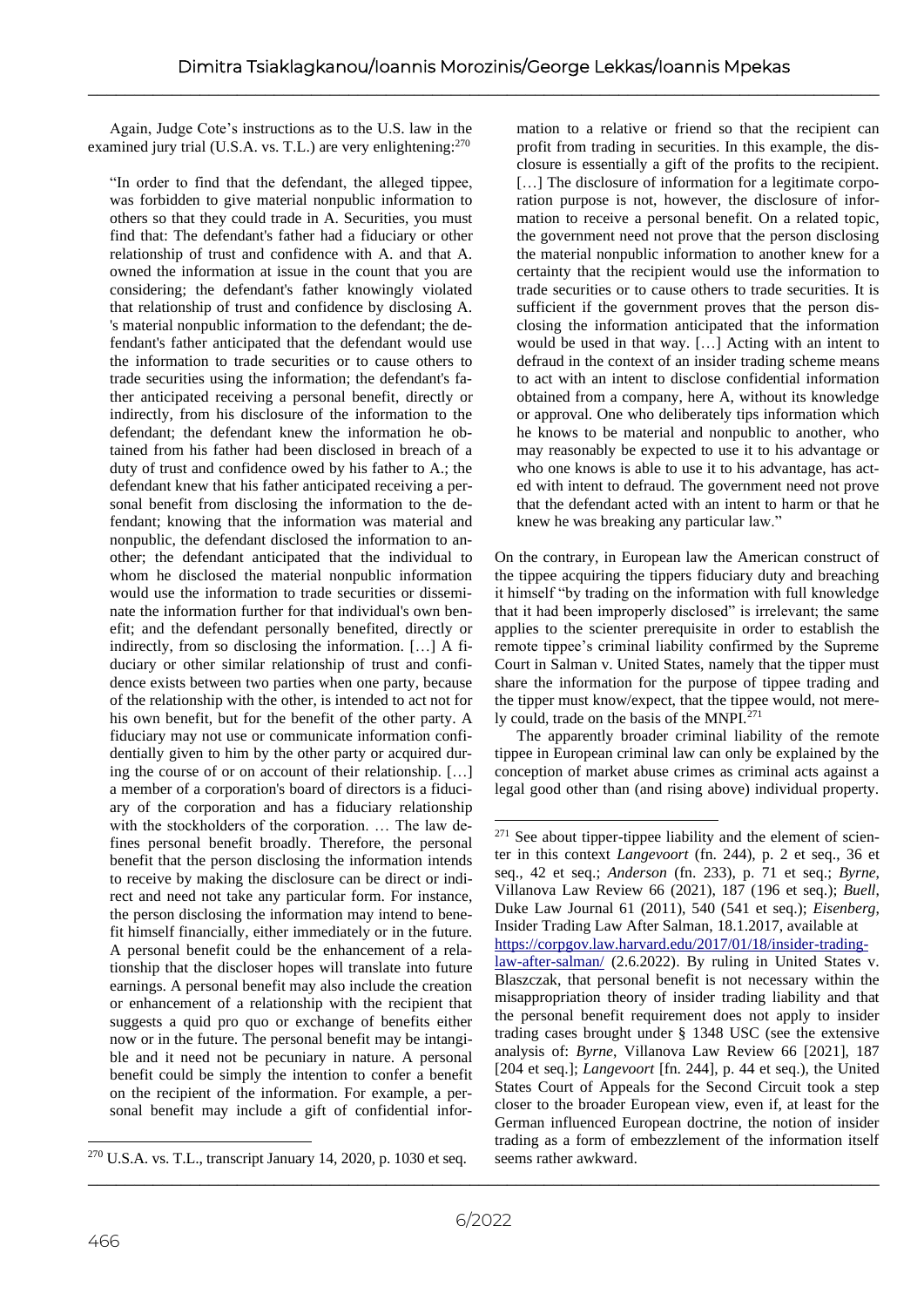Thus, in European law neither the establishment of a connection between a fiduciary related to the company tipper and a collaborating tippee, who both knowingly and wilfully defraud the company of its property, i.e., its private and material information, is relevant, nor a breach of a duty towards the rightful owner of MNPI needs to be established.<sup>272</sup> The very essence of market abuse crimes against the integrity of the market is the unfair advantage obtained by anyone who gets hold of MNPI, even by chance or good fortune, and uses it to gain an unfair advantage in comparison to other investors.<sup>273</sup> This inflicts harm to the "smooth functioning of securities markets" and undermines "public confidence in markets".

In consequence, this information represents a hazard for the integrity of the market and everybody who gains control over this hazardous object is charged with a special obligation-and consequently with the responsibility/liability to handle it with caution. By acting (or omitting) against this special obligation (duty) he inflicts harm to the protected (collective) legal good. Therefore, *market abuse offences like insider trading should be conceived as "duty crimes" or "special guarantor crimes"* according to the German theory founded particularly by *Roxin* and further elaborated by *Schünemann*. <sup>274</sup> The actus reus of these crimes consists in *violating a special obligation/duty deriving from the guarantor position of the perpetrator in view of the protected legal good*, which (guarantor position) is described and presupposed in the relevant provision. In the European criminal law outlined by MAD (i.e., the minimum standard of criminalization set by the directive) every holder of MNPI is to be considered a special guarantor of the integrity of the market and of public confidence in its smooth working, notwithstanding the way a person obtained control (hence dominance) over this hazardous object. Inflicting harm to individual property of a company and/or its stockholders is in this context plainly irrelevant.

## *e) Why do we need non-property, genuine market abuse offences?*

The previous comparison of US law and doctrine, wherefrom market abuse offences originate (nevertheless, as fraud/ property offences), and European criminal law set by MAD (in view of the continental doctrine's understanding of market abuse offences as criminal acts or omissions against a "collective legal good", other than individual property of

market participants) leads to the following conclusion: Market abuse according to European perception is not merely a special kind of fraud. It inflicts, in quality and quantity, more harm than simple fraud does to individual property. Market abuse offences disorganize the capitalistic economic system and the total financial loss goes beyond individual property losses of certain individual investors and other market participants.<sup>275</sup>

Furthermore, a special market abuse offence is in Europe absolutely necessary out of doctrinal reasons, mainly because continental fraud, unlike its Anglo-American counterpart, is not considered as an offence fitting in to the "family" of "theft", in the meaning of the old common law tradition. In Europe fraud is only what some American scholars refer to as "core fraud".<sup>276</sup>

To be exact, the following elements, which build a common ground especially in German influenced continental criminal laws, are necessary to establish a fraud offence: 277 The perpetrator either creates a false impression to another person, or fails to lift one otherwise created, although he has a relevant duty to. Under this false impression, the misled person disposes of property by act or omission and causes damage. The damage must, thus, be self-inflicted by the victim (or another person empowered to dispose of his property on his behalf), who acts under a false impression and gives away his property. There must be causality connecting the perpetrator's deceitful act or omission, the victim's false impression and the economic damage suffered by disposal of property. The perpetrator must deceive knowing the above elements and with the (further) purpose of obtaining an economic benefit out of the victim's property loss (not from other sources). The derivation of the benefit out of the property's loss establishes another material element, the so called "material correspondence" of loss and benefit. Apart from the sophisticated scienter element and the "material correspondence", the remaining elements apply to the French "l'escroquerie" too (Art. 313-1 CP).<sup>278</sup>

Nonetheless, all these conditions of continental fraud do not apply (at the very least according to Greek doctrine and legislator) in insider trading cases, like the one we examined.<sup>279</sup> Neither company A, nor its stockholders acted under

<sup>272</sup> Cf. the criticism to the misappropriation theory of *Langevoort* (fn. 244), p. 25 et seq.

<sup>273</sup> Cf. *Byrne*, Villanova Law Review 66 (2021), 187; *Buell*, Duke Law Journal 61 (2011), 540 (562 et seq.); *Langevoort*  (fn. 244), p. 8, 23; *Finigan*, Marquette Law Review 70 (1987), 692 (696 et seq., 723).

\_\_\_\_\_\_\_\_\_\_\_\_\_\_\_\_\_\_\_\_\_\_\_\_\_\_\_\_\_\_\_\_\_\_\_\_\_\_\_\_\_\_\_\_\_\_\_\_\_\_\_\_\_\_\_\_\_\_\_\_\_\_\_\_\_\_\_\_\_\_\_\_\_\_\_\_\_\_\_\_\_\_\_\_\_ <sup>274</sup> *Roxin*, Strafrecht, Allgemeiner Teil, Vol. 2, 2003, § 25 paras 267 et seq.; *id.*, Täterschaft und Tatherrschaft, 10<sup>th</sup> ed. 2019, p. 352 et seq.; *Schünemann*, in: Laufhütte/Rissing-van Saan/Tiedemann (eds.), Leipziger Kommentar, Strafgesetzbuch, Vol. 1, 12<sup>th</sup> ed. 2007, § 25 paras 42 et seq.; *id.*, Gesammelte Werke, Vol. 2, 2020, p. 543 et seq., especially p. 551 et seq.; *Chen*, Das Garantensonderdelikt, 2006, passim.

<sup>275</sup> Explanatory Report to [Greek] Law 4443/2016, p. 6.

<sup>276</sup> *Buell*, Duke Law Journal 61 (2011), 540 (526 et seq.); cf. *Langevoort* (fn. 244), p. 11.

<sup>277</sup> See, e.g., *Hefendehl*, in: Erb/Schäfer (eds.), Münchener Kommentar zum Strafgesetzbuch, Vol. 5, 4<sup>th</sup> ed. 2022, § 263 paras 9–19; *Perron*, in: Schönke/Schröder, Strafgesetzbuch, Kommentar, 30th ed. 2019, § 263 paras 5, 5a; *Nestler* (fn. 213), p. 145; *Mylonopoulos*, Poiniko Dikaio, Eidiko Meros (Criminal Law, Special Part), 4<sup>th</sup> ed. 2021, p. 367 et seq.; *Bertel Schwaighofer/Venier*, Österreichisches Strafrecht, Besonderer Teil, Vol. 1, 11<sup>th</sup> ed. 2010, p. 249.

<sup>278</sup> *André* (fn. 210), p. 319 et seq.

<sup>279</sup> Cf. *Petropoulos*, in: Pavlou/Samios (eds.), Eidikoi Poinikoi Nomoi (Special Criminal Laws), 2012, Art. 30 L. 3340/2005 paras 123 et seq.; Explanatory Report to [Greek] Law 4443/2016, p. 6 et seq. *Trüg*, Neue Zeitschrift für Ge-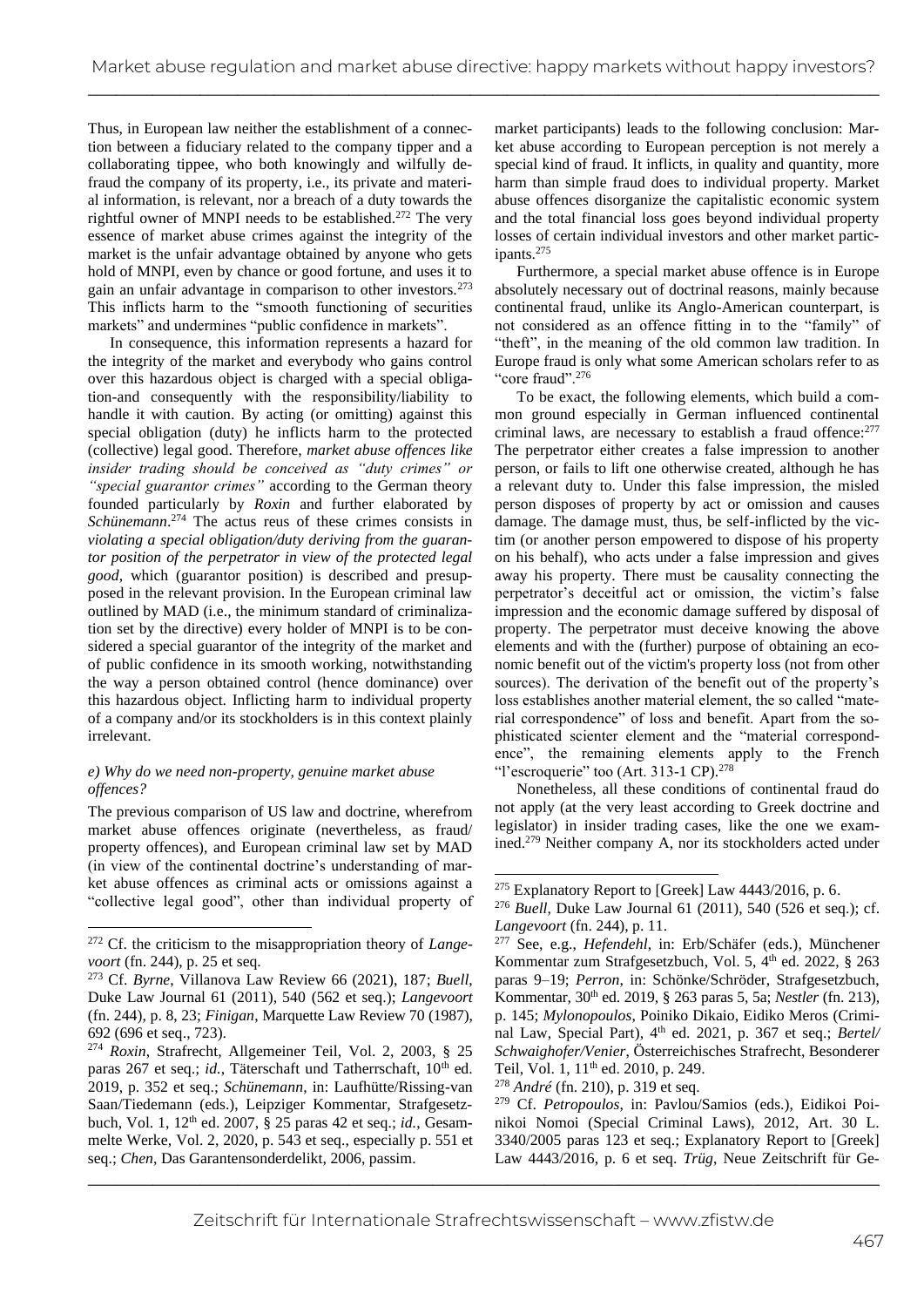some false impressions and gave away their own property (the material nonpublic information); nor did the perpetrators intend to obtain an economic benefit out of the company's or the stockholders' loss. The US fraud notion cannot be adjusted to fit the continental fraud doctrine. The tippees are, in general, not after the material nonpublic information per se. The tippees rather want to trade based on it, or sell it, or exchange it with other benefits.

Therefore, the real victims of the perpetrator's conduct – following the European notion of victim laid out in Directive 2012/29/EU, including, among others, a person who suffered substantial economic loss-are the other market participants, who initiate or take part in securities transactions without knowledge of the material information, thus in unfair disadvantage, and, subsequently, suffer (or put themselves in danger to suffer) substantial economic loss, because they based their trading decisions on insufficient knowledge or information. In simple words: They get harmed because they participate in securities transactions being unknowingly in a position of unfair disadvantage. Nonetheless, as mentioned before, MAD does not protect their private property interests, but only the integrity of the market, hence placing the point of intervention of criminal law at an early stage of the criminal course towards inflicting property damage to investors and regardless of any tangible realization of it. $^{280}$ 

It should also be noted that in the US legal system securities' fraud is prosecuted within an adversarial criminal procedure, where investors are a priori excluded from participating as a party in the criminal proceedings. They are, therefore, inevitably diverted to the civil action procedures.<sup>281</sup> The Anglo-American adversarial criminal procedure is a competitive process to determine the facts and application of the law accurately between the public prosecutor and the defendant in a *fair* trial (thus, resembling a fair competition); the public prosecutor is a party and the judge is an impartial referee. Most European criminal procedures, on the other hand, follow (or at least start out from) the inquisitorial model.<sup>282</sup> In the inquisitorial criminal procedure judicial authorities are actively involved in investigating the facts of the case and

<sup>280</sup> *Pananis* (fn. 216), WpHG § 119 para. 11.

<sup>281</sup> Cf. supra II. 5. about civil class actions in the USA.

apply the law without prejudice; the objective is a *just* trial.<sup>283</sup> The public prosecutor is an impartial and sometimes, (as in Greece), even a judicial authority; furthermore, the judge does not only hold the balance between the parties but protects the innocent and convicts the guilty, seeing that he has an obligation to determine the relevant facts and find the truth by all legal means at his disposal. Consequently, the harmed natural person or legal entity can be a party and pursue his/her/its interests in the inquisitorial trial.

Hence, only in the inquisitorial criminal procedure is there room for the victim to participate as a party. The relevant European legal framework is established in Directive 2012/29/EU of the European Parliament and of the Council of 25 October 2012 "establishing minimum standards on the rights, support and protection of victims of crime, and replacing Council Framework Decision 2001/220/JHA". According to Art. 1 § 1, the purpose of this Directive is to ensure that victims of crime are able to participate in criminal proceedings and according to Art. 2  $\S$  1 (a) the term 'victim' is, among others, determined as a natural person who has suffered economic loss which was directly caused by a criminal offence.

It is therefore only true, that within the European legal framework criminal charges for property offences in market abuse cases ensure legal protection by means of criminal law to individual investors, who suffered financial loss due to market abuse acts and omissions. Still, drawing up a fraud charge including all the above elements of continental fraud in market abuse cases and, furthermore, proving them is a difficult task for European prosecution authorities. This takes inevitably its toll on the investors trying to pursue their interests by taking part in the criminal procedure, since the genuine market abuse offences outlined in MAD do not protect private interests and, as a result, investors are excluded, i.e., they cannot participate in the capacity of a party.

# *3. Market manipulation and fraud: The Folli Follie Case*

# *a) The allegations*<sup>284</sup>

Folli Follie S.A. was founded in 1982 by D.K., who was during the relevant time period BoD president. His son G.K. was at the same time the Company's CEO. Together they were the main stockholders, hence in control of the company. The accused, along with other key managers of the company, were, allegedly, forging bank documents of foreign subsidiaries based in Asia in an attempt to show that the group was financially robust. One bank account of an Asian subsidiary, which according to its financial statements had a balance of  $\epsilon$  70 million, had only  $\epsilon$  60. They were also accused of falsely showing inflated sales in the Asian subsidiaries by engag-

sellschaftsrecht (NZG) 2014, 809 et seq., accepts fraud according to § 263 StGB (German Penal Code) only, when the perpetrator is under obligation by a specific law provision to reveal certain information to the public. However, the acceptance of such a "fraud against the public" undermines the nature of the fraud offence as a "communication and relation offence" ("Kommunikations- und Beziehungsdelikt", see *Hefendehl* (fn. 277), § 263 paras 36 et seqq.).

<sup>&</sup>lt;sup>282</sup> According to the relevant protocol to the Treaty of the EU the United Kingdom did not take part in the adoption of the Directive and was therefore not bound by it or subject to its application. Therefore, even before BREXIT, the application of MAD-based criminal law within the main adversarial legal system in EU was not anticipated.

 $283$  See a comparison between the European inquisitorial and the American adversarial procedure by *Grande*, in: Brown/ Turner/Weisser (eds.), The Oxford Handbook of Criminal Process, 2019, p. 67 et seq.; from an inquisitorial point of view see the brief sketch of *Roxin/Schünemann*, Strafverfahrensrecht,  $27<sup>th</sup>$  ed. 2012, p. 86 et seq.

<sup>284</sup> Athens Court of First Instance no. 2896/2021 (in chambers).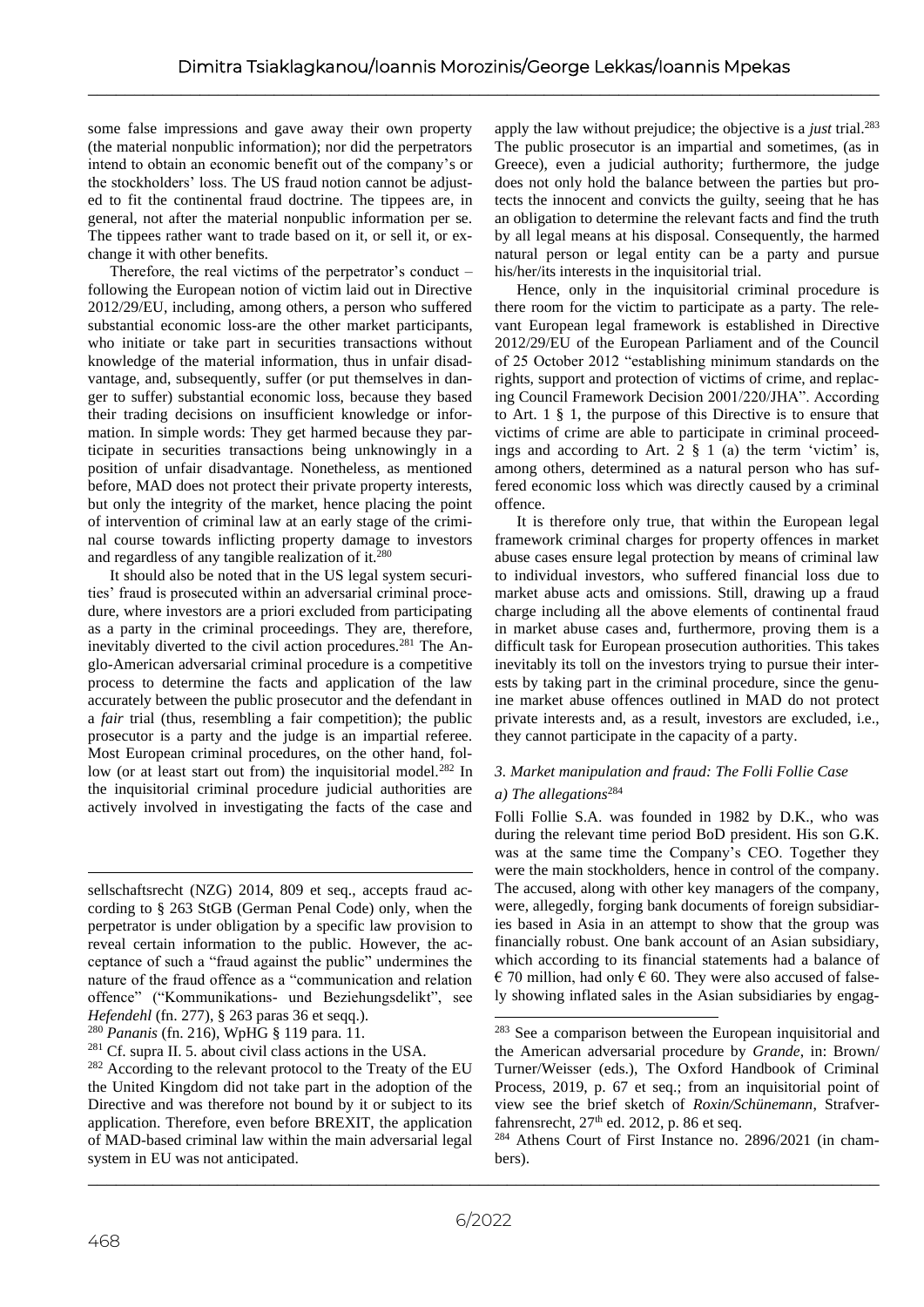ing in a scheme involving phantom companies. The false financial statements of those companies were sent to Greece, where they were consolidated with the financial statements of the other subsidiaries in Europe and North America and of the parent Greek public company, head of the group.

By publishing these false consolidated financial statements, they, allegedly, managed to deceive investors to buy stock and bonds and, furthermore, they manipulated the share price in order to secure large bank loans for the company and sell some of their own stock with profit. The bogus thriving financial status of the company, based upon false consolidated financial statements, was uncovered in 2018 by an activist equity fund, which conducted independent research and published a report on the company's Asian subsidiaries causing the Greek capital market regulatory authority to investigate and take action against the company and the entire management. The main defendants confessed during pretrial questioning before the judge of judicial investigations (juge d'instruction) to knowingly allowing other persons to alter financial statements of the Asian subsidiaries.

#### *b) The charges*

The accused were indicted on charges of:

- Forgery (216 Greek Penal Code);
- Repeated fraud against investors, among them public entities, e.g., the Public Insurance Fund (386 GPC);
- Repeated market manipulation by disseminating information through the media, including the internet, or by any other means, which gives false or misleading signals as to the supply of, demand for, or price of a financial instrument, where the persons who made the dissemination derive for themselves or for another person an advantage or profit from the dissemination of the information in question (Art. 31 §§ 1c, 2 L. 4443/2016, which transposed MAD to Greek national law);
- Establishing a criminal organization to commit acts of forgery, fraud and market manipulation (187 GPC).

Both fraud against the investors and market manipulation charges are described in the indictment by decision of the Athens First Instance Court in Chambers with the exact same facts, i.e., in the exact same way. In other words, both counts share the same factual basis. The fraud charge, however, made it possible for stockholders, who saw the value of their securities registered in Athens Exchange vaporize in a very short period of time, among them funds and entities of the public sector, to take part in the proceedings as "supporters of the charge" (ex "civil parties") establishing rights of access to the file etc. At the first day of the trial hearing, nearly 200 natural persons and legal entities listed in the indictment as investors/shareholders, who suffered loss, declared their will to support the charges as a party.<sup>285</sup>

<sup>285</sup> Many of the individual investors involved formed a club to represent them in the proceedings, but this indirect participation through a legal entity, which suffered no direct loss from the alleged fraud, was denied by court decision. Art. 63

### *c) Do we need a fraud charge to process market manipulation after MAD?*

The difference to the above described overlapping of various fraud counts in US law is evidently the concurrence of a traditional property offence, namely fraud (in the continental conception), with the special market abuse offences against the collective legal good of market integrity (i.e., the smooth functioning of the market). Even if market manipulation started out across Europe as a statutory special fraud offence ("Kursbetrug"), in Germany dating back to 1884,<sup>286</sup> the turn to a protection of a collective legal good by MAD reflects the result of the relevant evolution of continental, especially German, law.<sup>287</sup> Therefore, the dilemma arises: Is the fraud offence, even according to the narrower continental conception, indeed sufficient to cover market abuse in form of market manipulation (at the very least), thus rendering MAD superfluous? Should the compelling enforcement reasons for prosecution authorities trying to fit market manipulation and insider dealing in the strict framework of continental fraud have gone extinct after MAD setting minimum standards for an all European criminalization of market abuse offences protecting universal legal goods?

At first, it is evident that the above-mentioned criminal acts fall under Art. 5 § 2 MAD, which describes the offence of market manipulation.<sup>288</sup> Art. 31 §§ 1, 2 of Law 4443/2016

et seqq. of the Greek Criminal Procedure Code resemble in this issue the provisions of the French Code of Criminal Procedure (see supra 1.).

<sup>286</sup> *Mülbert* (fn. 177), Vor Art. 12 VO Nr. 596/2014 para. 1 (p. 1695). In Greece this "exchange fraud against the public" was first enacted in 1928 by Art. 34 of Law 3632/1928.

<sup>287</sup> Cf. *Mülbert* (fn. 177), Vor Art. 12 VO Nr. 596/2014 paras 1 et seqq. (p. 1694 et seqq.).

\_\_\_\_\_\_\_\_\_\_\_\_\_\_\_\_\_\_\_\_\_\_\_\_\_\_\_\_\_\_\_\_\_\_\_\_\_\_\_\_\_\_\_\_\_\_\_\_\_\_\_\_\_\_\_\_\_\_\_\_\_\_\_\_\_\_\_\_\_\_\_\_\_\_\_\_\_\_\_\_\_\_\_\_\_ <sup>288</sup> It reads as follows: "2. For the purposes of this Directive, market manipulation shall comprise the following activities: (a) entering into a transaction, placing an order to trade or any other behaviour which: (i) gives false or misleading signals as to the supply of, demand for, or price of, a financial instrument or a related spot commodity contract; or (ii) secures the price of one or several financial instruments or a related spot commodity contract at an abnormal or artificial level; unless the reasons for so doing of the person who entered into the transactions or issued the orders to trade are legitimate, and those transactions or orders to trade are in conformity with accepted market practices on the trading venue concerned; (b) entering into a transaction, placing an order to trade or any other activity or behaviour which affects the price of one or several financial instruments or a related spot commodity contract, which employs a fictitious device or any other form of deception or contrivance; (c) disseminating information through the media, including the internet, or by any other means, which gives false or misleading signals as to the supply of, demand for, or price of a financial instrument, or a related spot commodity contract, or secures the price of one or several financial instruments or a related spot commodity contract at an abnormal or artificial level, where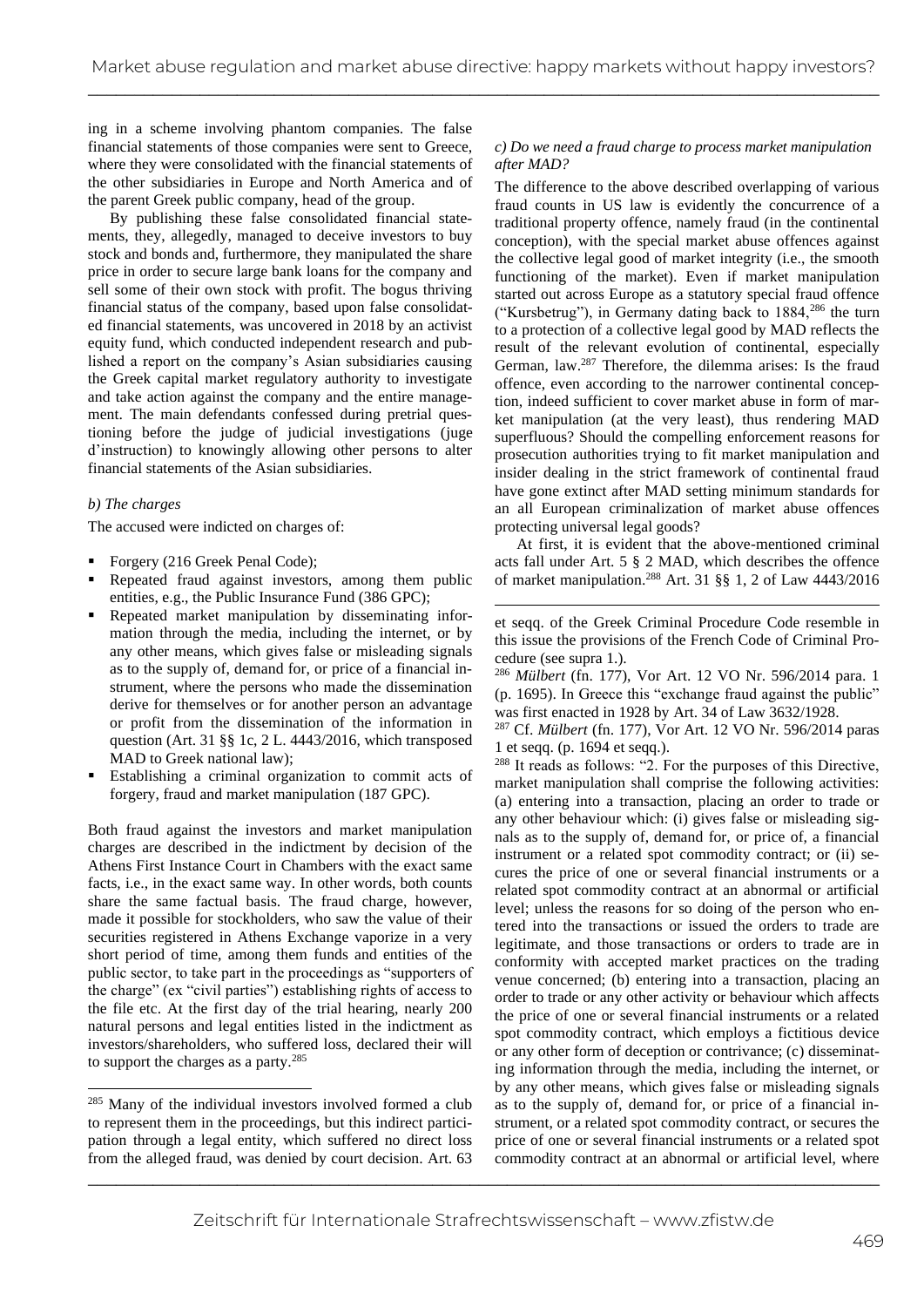reiterated these provisions of MAD, thus transposed MAD fast mot a mot to Greek national law. Similarly, the French legislator transposed the provisions for market manipulation by reiterating MAD provisions in Code Monétaire et Financier (see Art. L465-3-1 et seq. CMF). In Germany the national legislator chose to cross-refer directly to the relevant Articles of MAR for the description of the material elements of both crimes of market manipulation and insider dealing (see §§ 119, 120 WpHG). <sup>289</sup> In view of the above, we may speak of a common European description of the elements of market abuse offences, in this case market manipulation.

This common European conception of the elements of market manipulation involves indeed the use of all traditional fraudulent means to deceive the person who disposes of the targeted property, but neither requires a personal communication to convince the latter, nor are causation of the perpetrator's act or omission to inflicting financial damage to certain individual investors and the self-inflicting nature of the financial loss (by the investor who acts upon false or misleading information, thus under false impressions caused by the perpetrator's deceitful acts or not lifted due to his omissions) elements of the actus reus; nor is the intent to defraud specific investors, who trade on securities, an element of mens rea; nor does the benefit of the market manipulator need to correspond to the investor's financial loss (i.e., to gain his, or her, economic benefit out of the victim's economic loss).<sup>290</sup> The inadequacy to establish and prove these elements builds therefore a solid defence, at least from a doctrinal point of view, against a fraud charge in Europe, leaving room only for the prosecution of the special market abuse offences, which have to meet the minimum standards determined by MAD.<sup>291</sup> The offences outlined in MAD are indeed sufficient to bring severe punishment upon market abusers, and yet it seems that prosecuting authorities and courts across Europe are somehow reluctant to disregard fraud in market abuse cases.<sup>292</sup>

## *d) Why do national prosecutors across Europe insist on bringing fraud charges in market abuse cases?*

According to German jurisprudence and doctrine, fraud ("Betrug") and market abuse offences (insider trading, market manipulation) can be concurrent offences, i.e., the market abuser can be convicted for both, based on the same facts

(e.g., in cases of "Churning", "Front-Running" and "short sales/bucket orders").<sup>293</sup> The same applies to Greek jurisprudence, $294$  as exemplified in the above-mentioned case of F.F.,<sup>295</sup> notwithstanding the criticism in the Greek doctrine<sup>296</sup> and the expressed legislator's will in the explanatory report to Law 4443/2016, which transposed MAD (p. 8 et seq). Consequently, the question arises, why continental prosecutors and jurisprudence insist on fraud charges and convictions in market abuse cases. It is certainly not a mere doctrinal matter of how different national legal orders perceive the concurrence of crimes described in different provisions; such an assumption would be extremely short-sighted.

The correct answer is already implied: Absent common European legal grounds for a civil claim, the European criminal legal framework of MAD deprives, by protecting only a collective legal good, investors, who suffered financial loss by trading, while being in unfair disadvantage due to insider dealing or unlawful disclosure of insider information or market manipulation, of taking part in the criminal proceedings; in other words: of their classification as victims in the criminal procedure, who enjoy certain well established rights in the European legal order (for example, taking part in restorative justice procedures<sup>297</sup> and raising a claim against the perpetrator's confiscated property within the criminal proceedings).

Nevertheless, the investors should be allowed to pursue their personal financial interests in market abuse criminal proceedings. A fraud charge holds this advantage.<sup>298</sup> It involves as victims in the (inquisitorial) criminal proceedings people who suffered substantial financial loss and want to pursue their interest as a party. Even so, this effort results inevitably in construing the strict elements of continental fraud in a very broad, indeed law bending, manner.<sup>299</sup> Ensuring procedural participation rights for investors, who suffered actual substantial financial loss caused by market abuse acts or omissions is, therefore, a step the European legislator should consider, since the concurrence of fraud and market

the persons who made the dissemination derive for themselves or for another person an advantage or profit from the dissemination of the information in question; or (d) transmitting false or misleading information or providing false or misleading inputs or any other behaviour which manipulates the calculation of a benchmark".

<sup>289</sup> *Saliger* (fn. 215), WpHG § 119 para. 44; *Hilgendorf/ Kusche*, in: Park (fn. 215), Vorbemerkungen zu Insiderdelikten, para. 28; *Nestler* (fn. 213), p. 250 et seq., 268 et seq.

<sup>290</sup> See especially *Petropoulos* (fn. 279), Art. 30 L. 3340/2005 paras 123 et seqq.; Explanatory Report to [Greek] Law 4443/2016, p. 7.

 $291$  Explanatory Report to [Greek] Law 4443/2016, p. 6.

<sup>292</sup> Cf. *Trüg*, Neue Zeitschrift für Gesellschaftsrecht (NZG) 2014, 809 et seq.

<sup>293</sup> *Mülbert* (fn. 209), Art. 12 VO Nr. 596/2014 para. 19 (p. 1728 et seq.); *Nestler* (fn. 213), p. 145, 151; *Theile*  (fn. 213), ch. 7 § 38 WpHG a.F. para. 98 (p. 1993); *Trüg*, Neue Zeitschrift für Gesellschaftsrecht (NZG) 2014, 809 et seq.; *Saliger* (fn. 215), WpHG § 119 para. 281; *Pananis*  (fn. 216), WpHG § 119 para. 278.

<sup>294</sup> See Areios Pagos [Supreme Court of Greece] decisions no. 75/2016, 1626/2011, 336/2010, 1056/2008 (db. NOMOS).

<sup>295</sup> Athens Court of First Instance no. 2896/2021 (in chambers).

<sup>296</sup> See again *Petropoulos* (fn. 279), Art. 30 L. 3340/2005 paras 123 et seq.

<sup>297</sup> Cf., e.g., *Kerner*, Restorative Justice 2013, 430 et seq.; *Lauwaert*, Restorative Justice2013, 414 et seq.

<sup>298</sup> *Buell*, Duke Law Journal 61 (2011), 540 (575).

<sup>299</sup> Cf. *Mülbert* (fn. 177), Art. 12 VO Nr. 596/2014 para. 19 (p. 1728 et seq.); Explanatory Report to [Greek] Law 4443/2016, p. 8 et seq.; Areios Pagos [Supreme Court of Greece] no. 1056/2008 (db. NOMOS).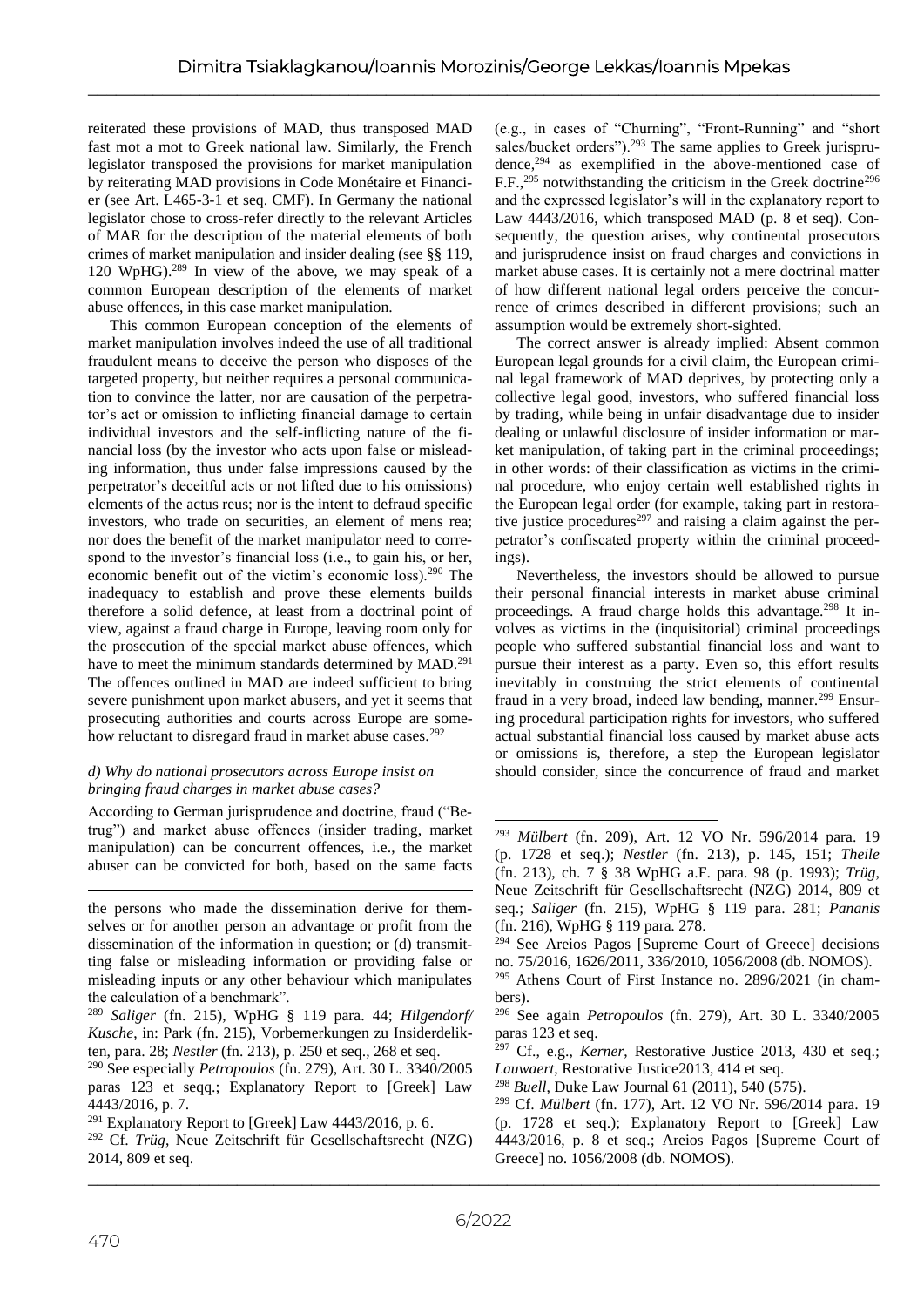abuse offences presents a clear and present danger for the common European approach of market abuse offences.

The following constitutes an attempt to briefly describe this problem and provide suggestions.

#### *4. The victimological aspect*

## *a) The investor as a victim in market abuse criminal proceedings?*

As mentioned before, Directive 2012/29/EU establishing minimum standards on the rights, support and protection of victims of crime, pursues the goal to ensure that victims of crime receive appropriate information, support and protection and are able to participate in criminal proceedings. For investors, who suffered loss due to market abuse offences, it is indeed of major significance to participate in criminal proceedings to be heard during criminal proceedings and to provide evidence, to also be able to exercise the right to a review of a decision not to prosecute and to have access to safe and competent restorative justice services in order to limit their losses as much as possible (see Art. 10, 11, 12 of Directive 2012/29/EU).

However, a victim entitled to these rights is according to Art. 2 § 1 of Directive 2012/29/EU only "a natural person who has suffered harm, including […] economic loss which was directly caused by a criminal offence". Hence, a company or any other legal entity falls outside the "victim" definition and is therefore ex lege deprived of the right to take part in criminal proceedings, even if it suffered substantial financial loss<sup>300</sup>. Furthermore, as far as natural persons of investors are concerned, it is rather questionable if their related to a market abuse act or omission economic loss is (or can be proven as) "directly caused" by it. It is, on the contrary, common between national European legislatures to let the capital market regulating authority act as a party in criminal proceedings for market abuse offences. The capital market authority seems to assume the role of a collective litigator, like the lawyers involved in civil class actions.<sup>301</sup> Here the authority definitely controls the litigation while serving its own interests (and not the individual investors', ones who suffered the property losses).

E.g., in Greece the regulatory authority takes part in the criminal proceedings as a "supporter of the charge" (Art. 33 § 3 L. 4443/2016),<sup>302</sup> given that the "partie civile" of French origin was abolished in favour of a "supporter of the criminal charge" in the new Criminal Procedure Code of 2019. In France the regulatory authority takes part in the criminal

proceedings as a "partie civile" (Art. L621-16-1 CMF).<sup>303</sup> In contrast, the German BaFin shares information with the public prosecutor's office, but refrains from further involvement as a party in the criminal investigation and proceedings; even so, it exercises a great influence by filing criminal notices at discretion and through its employees, who are normally summoned to report and testify as experts in the proceedings.<sup>304</sup>

Since the European legal framework does not establish victim rights for the investor, neither in MAD nor within the framework set by Directive 2012/29/EU, the solutions on national level vary as national criminal and criminal procedure laws vary. In Greece, for example, due to the collective nature of the protected legal good, the only way for the investor to take part in the criminal proceedings is through filing a criminal complaint for fraud. Such fraud charges in market abuse cases are very frequent in Germany also.

Nota bene: Taking part in criminal proceedings means most importantly, apart from pursuing the conviction of the wrongdoer, taking part in restorative justice proceedings and/or having an opportunity to restore damages by taking part in the distribution of confiscated property of the offender. <sup>305</sup> The participation of a regulatory authority, acting as partial prosecutor (contrary to the judicial-impartial notion about the prosecutor of the inquisitorial model) or imposing sanctions of punitive nature, $306$  as a "victim" in market abuse criminal proceedings (like in Greece or France) adds nothing to the protection of the rights of the real victims, i.e., the investors. Furthermore, it tosses the inquisitorial procedure off balance in detriment of the suspect or accused person, since the regulatory authority acts as a para-prosecutor, who, above all, investigates the crime to impose parallel administrative sanctions of punitive nature!

The examination of the European legal framework about the criminal offences of market abuse reveals, therefore, a shortcoming regarding the protection of the investor's rights who sustained financial loss. He is excluded from the crimi-

<sup>300</sup> *Kerner*, Restorative Justice 2013, 431 et seq. The author notes correctly: "Since the Directive lays down only minimum rules, however, Member States may extend the rights set out in (it) not only with regard to natural persons (Rec 11) hit by crime as such but also to those acting as owners or representatives or family members or employees of a legal entity respectively juridical person."

<sup>301</sup> See supra II. 5.

<sup>302</sup> Cf. Explanatory Report to [Greek] Law 4443/2016, p. 11.

<sup>303</sup> About "la partie civile" in general, see *Bouloc/Matsopoulou* (fn. 222), p. 263 et seq.

<sup>304</sup> *Gehrmann*, in: Wabnitz/Janovsky/Schmitt, Handbuch Wirtschafts- und Steuerstrafrecht, 5<sup>th</sup> ed. 2020, ch. 11 paras 215 et seq.

 $305$  See above (fn. 300).

<sup>306</sup> See about the French "Autorité des Marchés Financiers" (AMF) *Bouloc/Matsopoulou* (fn. 222), p. 63 et seq., 380; *Bouloc*, Droit pénal général,  $25<sup>th</sup>$  éd.  $2017$ , p. 428, 461 et seq. Further, about the German "Bundesanstalt für Finanzdienstleistungsaufsicht" (BaFin), see *Nestler* (fn. 213), p. 12 et seq., 19, 243, 313 et seq.; *Theile* (fn. 213), ch. 7 § 38 WpHG a.F. paras 102 et seqq., § 38 WpHG paras 54, 88 et seqq., § 39 WpHG para. 38 (p. 1994 et seq, 2050, 2057, 2087). These independent regulatory authorities are built after SEC, but have to operate in an inquisitorial criminal legal system, where, in addition, an administrative jurisdiction is distinct to civil and criminal jurisdiction [cf. *Nestler* (fn. 213), p. 315 et seq.]. The same applies to the Greek Capital Market Commission: see *Avgitidis* (fn. 18), p. 487 et seq.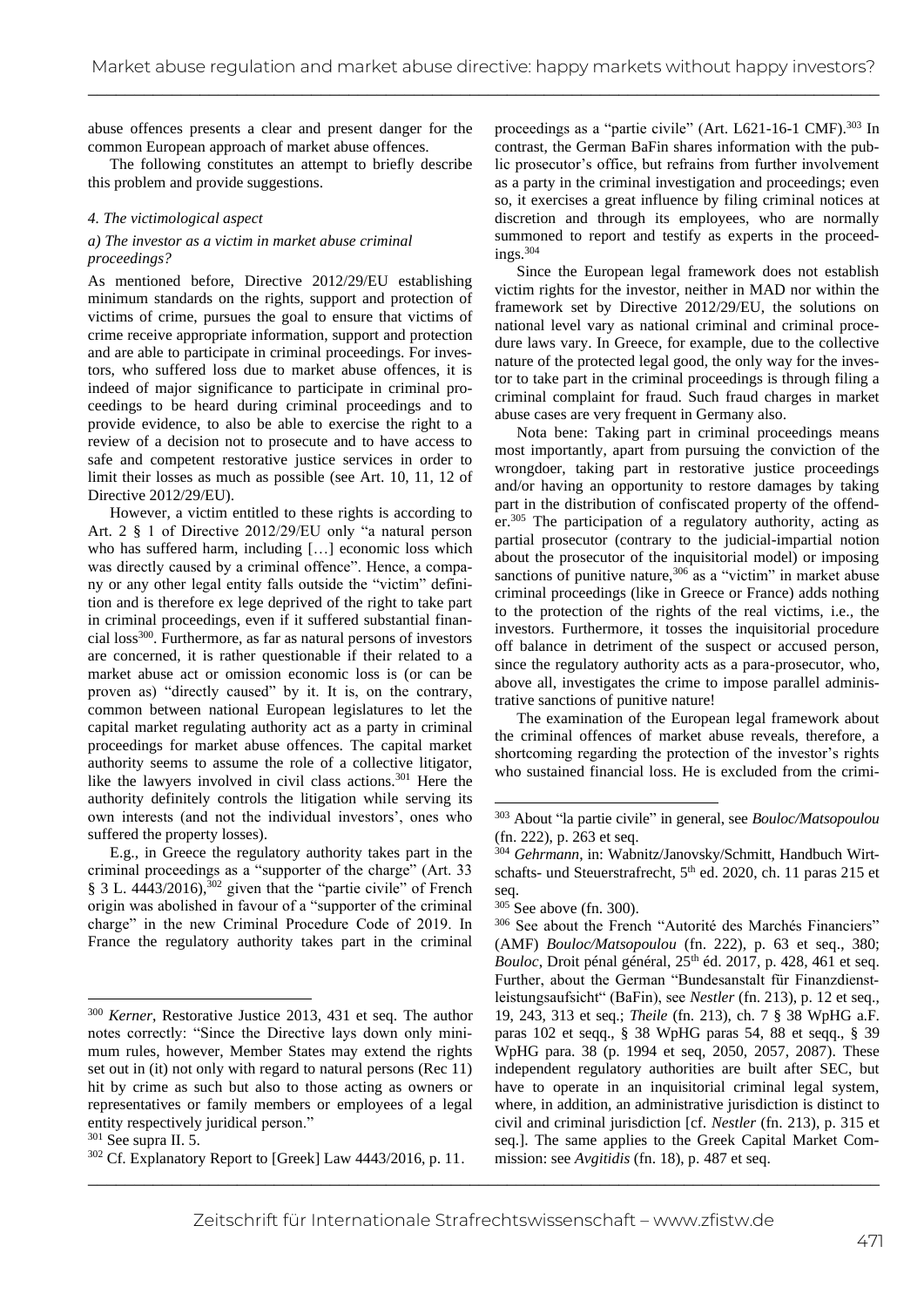nal proceedings, even though a person who suffered economic loss by a criminal act is considered, in general, a victim in the European legal order. MAD is consequently short of a legal apparatus that allows investors, who sustained financial loss due to market abuse behaviours, to participate in the criminal proceedings (as a party), or at least to enjoy some pertinent rights (e.g., access to the file in order to substantiate their civil actions), or pursue their interest in compensation through restorative justice institutions within the criminal procedure against the market abuse offender, or by acquiring rights to seized and frozen assets or confiscated property (as instrumenta vel productas celeris). It is not fair for the state to be making money out of the confiscated property of the market offender, whereas the investor who suffered substantial loss must file, pay expenses for and prove the relevant facts during along-lasting civil action (if the relevant civil jurisdiction even permits such a claim) against the (already) broke offender, whose assets have already fallen to the state.

Consequently, the danger lies near, that the investors, especially the financial powerful ones, will turn to a "forum shopping" in cases with international features, looking for that national jurisdiction between EU Member States, where the conditions to establish a property offence, namely fraud, are more loose, or national jurisprudence is more inclined to sustain such charges, in order to participate in the criminal procedure and reap the fruits of legal instruments, like restorative justice procedures, return of seized property and frozen intangible assets, claiming civil compensation for damages in the context of criminal proceedings (similar to the French "partie civile" or the German "Adhäsionsverfahren"307), apply pressure to the offender to seek reconciliation through some form of compensation etc.

# *b) The need of a "compensation procedure" within MAD to avoid "forum shopping" for fraud charges*

This unavoidable tendency to a "forum hunt" for European jurisdictions with loose conditions concerning a fraudproperty crime, i.e., similar to the US fraud notion, can undermine the very essence of MAD, that is a common European criminal legal framework for market abuse offences, which harm not each national, but inevitably the common European Capital Market. Consequently, there is a need for a European solution to avert investors from going "forum shopping", thus looking for jurisdictions inside the EU, which promise more chances to establish, apart from civil claims based on tort, criminal liability for a property offence in order for them to be able to take part in criminal proceedings and pursue their interests towards some form of swift compensation. The acknowledgement of some rights (namely access to the file) and, above all a disgorgement remedy, should therefore be in place. The German legal institutes of the "rights of the victim" ("Befugnisse des Verletzten", although in German criminal procedure not applicable in financial crimes) established in  $\S$ § 406d et. seq. StPO<sup>308</sup> and,

above all, the new German disgorgement remedies securing just distribution of seized and confiscated assets amongst the victims, namely the special procedure about the "compensation of the victim" ("Entschädigung des Verletzten"), established in § 459h StPO,<sup>309</sup> and the "Insolvency procedure" ("Insolvenzverfahren") established in § 111i StPO, $310$  can present a plausible springboard for a relevant Europeanlegislative action. The latter proceedings follow a confiscation of seized or frozen property assets by the competent court and are managed by the Public Prosecutors Office. By initiating these proceedings, the victims can lay claim to the confiscated property, even if they cannot support their claim with a final decision in civil jurisdiction.<sup>311</sup> Obviously, creating a similar procedure in market abuse cases within the preexisting framework drafted by MAD would require an autonomous and sufficient definition of the investor-victim of market abuse criminal offences.<sup>312</sup>

# **IV. Closing remarks**

Breaking the boundaries of a mere fraud-property offence across Europe by conceiving market abuse offences as genuine offences against another more important, rising above individual property, legal good (or value), is indeed a great service to European Criminal Law, credited to MAD. Every unification of national criminal laws brings the EU a little step closer to federalization.

On the other hand, de lege ferenda, the European legislator should take the victimized investor's interests more seriously into consideration, when it comes to criminal proceedings against market abuse offenders. Fraud charges in market abuse cases are, due to shortcomings in investor protection by MAD, inevitable and overload the criminal system, threatening to neutralize the above positive effect of MAD. Our case study of the F.F. bears significant proof: As a result of overloading the criminal procedure with nearly 200 potential (Greek and foreign) fraud victims, demanding to take part in the criminal proceedings as parties in order to gain access to the file and claim a part of the confiscated property of the company and of the defendants, the constitutional pretrial confinement time limits expired during the trial and the main defendants were released from custody for the rest of their, still ongoing, main hearing. Therefore, a legal apparatus should be established within MAD, whereby the investors can pursue their interests in criminal proceedings, such as the

<sup>307</sup> See e.g, *Roxin/Schünemann* (fn. 283), p. 524 et seq.

<sup>308</sup> See about this institution, e.g., *Roxin/Schünemann* (fn. 283), p. 527 et seq.

<sup>309</sup> See about this institution. e.g., *Appl*, in: Hannich (ed.), Karlsruher Kommentar zur Strafprozessordnung, 8<sup>th</sup> ed. 2019, § 459h paras 1 et seq.; *Coen*, in: Graf (ed.), Beck'scher Online-Kommentar, Strafprozessordnung, 1.10.2021, § 459h paras 1 et seq.

<sup>310</sup> See about this institution, e.g., *Spillecke*, in: Hannich (fn. 309), § 111i paras 1 et seq.; *Huber*, in: Graf (fn. 309), § 111i para. 1 et seq.

<sup>311</sup> *Coen* (fn. 309), § 459h para 2.

<sup>312</sup> The proposed German procedures do not apply in relation to crimes against universal legal goods (*Spillecke* [fn. 310], § 111i paras 1, 3; *Huber* [fn. 310], § 111i para. 3; cf. further *Appl* [fn. 309], § 459h para. 2).